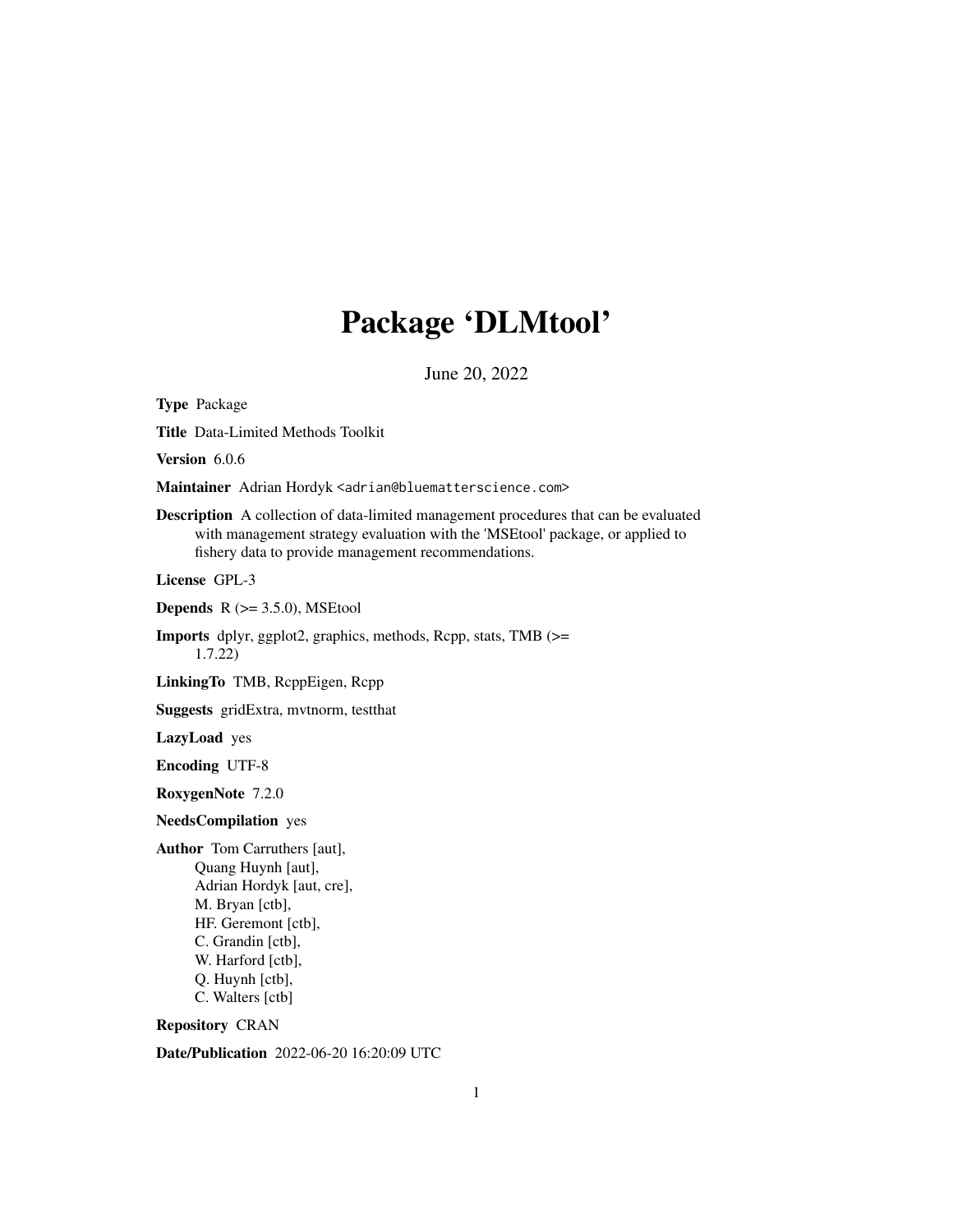# R topics documented:

|                                  | 3              |
|----------------------------------|----------------|
|                                  | $\overline{4}$ |
|                                  | 5              |
|                                  | $\overline{7}$ |
|                                  | 9              |
|                                  | 10             |
|                                  | 11             |
|                                  | 13             |
|                                  | 16             |
|                                  | 18             |
|                                  | 20             |
|                                  | 21             |
|                                  | 23             |
|                                  | 24             |
|                                  | 26             |
|                                  | 28             |
|                                  | 30             |
|                                  | 31             |
|                                  | 32             |
|                                  | 34             |
|                                  | 36             |
|                                  | 37             |
| $Islope 1                      $ | 39             |
|                                  | 41             |
|                                  | 42             |
|                                  | 44             |
|                                  | 46             |
|                                  | 48             |
|                                  | 49             |
| <b>LBSPR</b>                     | 50             |
|                                  | 52             |
|                                  | 54             |
|                                  | 56             |
|                                  | 58             |
|                                  | 61             |
|                                  | 62             |
| <b>MCD</b>                       | 64             |
| MRreal                           | 66             |
| Rcontrol                         | 67             |
| SBT <sub>1</sub>                 | 69             |
| SPmod.                           | 71             |
| <b>SPMSY</b>                     | 72             |
| SPslope                          | 74             |
| <b>SPSRA</b>                     | 75             |
| $YPR$ .                          | 77             |
|                                  |                |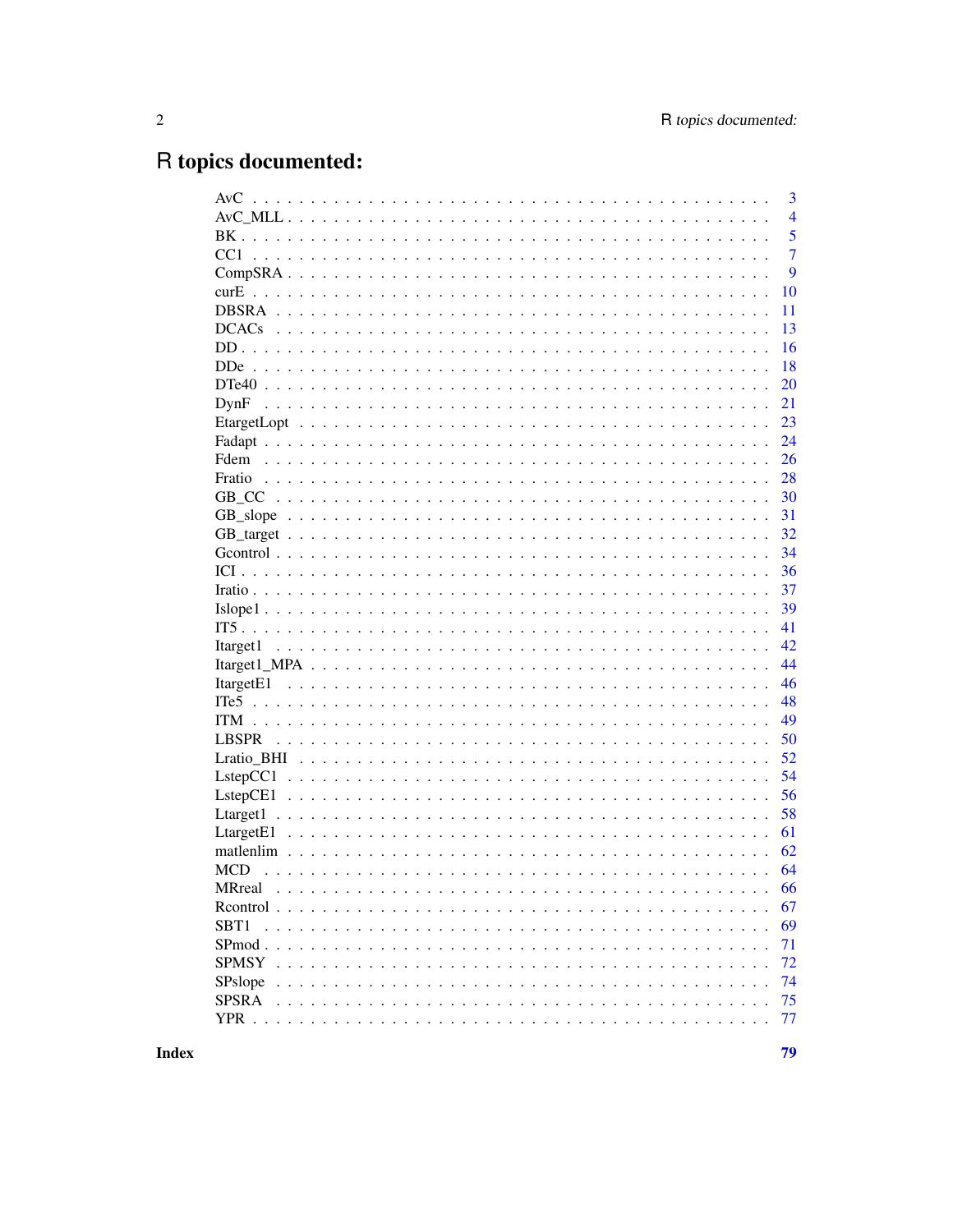<span id="page-2-1"></span><span id="page-2-0"></span>AvC *Average Catch*

# Description

A simple average catch MP that is included to demonstrate a 'status quo' management option

# Usage

 $AvC(x, Data, reps = 100, plot = FALSE)$ 

#### Arguments

|      | A position in the data object                                |
|------|--------------------------------------------------------------|
| Data | A data object                                                |
| reps | The number of stochastic samples of the MP recommendation(s) |
| plot | Logical. Show the plot?                                      |

# Details

The average catch method is very simple. The mean historical catch is calculated and used to set a constant catch limit (TAC). If reps > 1 then the reps samples are drawn from a log-normal distribution with mean TAC and standard deviation (in log-space) of 0.2.

For completeness, the TAC is calculated by:

$$
\text{TAC} = \frac{\sum_{y=1}^{n} C_y}{n}
$$

where TAC is the the mean catch recommendation,  $n$  is the number of historical years, and  $C_y$  is the catch in historical year  $y$ 

# Value

An object of class [Rec-class](#page-0-0) with the TAC slot populated with a numeric vector of length reps

#### Required Data

See [Data-class](#page-0-0) for information on the Data object

AvC: Cat, LHYear, Year

#### Rendered Equations

See [Online Documentation](https://dlmtool.openmse.com/reference/AvC.html) for correctly rendered equations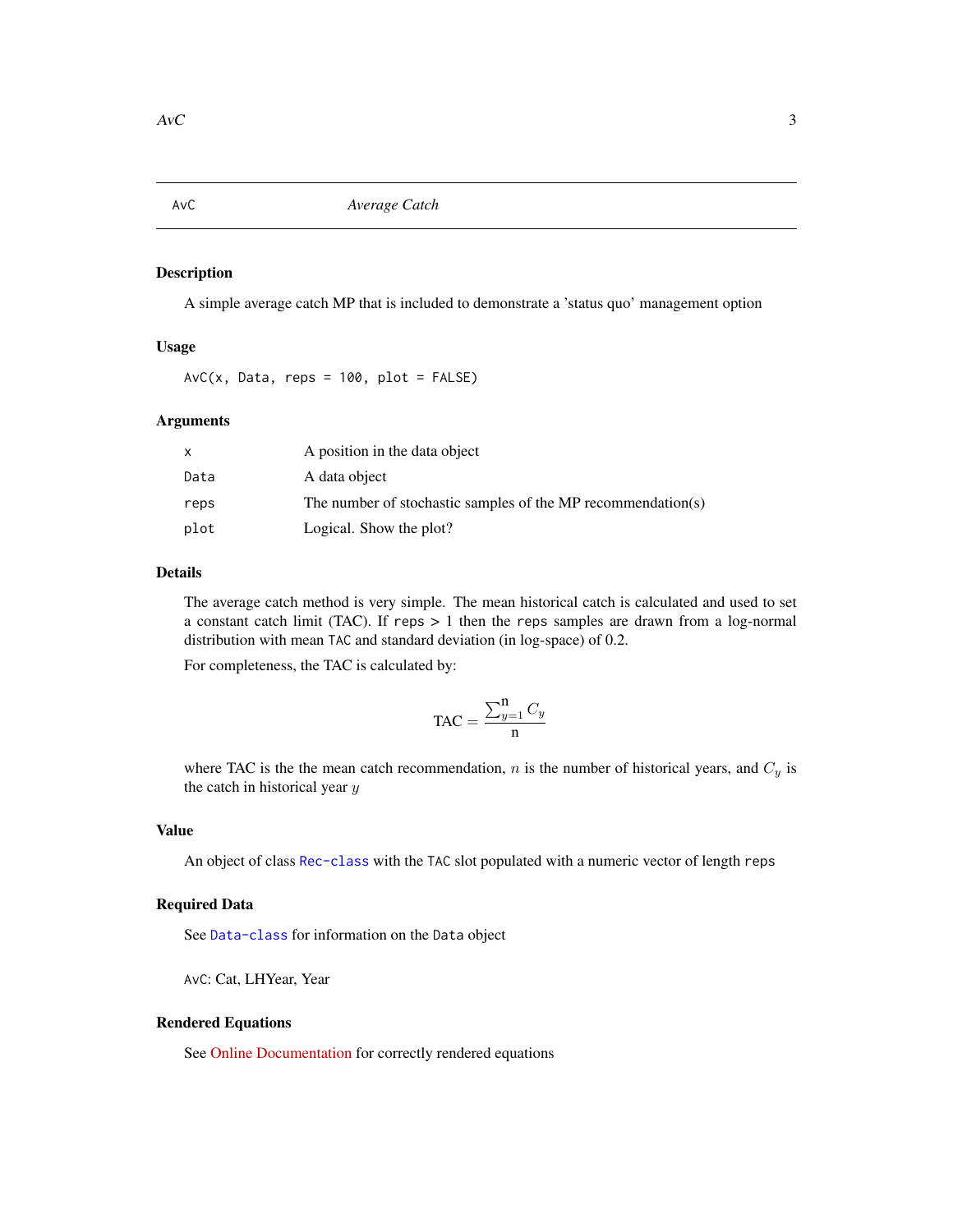#### <span id="page-3-0"></span>Author(s)

T. Carruthers

# See Also

Other Average Catch MPs: [AvC\\_MLL\(](#page-3-1)), [DCACs\(](#page-12-1))

# Examples

Rec <- AvC(1, MSEtool::Cobia, reps=1000, plot=TRUE) # 1,000 log-normal samples with CV = 0.2

<span id="page-3-1"></span>AvC\_MLL *Average Catch with a size limit*

# Description

A example mixed control MP that uses the average catch output control MP together with a minimul size limit set at the size of maturity.

#### Usage

 $AvC_MLL(x, Data, reps = 100, plot = FALSE)$ 

# Arguments

| x    | A position in the data object                                |
|------|--------------------------------------------------------------|
| Data | A data object                                                |
| reps | The number of stochastic samples of the MP recommendation(s) |
| plot | Logical. Show the plot?                                      |

# Details

The average catch method is very simple. The mean historical catch is calculated and used to set a constant catch limit (TAC). If reps  $> 1$  then the reps samples are drawn from a log-normal distribution with mean TAC and standard deviation (in log-space) of 0.2.

For completeness, the TAC is calculated by:

$$
\text{TAC} = \frac{\sum_{y=1}^{n} C_y}{n}
$$

where TAC is the the mean catch recommendation,  $n$  is the number of historical years, and  $C_y$  is the catch in historical year  $y$ .

The size of retention is set to the length of maturity.

This MP has been included for demonstration purposes of a mixed control MP.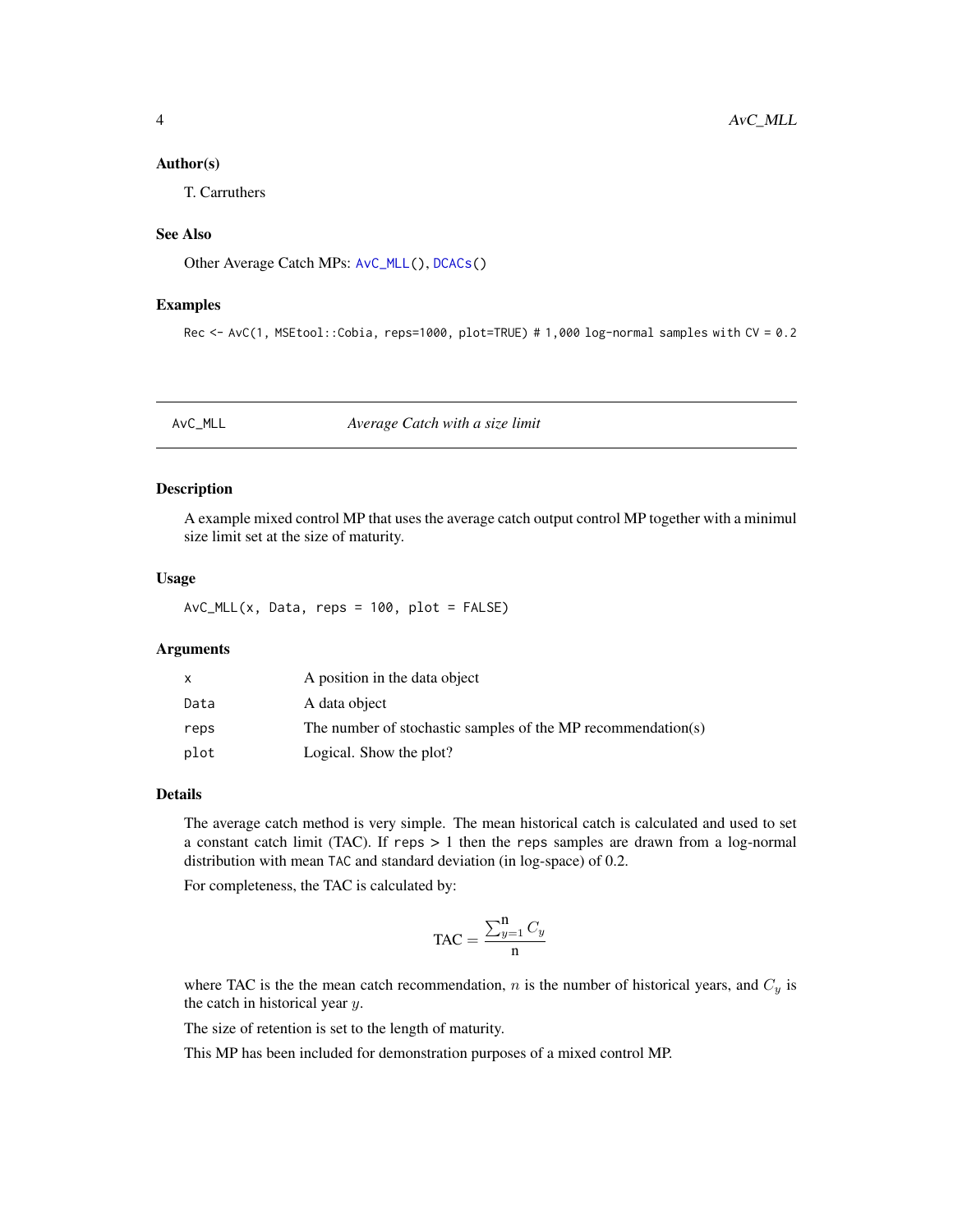# <span id="page-4-0"></span>Value

An object of class [Rec-class](#page-0-0) with the TAC, Retention slot(s) populated

# Required Data

See [Data-class](#page-0-0) for information on the Data object

AvC\_MLL: Cat, LHYear, Year

# Rendered Equations

See [Online Documentation](https://dlmtool.openmse.com/reference/AvC_MLL.html) for correctly rendered equations

#### See Also

Other Average Catch MPs: [AvC\(](#page-2-1)), [DCACs\(](#page-12-1))

# Examples

Rec <- AvC\_MLL(1, MSEtool::Cobia, reps=1000, plot=TRUE) # 1,000 log-normal samples with CV = 0.2

BK *Beddington and Kirkwood life-history MP*

# Description

Family of management procedures that sets the TAC by approximation of Fmax based on the length at first capture relative to asymptotic length and the von Bertalanffy growth parameter *K*.

# Usage

 $BK(x, Data, reps = 100, plot = FALSE)$  $BK_CC(x, Data, reps = 100, plot = FALSE, Fmin = 0.005)$  $BK_ML(x, Data, reps = 100, plot = FALSE)$ 

# Arguments

| X    | A position in the data object                                                                 |
|------|-----------------------------------------------------------------------------------------------|
| Data | A data object                                                                                 |
| reps | The number of stochastic samples of the MP recommendation(s)                                  |
| plot | Logical. Show the plot?                                                                       |
| Fmin | The minimum fishing mortality rate that is derived from the catch-curve (interval<br>censor). |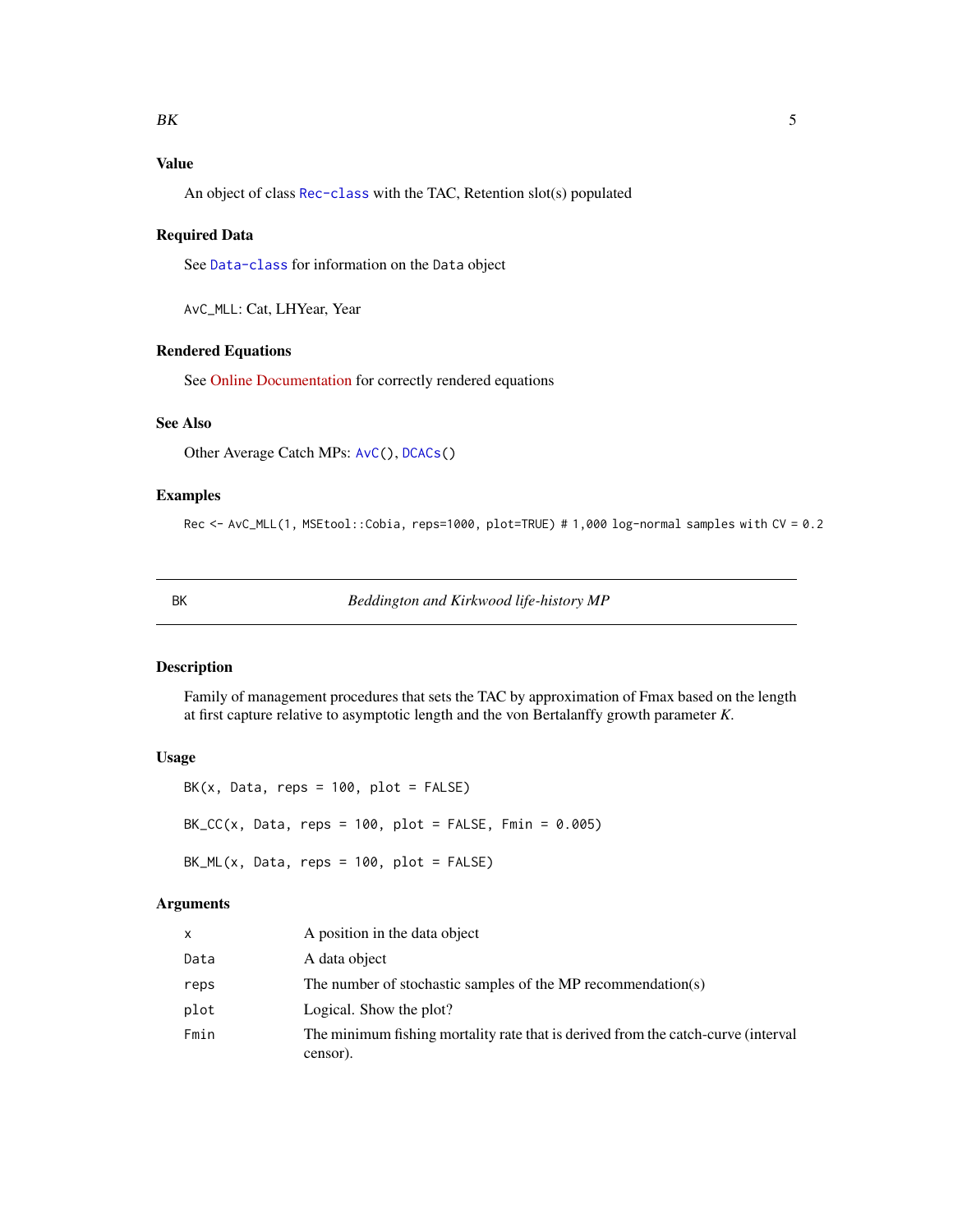#### Details

The TAC is calculated as:

$$
TAC = AF_{\text{max}}
$$

where  $A$  is (vulnerable) stock abundance, and  $F_{\text{max}}$  is calculated as:

$$
F_{\text{max}} = \frac{0.6K}{0.67 - L_c/L_{\infty}}
$$

where K is the von Bertalanffy growth coefficient,  $L_c$  is the length at first capture, and  $L_{\infty}$  is the von Bertalanffy asymptotic length

Abundance (*A*) is either assumed known (BK) or estimated (BK\_CC and BK\_ML):

$$
A = \frac{\bar{C}}{(1 - e^{-F})}
$$

where  $\bar{C}$  is the mean catch, and *F* is estimated. See Functions section below for the estimation of *F*.

# Value

An object of class [Rec-class](#page-0-0) with the TAC slot populated with a numeric vector of length reps

# Functions

- BK: Assumes that abundance is known, i.e. Data@Abun and Data@CV\_abun contain values
- BK\_CC: Abundance is estimated using an age-based catch curve to estimate *Z* and *F*, and abundance estimated from recent catches and *F*.
- BK\_ML: Abundance is estimated using mean length to estimate *Z* and *F*, and abundance estimated from recent catches and *F*.

# Required Data

See [Data-class](#page-0-0) for information on the Data object

BK: Abun, LFC, vbK, vbLinf BK\_CC: CAA, Cat, LFC, vbK, vbLinf BK\_ML: CAL, Cat, LFC, Lbar, Lc, Mort, vbK, vbLinf

#### Rendered Equations

See [Online Documentation](https://dlmtool.openmse.com/reference/BK.html) for correctly rendered equations

#### Note

Note that the Beddington-Kirkwood method is designed to estimate  $F_{\text{max}}$ , that is, the fishing mortality that produces the maximum yield *assuming constant recruitment independent of spawning biomass*.

Beddington and Kirkwood (2005) recommend estimating  $F$  using other methods (e.g., a catch curve) and comparing the estimated  $F$  to the estimated  $F_{\text{max}}$  and adjusting exploitation accordingly. These MPs have not been implemented that way.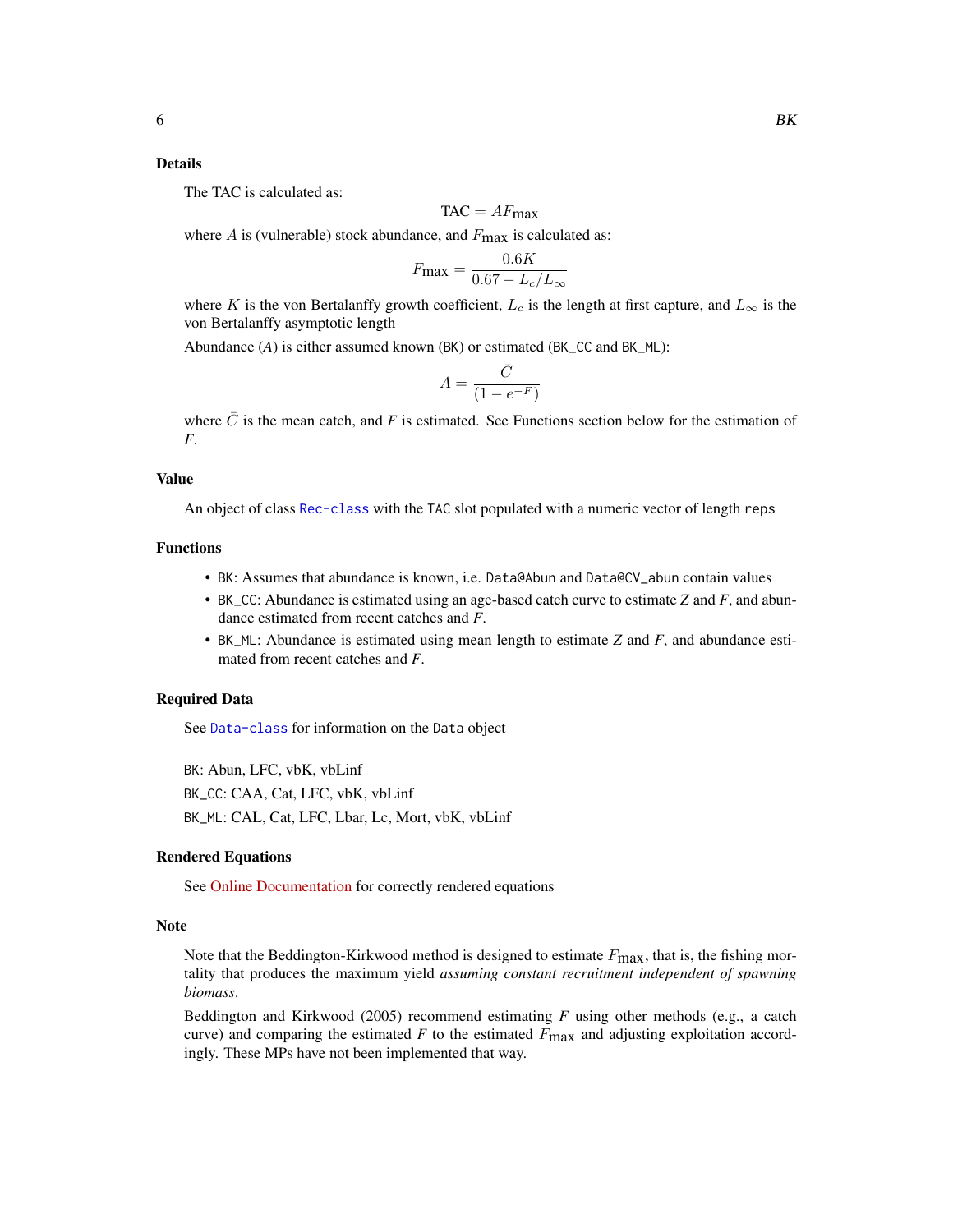# <span id="page-6-0"></span> $\mathcal{C}$ Cl  $\mathcal{T}$

# Author(s)

T. Carruthers.

# References

Beddington, J.R., Kirkwood, G.P., 2005. The estimation of potential yield and stock status using life history parameters. Philos. Trans. R. Soc. Lond. B Biol. Sci. 360, 163-170.

# Examples

```
## Not run:
BK(1, MSEtool::SimulatedData, reps=1000, plot=TRUE)
## End(Not run)
## Not run:
BK_CC(1, MSEtool::SimulatedData, reps=1000, plot=TRUE)
## End(Not run)
## Not run:
BK_ML(1, MSEtool::SimulatedData, reps=100, plot=TRUE)
## End(Not run)
```
#### <span id="page-6-1"></span>CC1 *Geromont and Butterworth (2015) Constant Catch*

# Description

The TAC is the average historical catch over the last yrsmth (default 5) years, multiplied by  $(1-xx)$ 

#### Usage

```
CC1(x, Data, reps = 100, plot = FALSE, yrsmth = 5, xx = 0)CC2(x, Data, reps = 100, plot = FALSE, yrsmth = 5, xx = 0.1)CC3(x, Data, reps = 100, plot = FALSE, yrsmth = 5, xx = 0.2)CC4(x, Data, reps = 100, plot = FALSE, yrsmth = 5, xx = 0.3)CC5(x, Data, reps = 100, plot = FALSE, yrsmth = 5, xx = 0.4)CurC(x, Data, reps = 100, plot = FALSE, yrsmth = 1, xx = 0)
```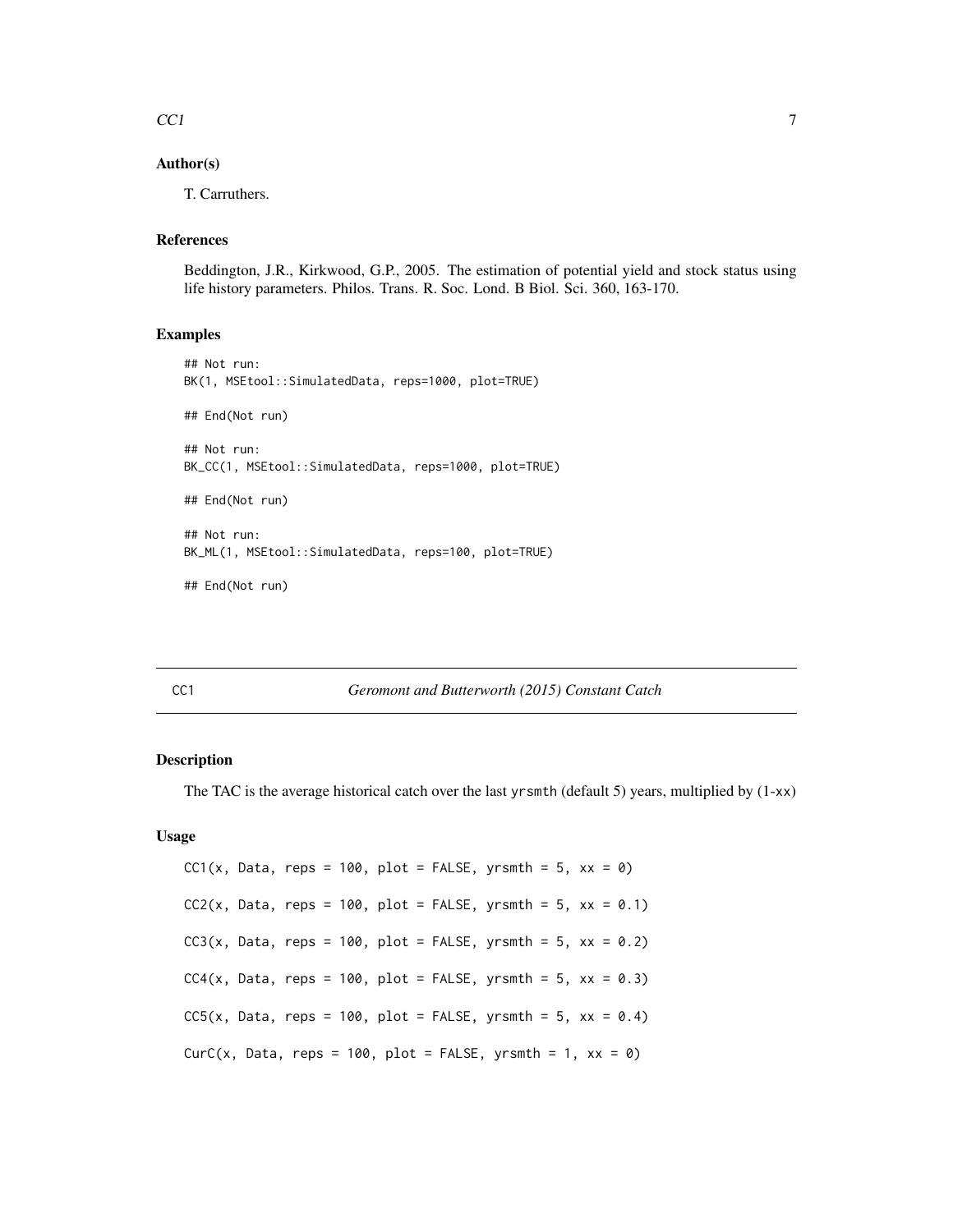# **Arguments**

| X         | A position in the data object                                        |
|-----------|----------------------------------------------------------------------|
| Data      | A data object                                                        |
| reps      | The number of stochastic samples of the MP recommendation(s)         |
| plot      | Logical. Show the plot?                                              |
| yrsmth    | Years over which to calculate mean catches                           |
| <b>XX</b> | Parameter controlling the TAC. Mean catches are multiplied by (1-xx) |

# Details

The TAC is calculated as:

 $TAC = (1 - x)C<sub>ave</sub>$ 

where *x* lies between 0 and 1, and  $C_{ave}$  is average historical catch over the previous yrsmth years. The TAC is constant for all future projections.

# Value

An object of class [Rec-class](#page-0-0) with the TAC slot populated with a numeric vector of length reps

#### Functions

- CC1: TAC is average historical catch from recent yrsmth years
- CC2: TAC is average historical catch from recent yrsmth years reduced by 10\
- CC3: TAC is average historical catch from recent yrsmth years reduced by 20\
- CC4: TAC is average historical catch from recent yrsmth years reduced by 30\
- CC5: TAC is average historical catch from recent yrsmth years reduced by 40\
- CurC: TAC is fixed at last historical catch

# Required Data

See [Data-class](#page-0-0) for information on the Data object

CC1: Cat, LHYear, Year

# Rendered Equations

See [Online Documentation](https://dlmtool.openmse.com/reference/CC1.html) for correctly rendered equations

# Author(s)

T. Carruthers

# References

Geromont, H. F., and D. S. Butterworth. 2015. Generic Management Procedures for Data-Poor Fisheries: Forecasting with Few Data. ICES Journal of Marine Science: Journal Du Conseil 72 (1). 251-61.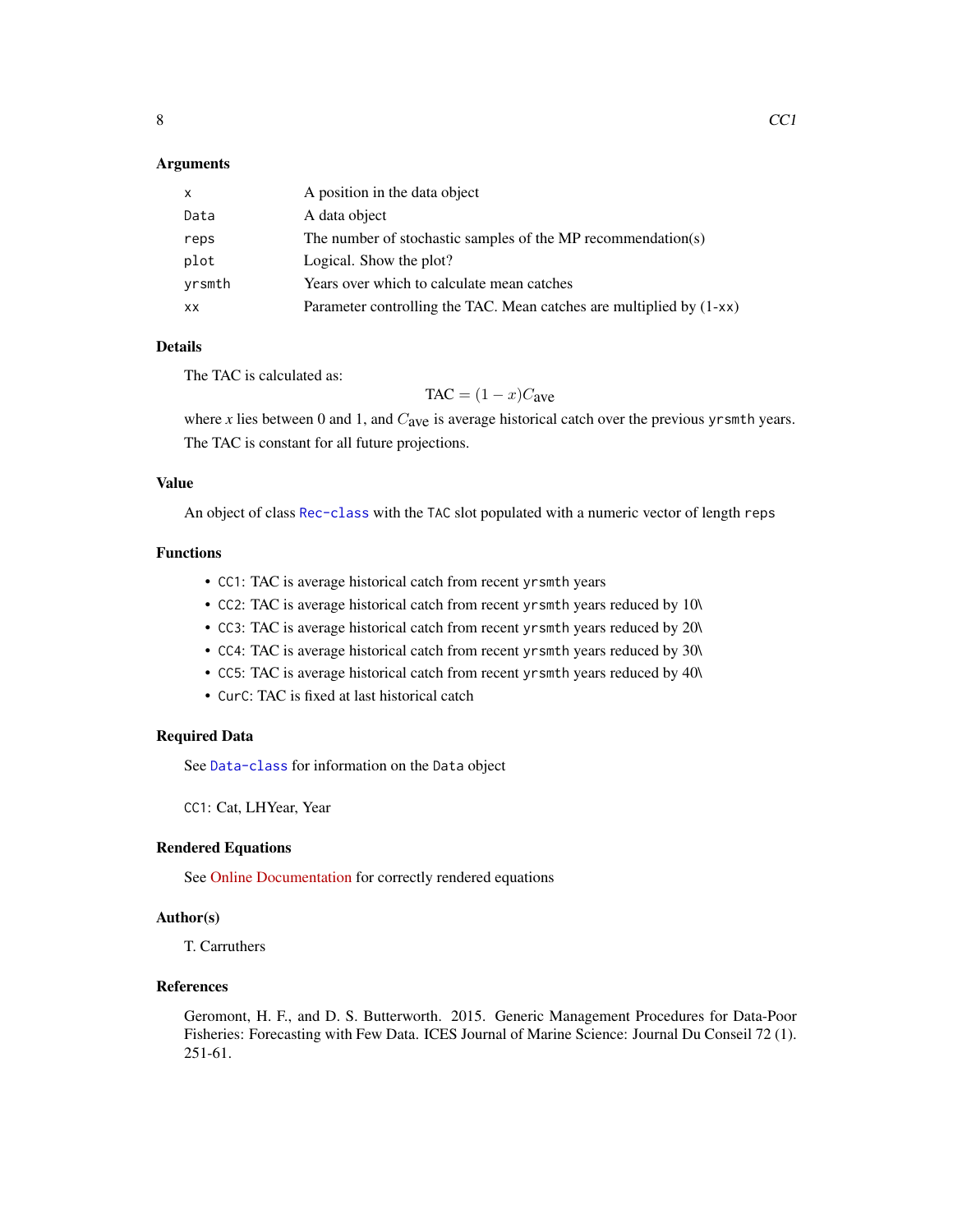# <span id="page-8-0"></span>CompSRA 9

# See Also

Other Constant Catch MPs: [GB\\_CC\(](#page-29-1))

# Examples

```
CC1(1, MSEtool::Cobia, plot=TRUE)
CC2(1, MSEtool::Cobia, plot=TRUE)
CC3(1, MSEtool::Cobia, plot=TRUE)
CC4(1, MSEtool::Cobia, plot=TRUE)
CC5(1, MSEtool::Cobia, plot=TRUE)
CurC(1, MSEtool::Cobia, plot=TRUE)
```
CompSRA *Age-Composition Stock-Reduction Analysis*

#### Description

A stock reduction analysis (SRA) model is fitted to the age-composition from the last 3 years (or less if fewer data are available)

# Usage

 $CompSRA(x, Data, reps = 100, plot = FALSE)$ 

 $CompSRA4010(x, Data, reps = 100, plot = FALSE)$ 

#### Arguments

| X    | A position in the data object                                |
|------|--------------------------------------------------------------|
| Data | A data object                                                |
| reps | The number of stochastic samples of the MP recommendation(s) |
| plot | Logical. Show the plot?                                      |

# Details

A stock reduction analysis (SRA) model is fitted to the age-composition from the last 3 years (or less if fewer data are available) assuming a constant total mortality rate (*Z*) and used to estimate current stock depletion  $(D)$ ,  $F_{\text{MSY}}$ , and stock abundance  $(A)$ .

Abundance is estimated in the SRA.  $F_{\text{MSY}}$  is calculated assuming knife-edge vulnerability at the age of full selection.

The TAC is calculated as  $F_{\text{MSY}}A$ . CompSRA4010 uses a 40-10 harvest control rule to reduce TAC at low biomass.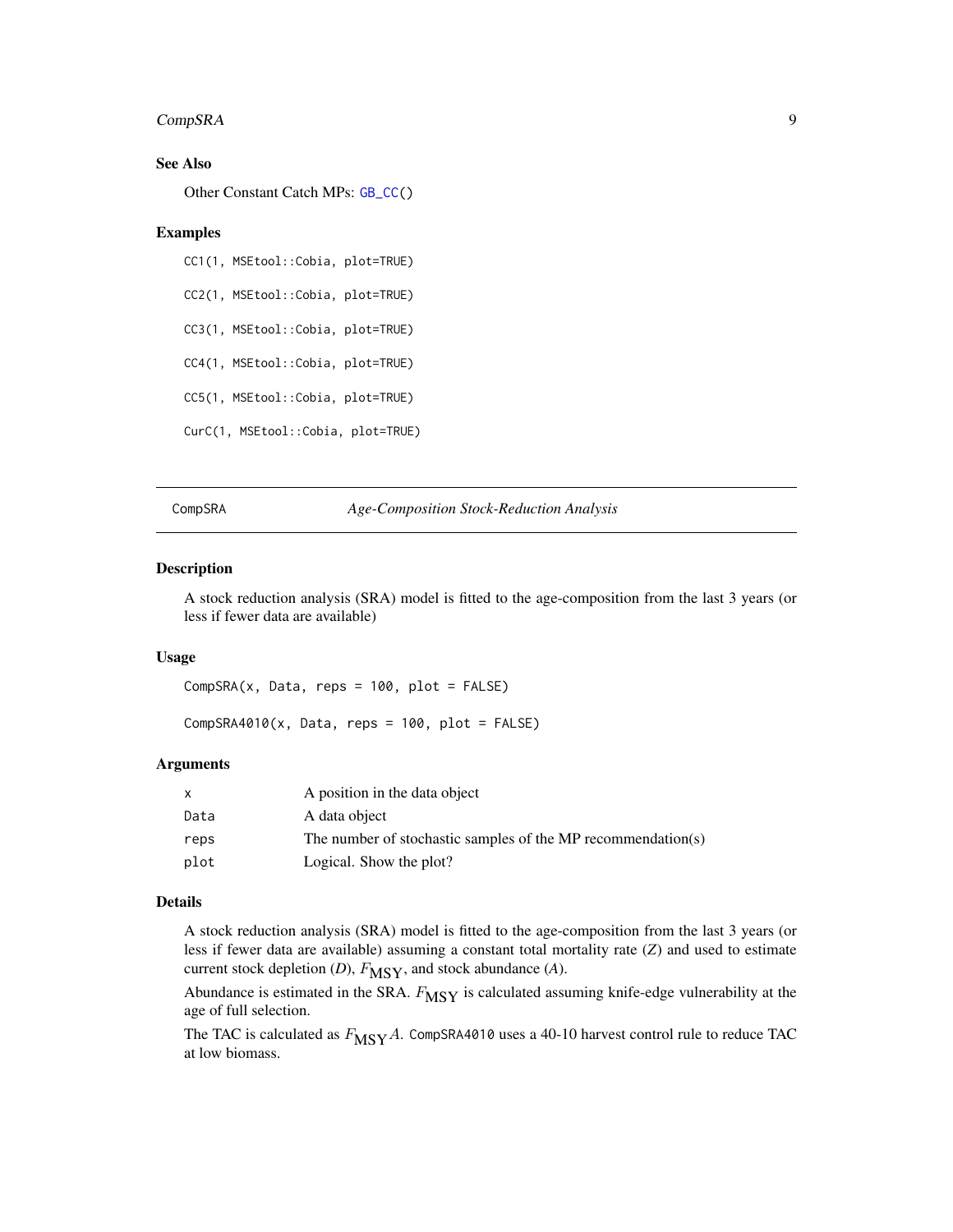<span id="page-9-0"></span>An object of class [Rec-class](#page-0-0) with the TAC slot populated with a numeric vector of length reps

#### Functions

- CompSRA: TAC is FMSY x Abundance
- CompSRA4010: With a 40-10 control rule based on estimated depletion

# Required Data

See [Data-class](#page-0-0) for information on the Data object

CompSRA: CAA, Cat, L50, LFC, LFS, MaxAge, Mort, steep, vbK, vbLinf, vbt0, wla, wlb CompSRA4010: CAA, Cat, L50, LFC, LFS, MaxAge, Mort, steep, vbK, vbLinf, vbt0, wla, wlb

# Rendered Equations

See [Online Documentation](https://dlmtool.openmse.com/reference/CompSRA.html) for correctly rendered equations

# Author(s)

T. Carruthers

#### Examples

```
## Not run:
CompSRA(1, MSEtool::SimulatedData, plot=TRUE)
```
## End(Not run)

CompSRA4010(1, MSEtool::SimulatedData, plot=TRUE)

curE *Fishing at current effort levels*

# Description

Constant fishing effort set at final year of historical simulations subject to changes in catchability determined by OM@qinc and interannual variability in catchability determined by OM@qcv. This MP is intended to represent a 'status quo' management approach.

#### Usage

curE(x, Data, reps, plot = FALSE) curE75(x, Data, reps, plot = FALSE)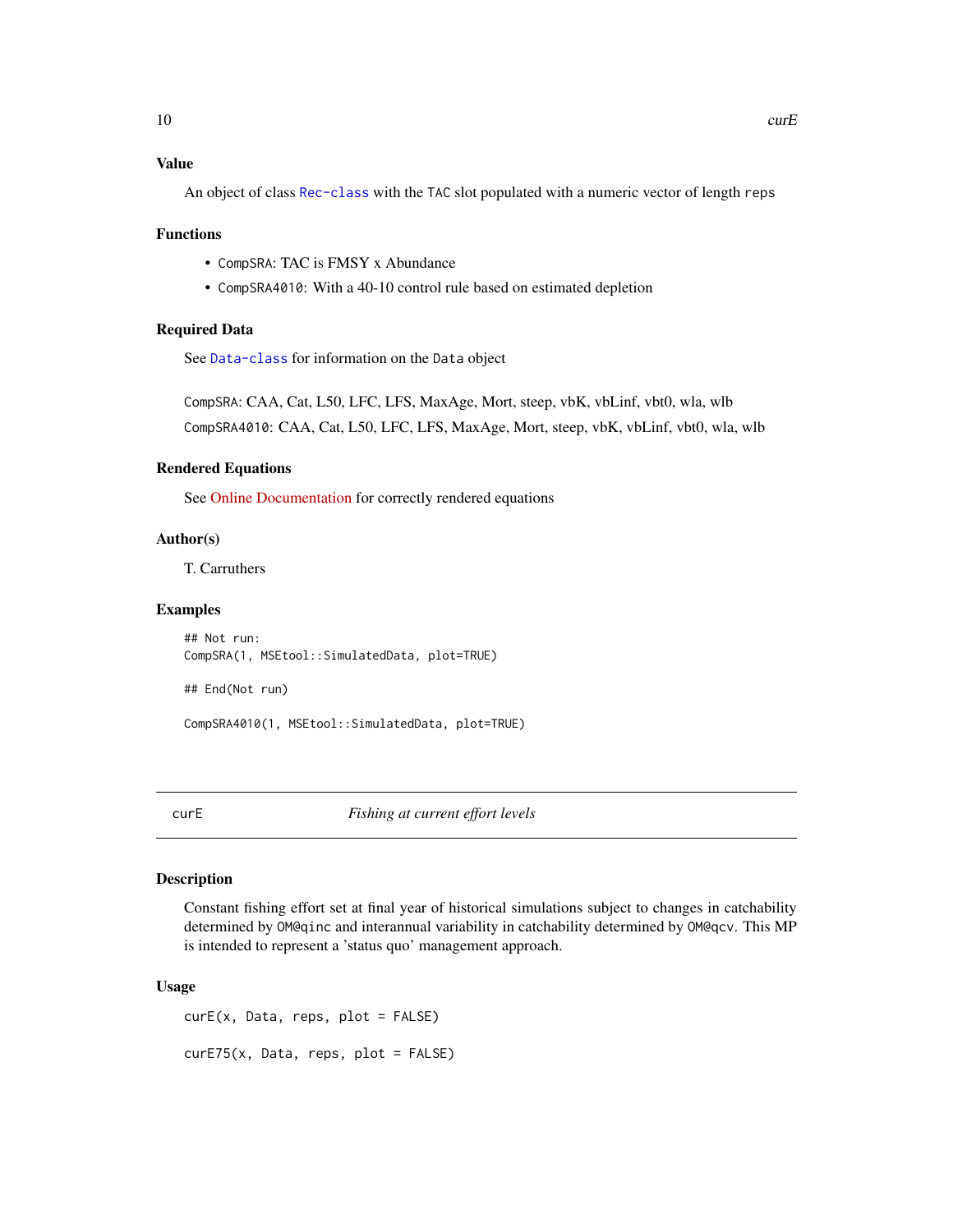#### <span id="page-10-0"></span>DBSRA 11

# **Arguments**

| X    | A position in the data object                                |
|------|--------------------------------------------------------------|
| Data | A data object                                                |
| reps | The number of stochastic samples of the MP recommendation(s) |
| plot | Logical. Show the plot?                                      |

# Value

An object of class [Rec-class](#page-0-0) with the TAE slot(s) populated

# Functions

- curE: Set effort to 100\
- curE75: Set effort to 75\

# Required Data

See [Data-class](#page-0-0) for information on the Data object

curE:

curE75:

# Rendered Equations

See [Online Documentation](https://dlmtool.openmse.com/reference/curE.html) for correctly rendered equations

# Author(s)

T. Carruthers.

# Examples

```
curE(1, MSEtool::Atlantic_mackerel, plot=TRUE)
curE75(1, MSEtool::Atlantic_mackerel, plot=TRUE)
```
DBSRA *Depletion-Based Stock Reduction Analysis*

# Description

Depletion-Based Stock Reduction Analysis (DB-SRA) is a method designed for determining a catch limit and management reference points for data-limited fisheries where catches are known from the beginning of exploitation. User prescribed BMSY/B0, M, FMSY/M are used to find B0 and therefore the a catch limit by back-constructing the stock to match a user specified level of stock depletion.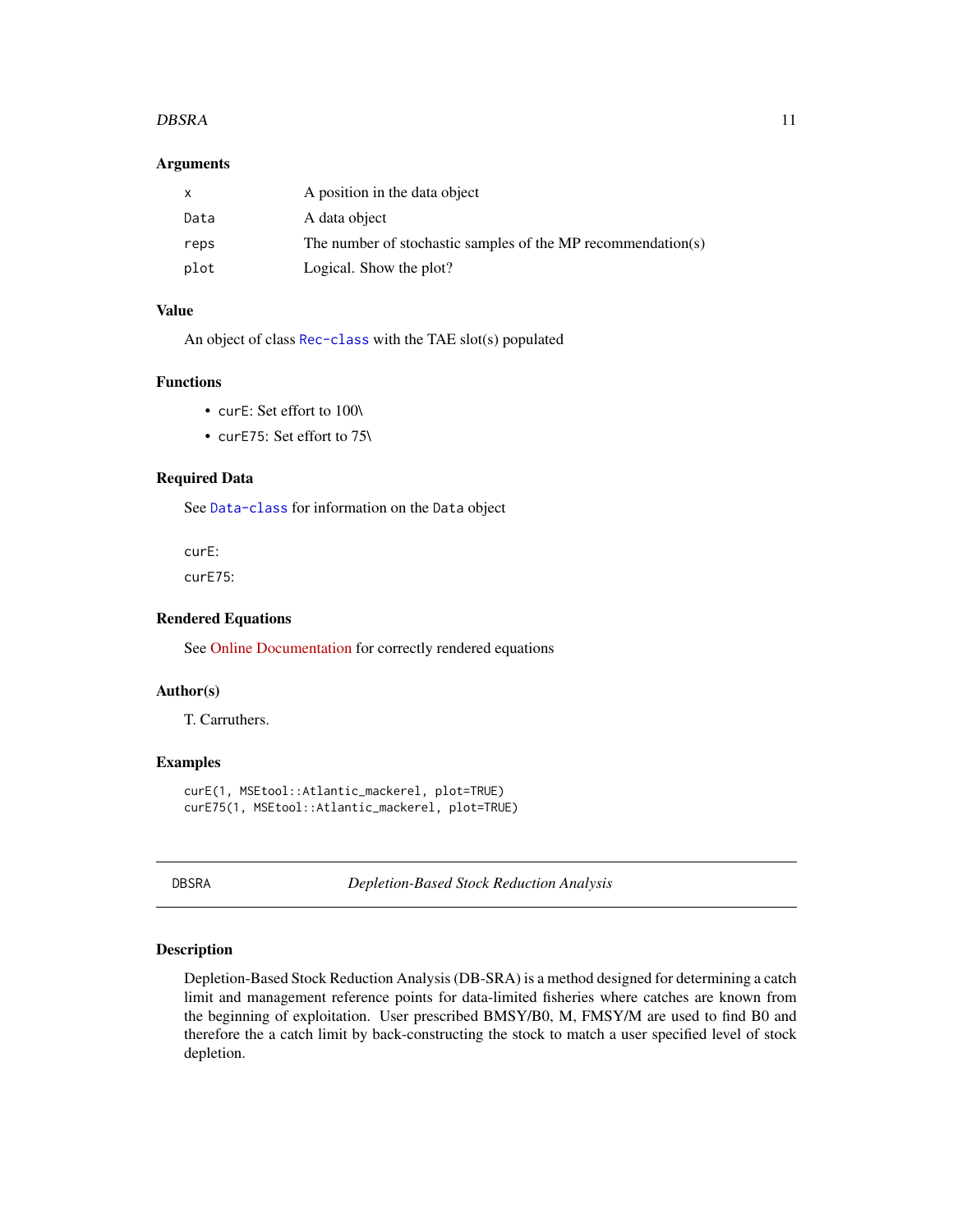# Usage

```
DBSRA(x, Data, reps = 100, plot = FALSE)DBSRA_40(x, Data, reps = 100, plot = FALSE)DBSRA4010(x, Data, reps = 100, plot = FALSE)
```
# Arguments

|      | A position in the data object                                |
|------|--------------------------------------------------------------|
| Data | A data object                                                |
| reps | The number of stochastic samples of the MP recommendation(s) |
| plot | Logical. Show the plot?                                      |

# Details

DB-SRA assumes that a complete time-series of catch from the beginning of exploitation is available. Users prescribe estimates of current depletion  $(D)$ , biomass at MSY relative to unfished  $\left(\frac{B_{\text{MSY}}}{B_0}\right)$ , the natural mortality rate  $(M)$ , and the ratio fishing mortality at MSY to M  $\left(\frac{F_{\text{MSY}}}{M}\right)$ .

You may have noticed that you -the user- specify three of the factors that make the quota recommendation. So this can be quite a subjective method. In the MSE the MSY reference points (e.g.,  $\left(\frac{F_{\text{MSY}}}{M}\right)$ ) are taken as the true value calculate in the MSE with added uncertainty specified in the Obs object (e.g Obs@FMSY\_Mbiascv).

The catch limit, for the Base Version, is calculated as:

$$
\text{TAC} = M \frac{F_{\text{MSY}}}{M} DB_0
$$

#### Value

An object of class [Rec-class](#page-0-0) with the TAC slot populated with a numeric vector of length reps

#### Functions

- DBSRA: Base Version. TAC is calculated assumed MSY harvest rate multiplied by the estimated current abundance (estimated B0 x Depletion)
- DBSRA\_40: Same as the Base Version but assumes 40 percent current depletion (Bcurrent/B0  $= 0.4$ ), which is more or less the most optimistic state for a stock (ie very close to BMSY/B0 for many stocks).
- DBSRA4010: Base version paired with the 40-10 rule that linearly throttles back the TAC when depletion is below 0.4 down to zero at 10 percent of unfished biomass.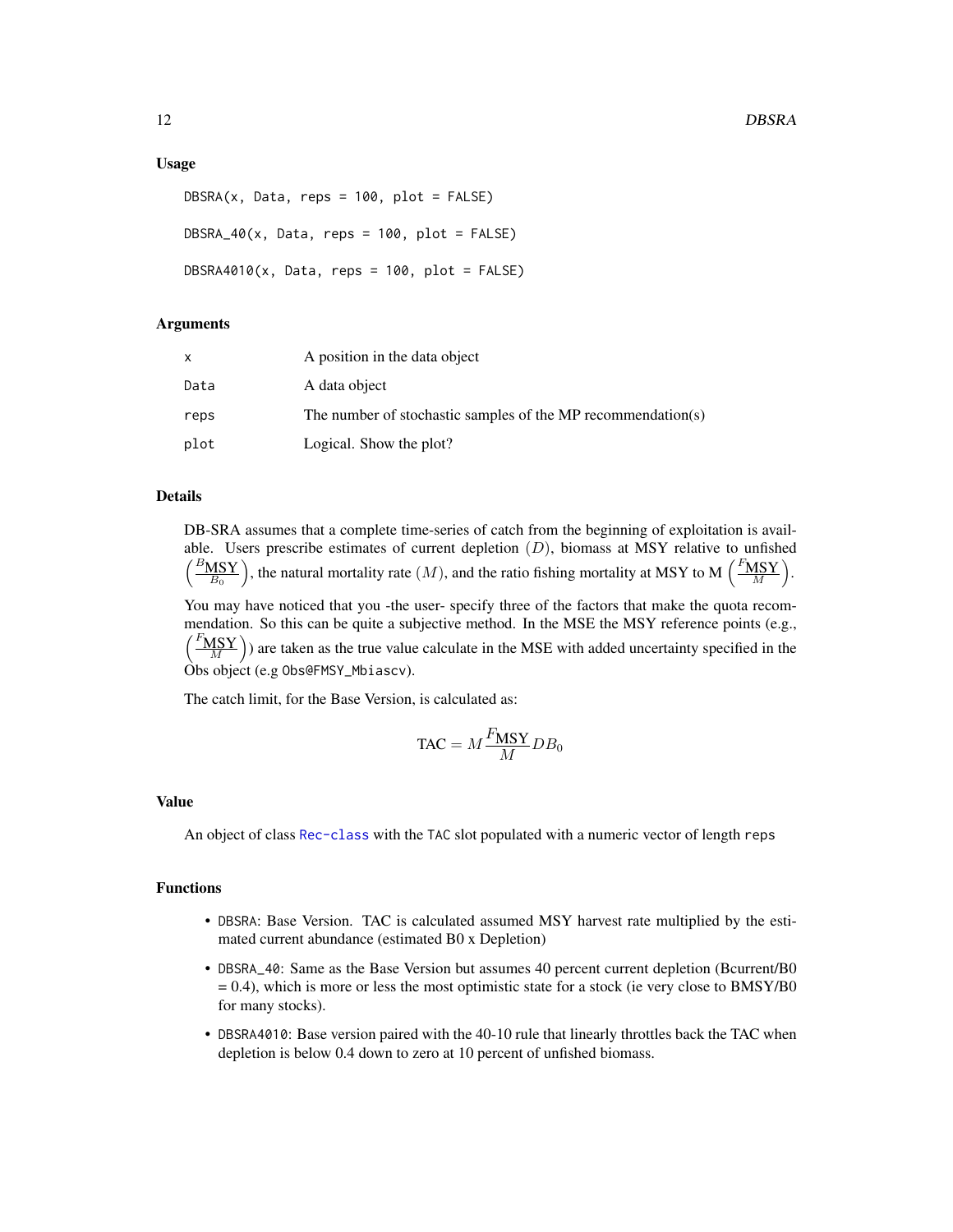#### <span id="page-12-0"></span> $DCACs$  and the set of  $13$

# Required Data

See [Data-class](#page-0-0) for information on the Data object

DBSRA: BMSY\_B0, Cat, Dep, FMSY\_M, L50, vbK, vbLinf, vbt0 DBSRA\_40: BMSY\_B0, Cat, FMSY\_M, L50, vbK, vbLinf, vbt0 DBSRA4010: BMSY\_B0, Cat, Dep, FMSY\_M, L50, vbK, vbLinf, vbt0

# Rendered Equations

See [Online Documentation](https://dlmtool.openmse.com/reference/DBSRA.html) for correctly rendered equations

#### **Note**

The DB-SRA method of this package isn't exactly the same as the original method of Dick and MacCall (2011) because it has to work for simulated depletions above BMSY/B0 and even on occasion over B0. It also doesn't have the modification for flatfish life histories that has previously been applied by Dick and MacCall (2011).

#### Author(s)

T. Carruthers

# References

Dick, E.J., MacCall, A.D., 2010. Estimates of sustainable yield for 50 data-poor stocks in the Pacific Coast groundfish fishery management plan. Technical memorandum. Southwest fisheries Science Centre, Santa Cruz, CA. National Marine Fisheries Service, National Oceanic and Atmospheric Administration of the U.S. Department of Commerce. NOAA-TM-NMFS-SWFSC-460.

Dick, E.J., MacCall, A.D., 2011. Depletion-Based Stock Reduction Analysis: A catch-based method for determining sustainable yields for data-poor fish stocks. Fish. Res. 110, 331-341.

# Examples

DBSRA(1, MSEtool::ourReefFish, plot=TRUE) DBSRA\_40(1, MSEtool::ourReefFish, plot=TRUE) DBSRA4010(1, MSEtool::ourReefFish, plot=TRUE)

<span id="page-12-1"></span>DCACs *Depletion Corrected Average Catch*

#### Description

This group of MPs calculates a catch limit (*dcac*; intended as an MSY proxy) based on average historical catch while accounting for the windfall catch that got the stock down to its current depletion level (*D*).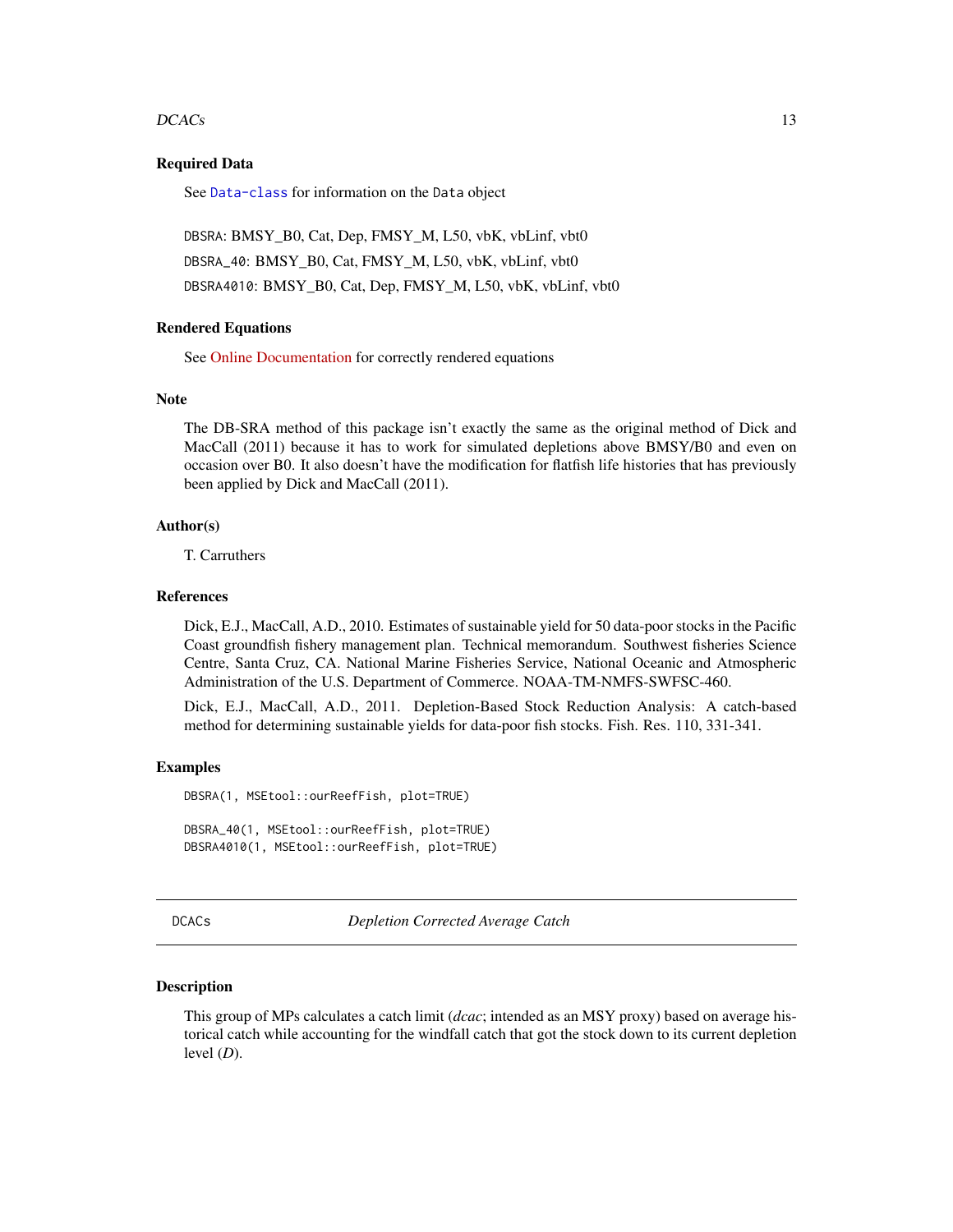#### Usage

```
DCACS(x, Data, reps = 100, plot = FALSE)DCAC(x, Data, reps = 100, plot = FALSE)DCAC_40(x, Data, reps = 100, plot = FALSE)DCAC4010(x, Data, reps = 100, plot = FALSE)DCAC_ML(x, Data, reps = 100, plot = FALSE)DAAC(x, Data, reps = 100, plot = FALSE)HDAAC(x, Data, reps = 100, plot = FALSE)
```
# Arguments

|      | A position in the data object                                |
|------|--------------------------------------------------------------|
| Data | A data object                                                |
| reps | The number of stochastic samples of the MP recommendation(s) |
| plot | Logical. Show the plot?                                      |

# Details

The method calculates the depletion-corrected average catch (*dcac*) as:

$$
\text{dcac} = \frac{\sum_{y=1}^{n} C_y}{n + (1-D)/Y_{\text{pot}}}
$$

where

$$
Y_{\text{pot}} = \frac{B_{\text{MSY}}}{B_0} \frac{F_{\text{MSY}}}{M} M
$$

and  $C$  is the historical catches; i.e  $C$  does not change in the future projections in the MSE

The methods differ in the assumptions of current depletion (*D*). See the Functions section below for details.

#### Value

An object of class [Rec-class](#page-0-0) with the TAC slot populated with a numeric vector of length reps

# Functions

• DCACs: Depletion is not updated in the future projections. The TAC is static and not updated in the future years. This represents an application of the DCAC method where a catch limit is calculated based on current estimate of depletion and time-series of catch from the beginning of the fishery, and the TAC is fixed at this level for all future projections.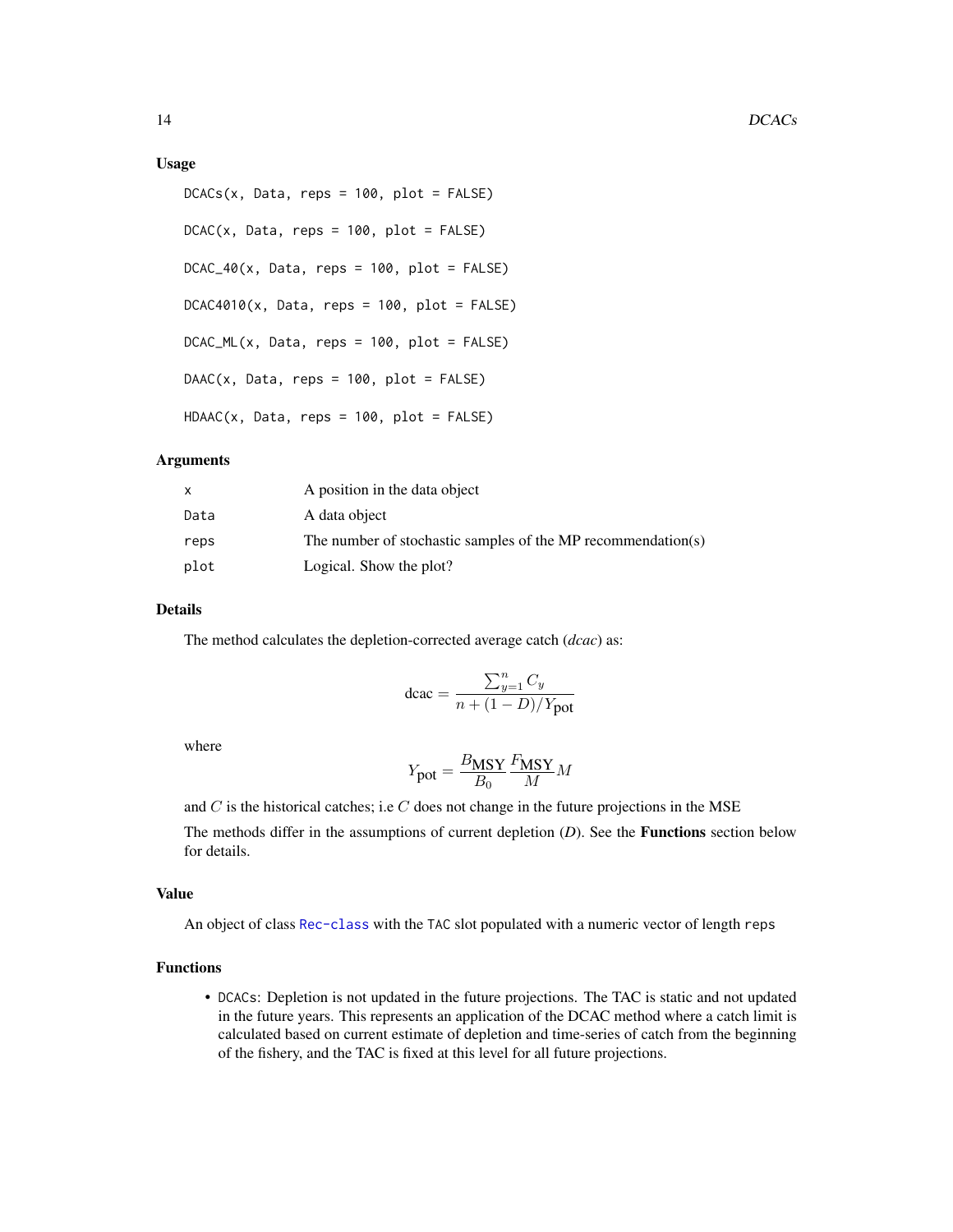- DCAC: Depletion is estimated each management interval and used to update the catch limit recommendation based on the historical catch (which is not updated in the future projections).
- DCAC\_40: Current stock biomass is assumed to be exactly at 40 per cent of unfished levels. The 40 percent depletion assumption may not really affect DCAC that much as it already makes TAC recommendations that are quite MSY-like.
- DCAC4010: The dynamic DCAC (depletion is updated) is paired with the 40-10 rule that throttles back the OFL to zero at 10 percent of unfished stock size (the OFL is not subject to downward adjustment above 40 percent unfished). DCAC can overfish below BMSY levels. The 40-10 harvest control rule largely resolves this problem providing an MP with surprisingly good performance even at low stock levels.
- DCAC\_ML: This variant uses the mean length estimator to calculate current stock depletion. The mean length extension was programmed by Gary Nelson as part of his excellent R package 'fishmethods'.
- DAAC: Depletion Adjusted Average Catch: essentially DCAC (with updated Depletion) divided by BMSY/B0 (Bpeak) (Harford and Carruthers, 2017).
- HDAAC: Hybrid Depletion Adjusted Average Catch: essentially DCAC (with updated Depletion) divided by BMSY/B0 (Bpeak) when below BMSY, and DCAC above BMSY (Harford and Carruthers 2017).

# Required Data

See [Data-class](#page-0-0) for information on the Data object

DCACs: AvC, BMSY\_B0, Dt, FMSY\_M, LHYear, Mort, Year, t DCAC: AvC, BMSY\_B0, Dt, FMSY\_M, LHYear, Mort, Year, t DCAC\_40: AvC, BMSY\_B0, FMSY\_M, LHYear, Mort, Year, t DCAC4010: AvC, BMSY\_B0, Dt, FMSY\_M, LHYear, Mort, Year, t DCAC\_ML: AvC, CAL, Cat, LHYear, Lbar, Lc, Mort, Year, t, vbK, vbLinf DAAC: AvC, BMSY\_B0, Dt, FMSY\_M, LHYear, Mort, Year, t HDAAC: AvC, BMSY\_B0, Dt, FMSY\_M, LHYear, Mort, Year, t

# Rendered Equations

See [Online Documentation](https://dlmtool.openmse.com/reference/DCAC.html) for correctly rendered equations

# **Note**

It's probably worth noting that DCAC TAC recommendations do not tend to zero as depletion tends to zero. It adjusts for depletion only in calculating historical average catch. It follows that at stock levels much below BMSY, DCAC tends to chronically overfish.

# Author(s)

T. Carruthers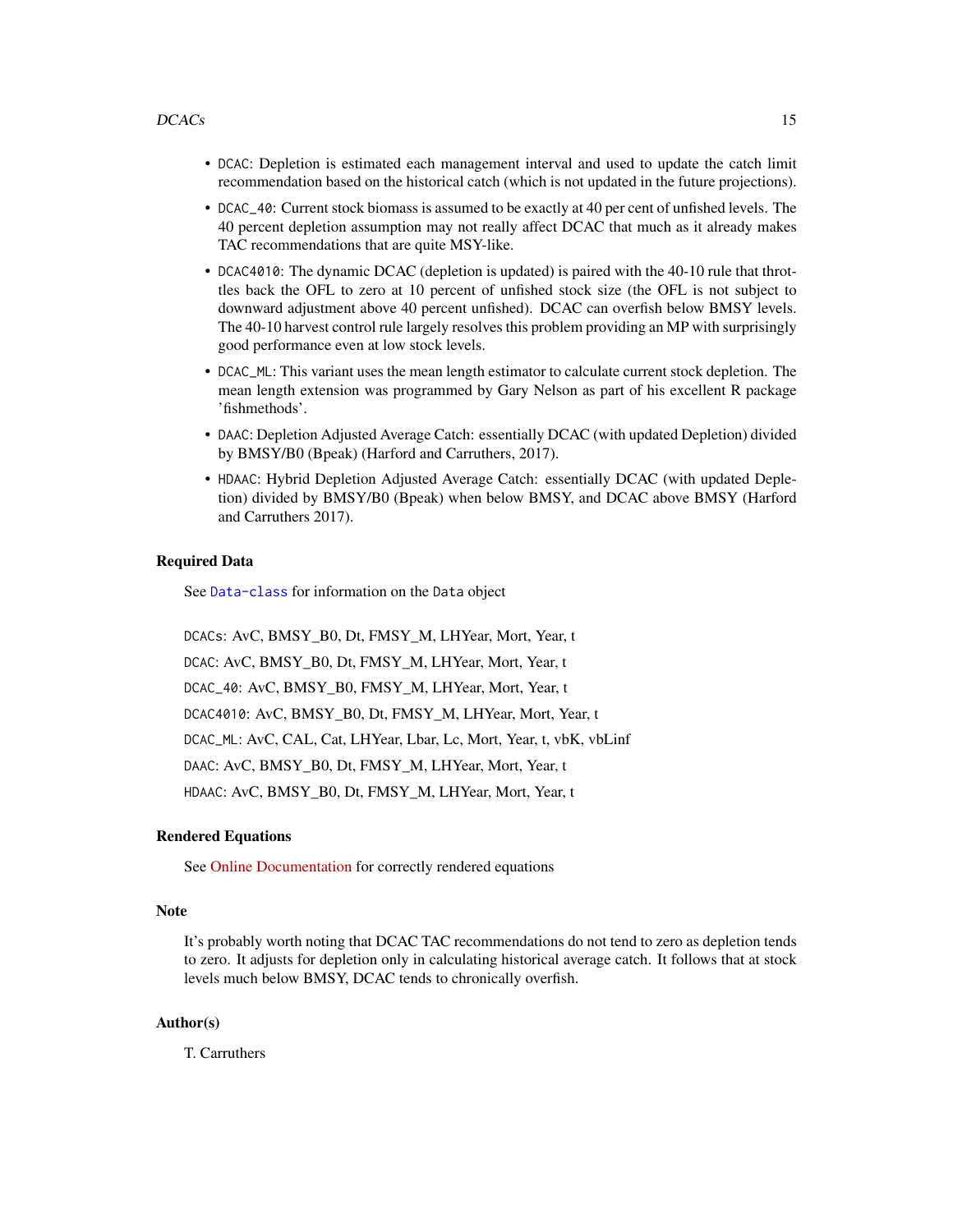# <span id="page-15-0"></span>References

MacCall, A.D., 2009. Depletion-corrected average catch: a simple formula for estimating sustainable yields in data-poor situations. ICES J. Mar. Sci. 66, 2267-2271.

Harford W. and Carruthers, T. 2017. Interim and long-term performance of static and adaptive management procedures. Fish. Res. 190, 84-94.

# See Also

Other Average Catch MPs: [AvC\\_MLL\(](#page-3-1)), [AvC\(](#page-2-1))

# Examples

```
DCACs(1, MSEtool::Atlantic_mackerel, plot=TRUE)
DCAC(1, MSEtool::Atlantic_mackerel, plot=TRUE)
DCAC_40(1, MSEtool::Atlantic_mackerel, plot=TRUE)
Data <- MSEtool::Atlantic_mackerel
Data@LHYear <- 2005
DCAC4010(1, Data, plot=TRUE)
DCAC_ML(1, MSEtool::SimulatedData, plot=TRUE)
Data <- MSEtool::Atlantic_mackerel
Data@LHYear <- 2005
DAAC(1, Data, plot=TRUE)
Data <- MSEtool::Atlantic_mackerel
Data@LHYear <- 2005
HDAAC(1, Data, plot=TRUE)
```
<span id="page-15-1"></span>

DD *Delay - Difference Stock Assessment*

#### Description

A simple delay-difference assessment with UMSY and MSY as leading parameters that estimates the TAC using a time-series of catches and a relative

#### Usage

 $DD(x, Data, reps = 100, plot = FALSE)$  $DD4010(x, Data, reps = 100, plot = FALSE)$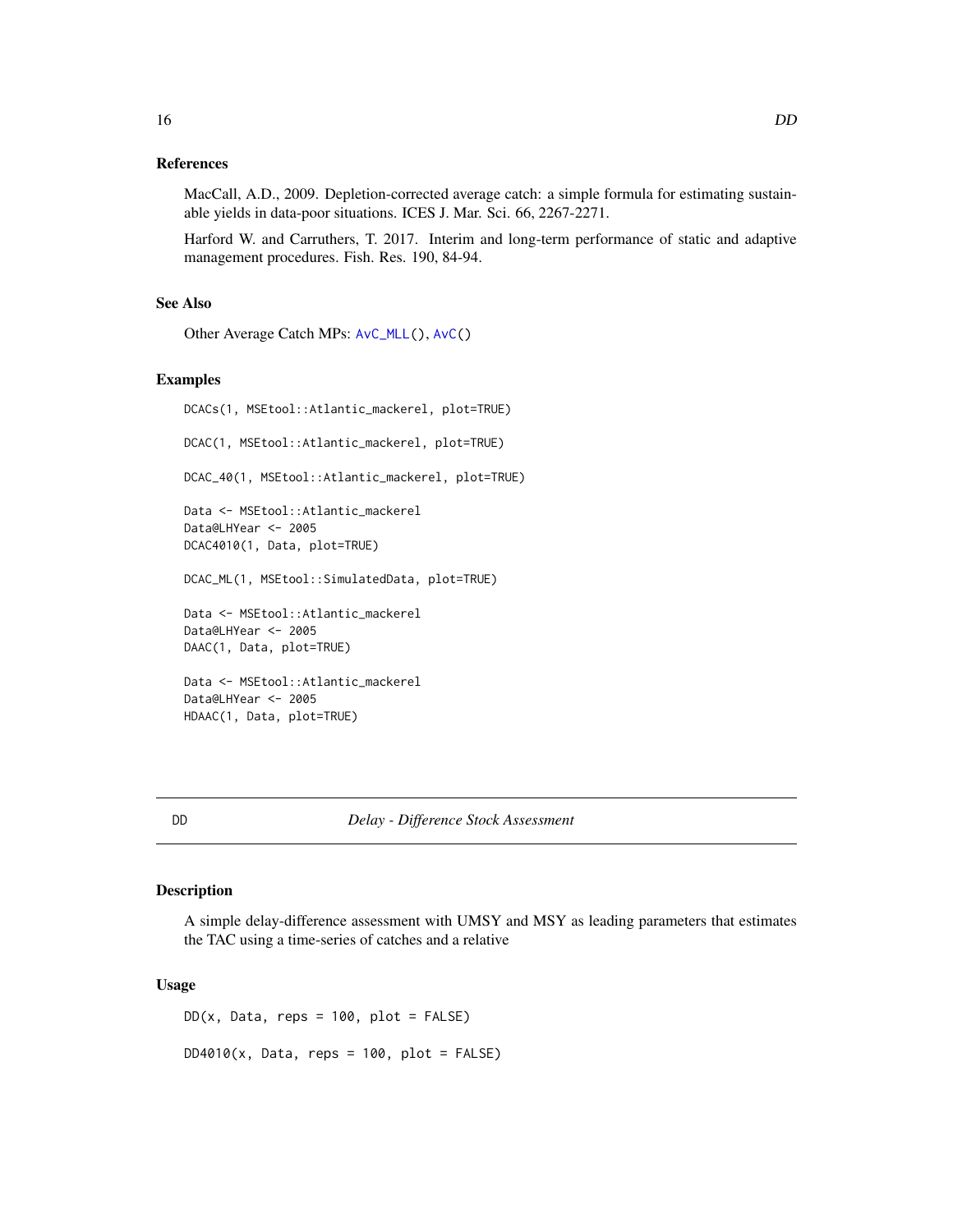#### $DD$  17

# Arguments

|      | A position in the data object                                |
|------|--------------------------------------------------------------|
| Data | A data object                                                |
| reps | The number of stochastic samples of the MP recommendation(s) |
| plot | Logical. Show the plot?                                      |

# Details

This DD model is observation error only and has does not estimate process error (recruitment deviations). Assumption is that knife-edge selectivity occurs at the age of 50% maturity. Similar to many other assessment models it depends on a whole host of dubious assumptions such as temporally stationary productivity and proportionality between the abundance index and real abundance. Unsurprisingly the extent to which these assumptions are violated tends to be the biggest driver of performance for this method.

The method is conditioned on effort and estimates catch. The effort is calculated as the ratio of catch and index. Thus, to get a complete effort time series, a full time series of catch and index is also needed. Missing values are linearly interpolated.

A detailed description of the delay-difference model can be found in Chapter 9 of Hilborn and Walters (1992).

# Value

An object of class [Rec-class](#page-0-0) with the TAC slot populated with a numeric vector of length reps

# Functions

- DD: Base version where the TAC = UMSY \* Current Biomass.
- DD4010: A 40-10 rule is imposed over the TAC recommendation.

#### Required Data

See [Data-class](#page-0-0) for information on the Data object

DD: Cat, Ind, L50, MaxAge, Mort, vbK, vbLinf, vbt0, wla, wlb

DD4010: Cat, Ind, L50, MaxAge, Mort, vbK, vbLinf, vbt0, wla, wlb

#### Rendered Equations

See [Online Documentation](https://dlmtool.openmse.com/reference/DD.html) for correctly rendered equations

# Author(s)

T. Carruthers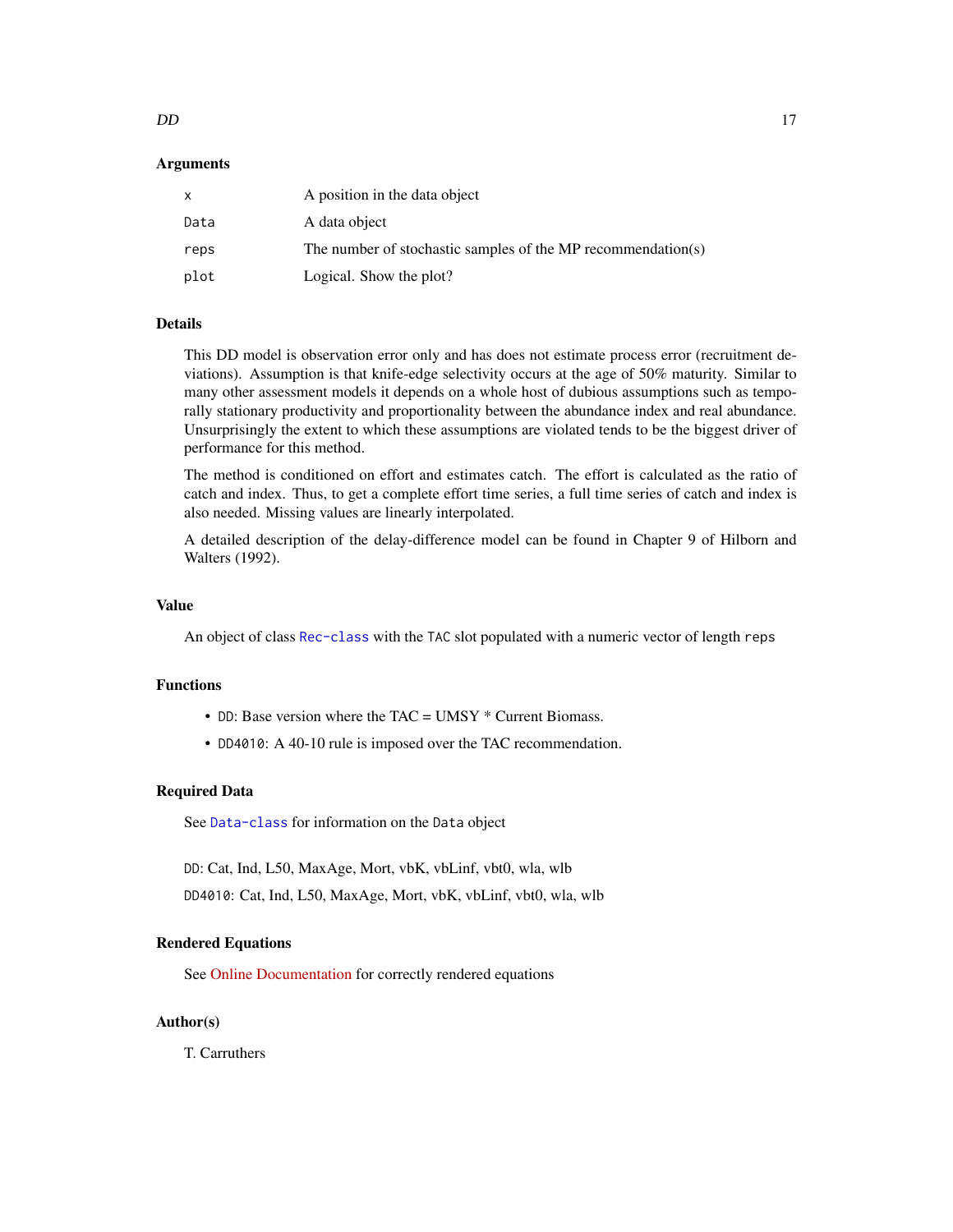# <span id="page-17-0"></span>References

Carruthers, T, Walters, C.J., and McAllister, M.K. 2012. Evaluating methods that classify fisheries stock status using only fisheries catch data. Fisheries Research 119-120:66-79.

Hilborn, R., and Walters, C. 1992. Quantitative Fisheries Stock Assessment: Choice, Dynamics and Uncertainty. Chapman and Hall, New York.

# See Also

Other Delay-Difference MPs: [DDe\(](#page-17-1))

# Examples

```
DD(1, Data=MSEtool::Atlantic_mackerel, plot=TRUE)
DD4010(1, Data=MSEtool::Atlantic_mackerel, plot=TRUE)
```
<span id="page-17-1"></span>DDe *Effort-based Delay - Difference Stock Assessment*

#### Description

A simple delay-difference assessment with UMSY and MSY as leading parameters that estimates  $E_{\text{MSY}}$  using a time-series of catches and a relative abundance index.

# Usage

```
DDe(x, Data, reps = 100, plot = FALSE)DDes(x, Data, reps = 100, plot = FALSE, LB = 0.9, UB = 1.1)DDe75(x, Data, reps = 100, plot = FALSE)
```
# Arguments

| x    | A position in the data object                                |
|------|--------------------------------------------------------------|
| Data | A data object                                                |
| reps | The number of stochastic samples of the MP recommendation(s) |
| plot | Logical. Show the plot?                                      |
| LВ   | The lowest permitted factor of previous fishing effort       |
| UB   | The highest permitted factor of previous fishing effort      |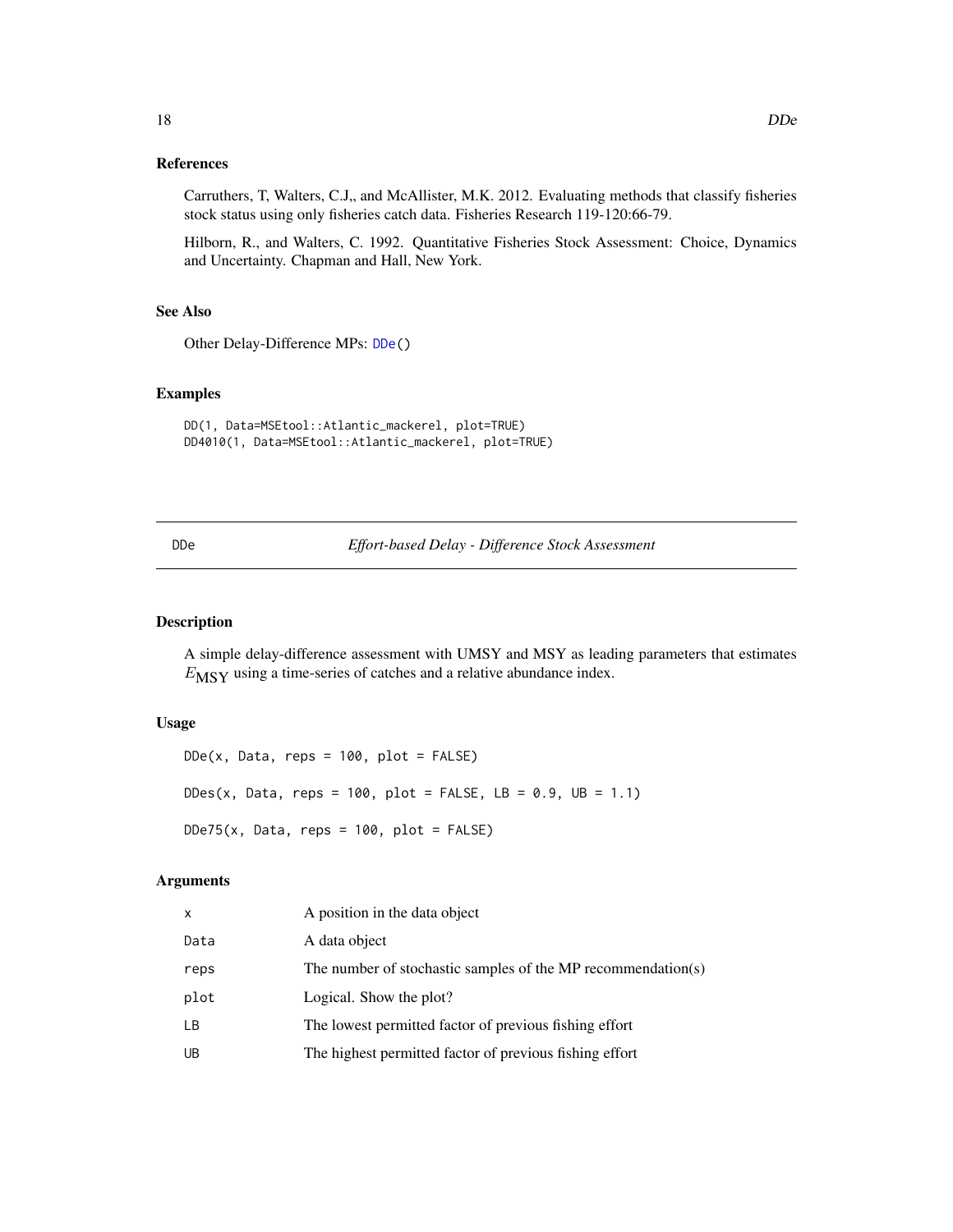# Details

This DD model is observation error only and has does not estimate process error (recruitment deviations). Assumption is that knife-edge selectivity occurs at the age of 50% maturity. Similar to many other assessment models it depends on a whole host of dubious assumptions such as temporally stationary productivity and proportionality between the abundance index and real abundance. Unsurprisingly the extent to which these assumptions are violated tends to be the biggest driver of performance for this method.

The method is conditioned on effort and estimates catch. The effort is calculated as the ratio of catch and index. Thus, to get a complete effort time series, a full time series of catch and index is also needed. Missing values are linearly interpolated.

A detailed description of the delay-difference model can be found in Chapter 9 of Hilborn and Walters (1992).

# Value

An object of class [Rec-class](#page-0-0) with the TAE slot(s) populated

# Functions

- DDe: Effort-control version. The recommended effort is EMSY.
- DDes: Variant of DDe that limits the maximum change in effort to 10 percent.
- DDe75: Variant of DDe where the recommended effort is 75\

# Required Data

See [Data-class](#page-0-0) for information on the Data object

DDe: Cat, Ind, L50, MPeff, MaxAge, Mort, vbK, vbLinf, vbt0, wla, wlb

# Rendered Equations

See [Online Documentation](https://dlmtool.openmse.com/reference/DDe.html) for correctly rendered equations

# See Also

Other Delay-Difference MPs: [DD\(](#page-15-1))

#### Examples

```
DDe(1, Data=MSEtool::Atlantic_mackerel, plot=TRUE)
DDes(1, Data=MSEtool::Atlantic_mackerel, plot=TRUE)
DDe75(1, Data=MSEtool::Atlantic_mackerel, plot=TRUE)
```
 $D$ De  $19$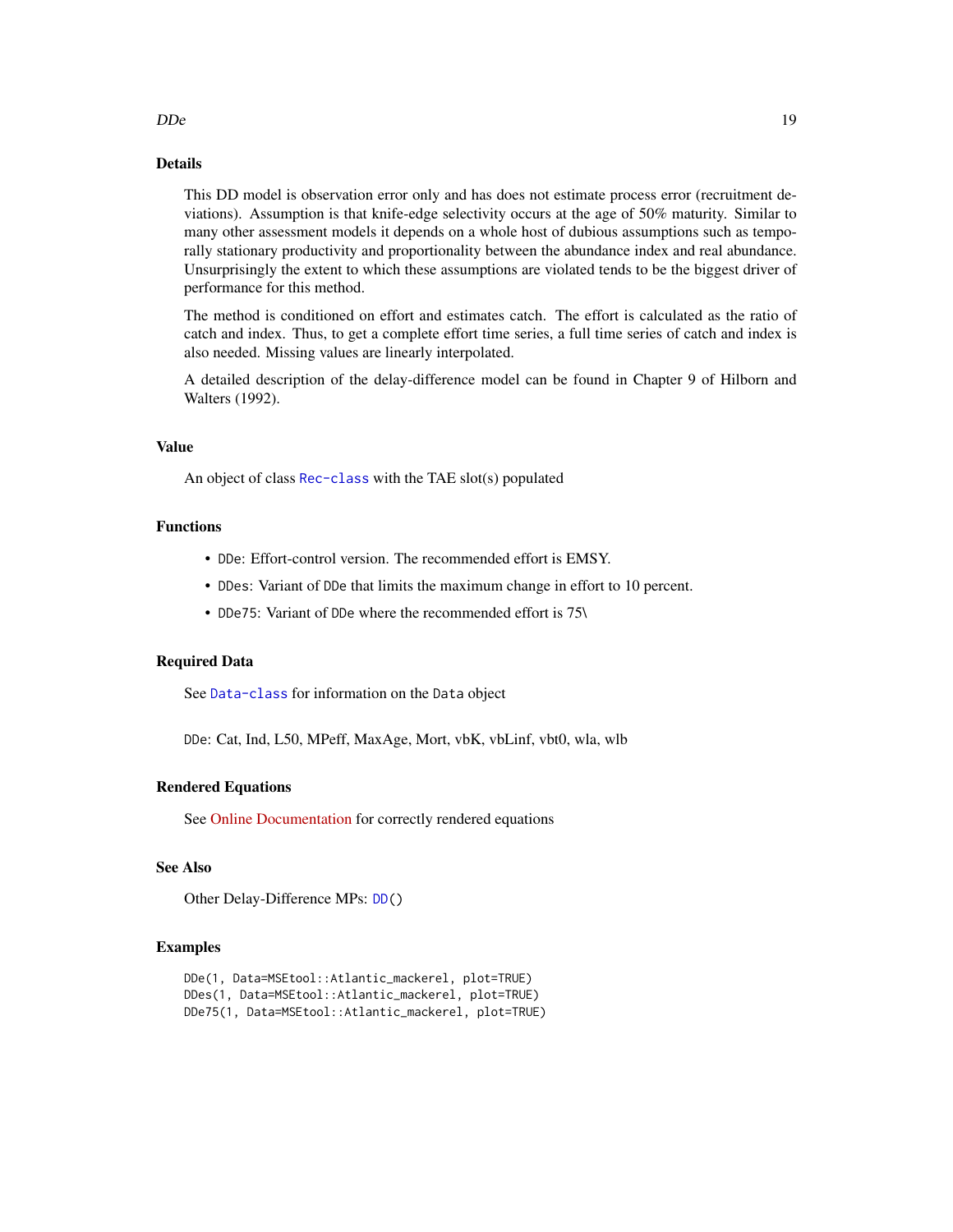# <span id="page-19-0"></span>Description

Effort is adjusted using a simple rule that aims for a specified level of depletion.

# Usage

```
DTe40(x, Data, reps = 100, plot = FALSE, alpha = 0.4, LB = 0.9, UB = 1.1)DTe50(x, Data, reps = 100, plot = FALSE, alpha = 0.5, LB = 0.9, UB = 1.1)
```
# Arguments

| $\mathsf{x}$ | A position in the data object                                |
|--------------|--------------------------------------------------------------|
| Data         | A data object                                                |
| reps         | The number of stochastic samples of the MP recommendation(s) |
| plot         | Logical. Show the plot?                                      |
| alpha        | The target level of depletion                                |
| LB           | The lowest permitted factor of previous fishing effort       |
| UB           | The highest permitted factor of previous fishing effort      |

# Details

The TAE is calculated as:

$$
\text{TAE}_y = \frac{D}{\alpha} \text{TAE}_{y-1}
$$

where  $D$  is estimated current level of depletion and  $\alpha$  is argument alpha specifying the target level of depletion.

The maximum fractional change in TAE is specified with arguments LB and UB

#### Value

An object of class [Rec-class](#page-0-0) with the TAE slot(s) populated

# Functions

- DTe40: Effort is adjusted to reach 40 percent stock depletion
- DTe50: Effort is adjusted to reach 50 percent stock depletion

# Required Data

See [Data-class](#page-0-0) for information on the Data object

DTe40: Dep, MPeff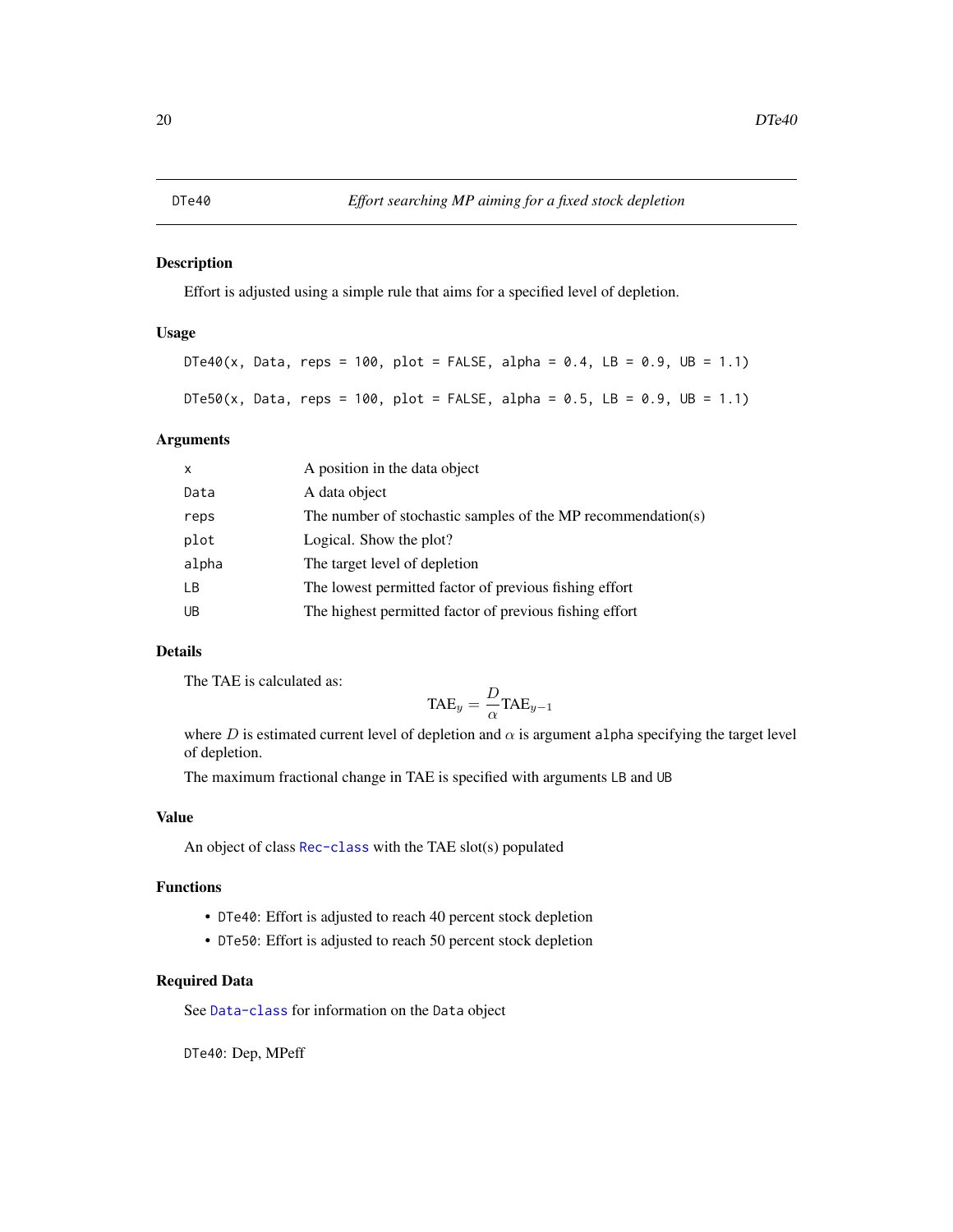#### <span id="page-20-0"></span> $DynF$  21

# Rendered Equations

See [Online Documentation](https://dlmtool.openmse.com/reference/DTe40.html) for correctly rendered equations

# Author(s)

T. Carruthers

# Examples

DTe40(1, MSEtool::Atlantic\_mackerel, plot=TRUE)

<span id="page-20-1"></span>

DynF *Dynamic Fratio MP*

#### **Description**

The Fratio MP with a controller that changes the level of F according to the estimated relationship between surplus production and biomass. Ie lower F when dSP/dB is positive and higher F when dSP/dB is negative.

# Usage

```
DynF(x, Data, reps = 100, plot = FALSE, yrsmth = 10, gg = 2)
```
# Arguments

| $\mathsf{x}$ | A position in the data object                                                                    |
|--------------|--------------------------------------------------------------------------------------------------|
| Data         | A data object                                                                                    |
| reps         | The number of stochastic samples of the MP recommendation(s)                                     |
| plot         | Logical. Show the plot?                                                                          |
| yrsmth       | The number of historical recent years used for smoothing catch and biomass<br>data               |
| gg           | A gain parameter that modifies F according to the gradient in surplus production<br>with biomass |

# Details

The method smoothes historical catches and biomass and then infers the relationship between surplus production and biomass (as suggested by Mark Maunder and Carl Walters). The approach then regulates a F based policy according to this gradient in which F may range between two different fractions of natural mortality rate.

The core advantage is the TAC $(t)$  is not strongly determined by TAC $(t-1)$  and therefore errors are not as readily propagated. The result is method that tends to perform alarmingly well and therefore requires debunking ASAP.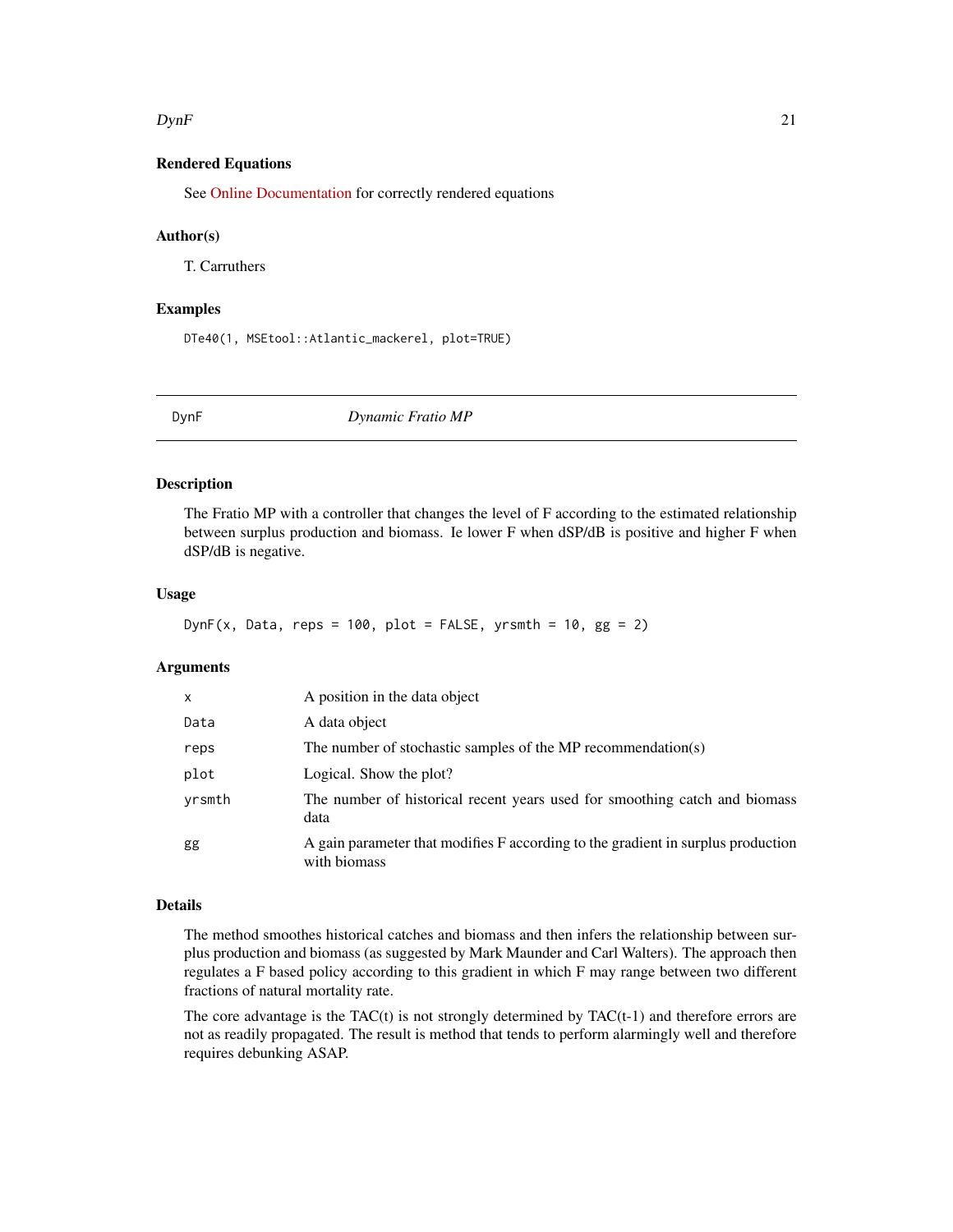The catch limit (TAC) is calculated as:

$$
TAC = FB
$$

where  $F$  is fishing mortality and  $B$  is the estimated current biomass.

 $F$  is calculated as:

$$
F = F_{\text{MSY}} \exp{-gG}
$$

where  $F_{\text{MSY}}$  is calculated from assumed values of  $\frac{F_{\text{MSY}}}{M}$  and M, *g* is a gain parameter and *G* is the estimated gradient in surplus production (*SP*) as a function of biomass (*B*). Surplus production for year *y* is calculated as:

$$
SP_y = B_{y+1} - B_y + C_y
$$

Trends in historical catch (*C*) and biomass (*B*) are both estimated using a loess smoother, over the last yrsmth years, of available catch and a time-series of abundance, calculated from an index of abundance (Data@Ind) and an estimate of abundance (Data@Abun) for the current year.

# Value

An object of class [Rec-class](#page-0-0) with the TAC slot populated with a numeric vector of length reps

#### Required Data

See [Data-class](#page-0-0) for information on the Data object

DynF: Abun, Cat, FMSY\_M, Ind, Mort, Year

#### Rendered Equations

See [Online Documentation](https://dlmtool.openmse.com/reference/DynF.html) for correctly rendered equations

# Author(s)

T. Carruthers

# References

Made-up for this package.

# See Also

Other Fmsy/M methods: [Fadapt\(](#page-23-1)), [Fratio\(](#page-27-1))

# Examples

DynF(1, Data=MSEtool::Atlantic\_mackerel, plot=TRUE)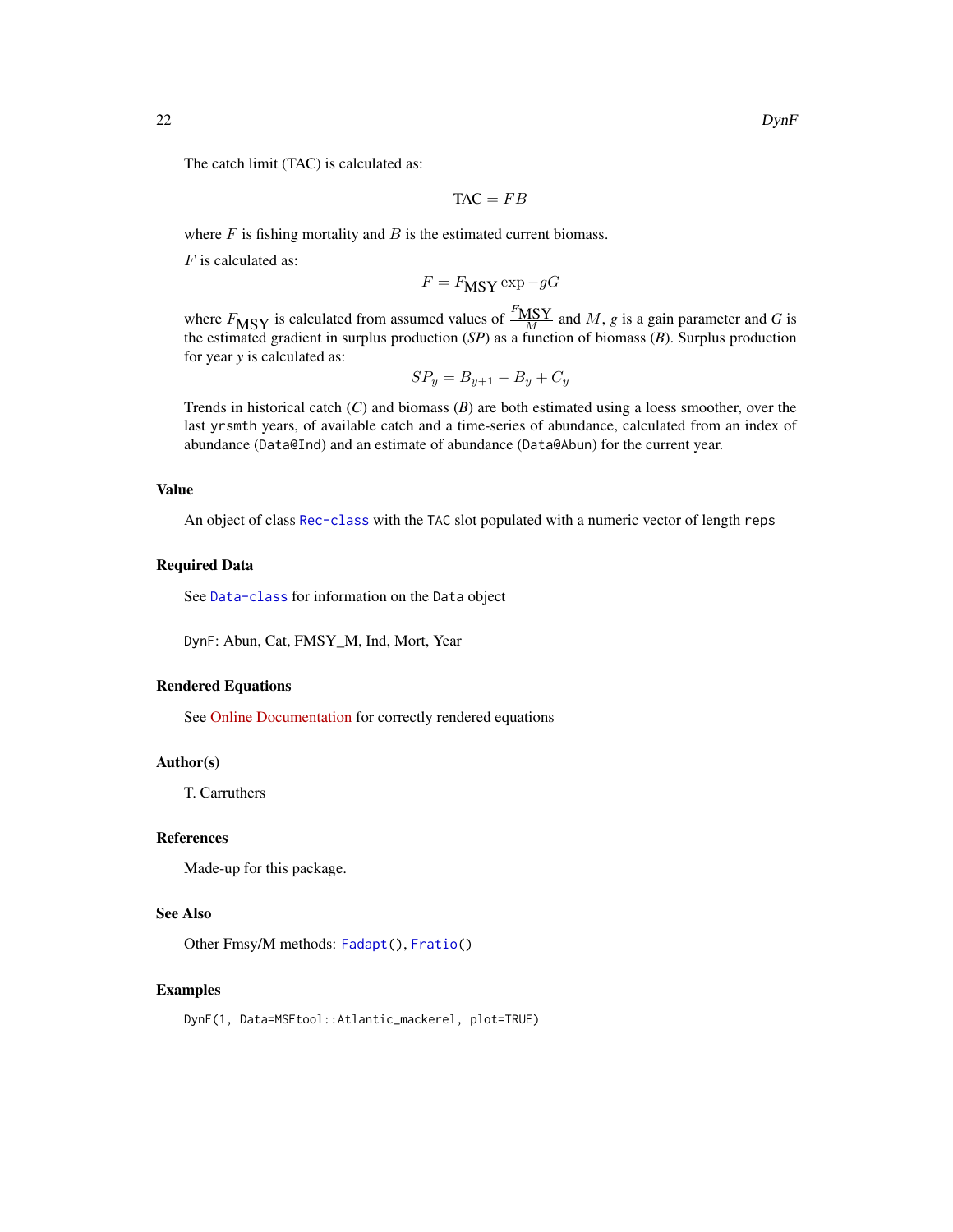<span id="page-22-0"></span>

# Description

This MP adjusts effort limit based on the ratio of recent mean length (over last yrsmth years) and a target length defined as  $L_{\text{opt}}$ . Effort MP: adjust effort up/down if mean length above/below Ltarget

# Usage

```
EtargetLopt(x, Data, reps = 100, plot = FALSE, yrsmth = 3, buffer = 0.1)
```
# Arguments

| $\mathsf{x}$ | A position in the data object                                                              |
|--------------|--------------------------------------------------------------------------------------------|
| Data         | A data object                                                                              |
| reps         | The number of stochastic samples of the MP recommendation(s)                               |
| plot         | Logical. Show the plot?                                                                    |
| yrsmth       | Number of years to calculate average length                                                |
| buffer       | Parameter controlling the fraction of calculated effor - acts as a precautionary<br>buffer |

# Details

The TAE is calculated as:

$$
TAE_y = TAE_{y-1} ((1 - \text{buffer})(w + (1 - w)r))
$$

where buffer is specified in argument buffer,  $w$  is fixed at 0.5, and:

$$
r = \frac{L_{\text{recent}}}{L_{\text{opt}}}
$$

where  $L_{\text{recent}}$  is mean length over last yrmsth years, and:

$$
L_{\text{opt}} = \frac{L_{\infty}W_b}{\frac{M}{K}+W_b}
$$

where  $L_{\infty}$  is von Bertalanffy asymptotic length,  $W_b$  is exponent of the length-weight relationship,  $M$  is natural mortality, and  $K$  is von Bertalanffy growth coefficient.#'

#### Value

An object of class [Rec-class](#page-0-0) with the TAE slot(s) populated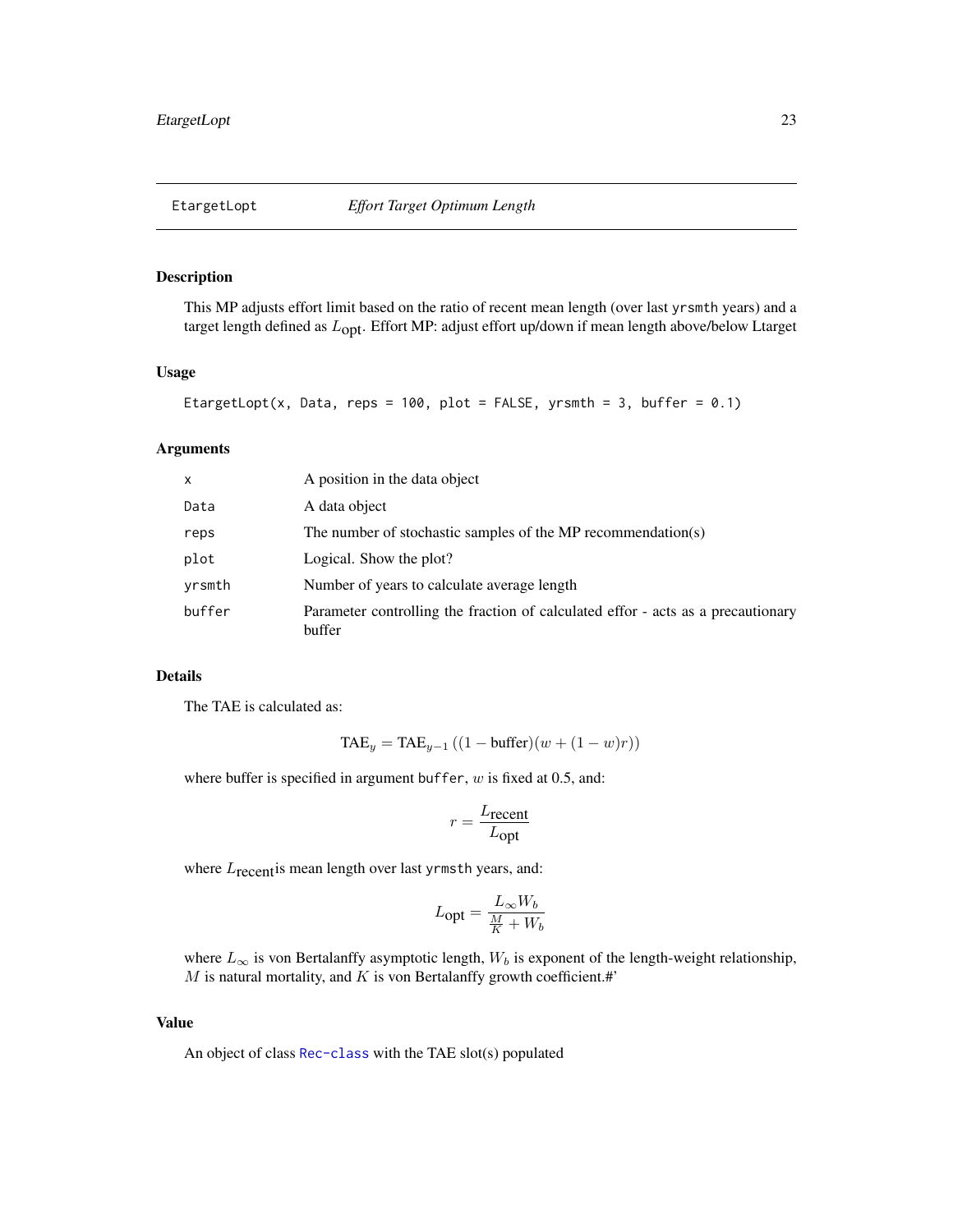# Required Data

See [Data-class](#page-0-0) for information on the Data object

EtargetLopt: ML, MPeff, Mort, Year, vbK, vbLinf, wlb

# Rendered Equations

See [Online Documentation](https://dlmtool.openmse.com/reference/EtargetLopt.html) for correctly rendered equations

# Author(s)

HF Geromont

# Examples

EtargetLopt(1, MSEtool::SimulatedData, plot=TRUE)

<span id="page-23-1"></span>Fadapt *Adaptive Fratio*

# Description

An adaptive MP that uses trajectory in inferred suplus production and fishing mortality rate to update a TAC

# Usage

```
Fadapt(x, Data, reps = 100, plot = FALSE, yrsmth = 7, gg = 1)
```
# Arguments

| x      | A position in the data object                                     |
|--------|-------------------------------------------------------------------|
| Data   | A data object                                                     |
| reps   | The number of stochastic samples of the MP recommendation(s)      |
| plot   | Logical. Show the plot?                                           |
| yrsmth | Years over which to smooth recent estimates of surplus production |
| gg     | A gain parameter controlling the speed in update in TAC.          |

<span id="page-23-0"></span>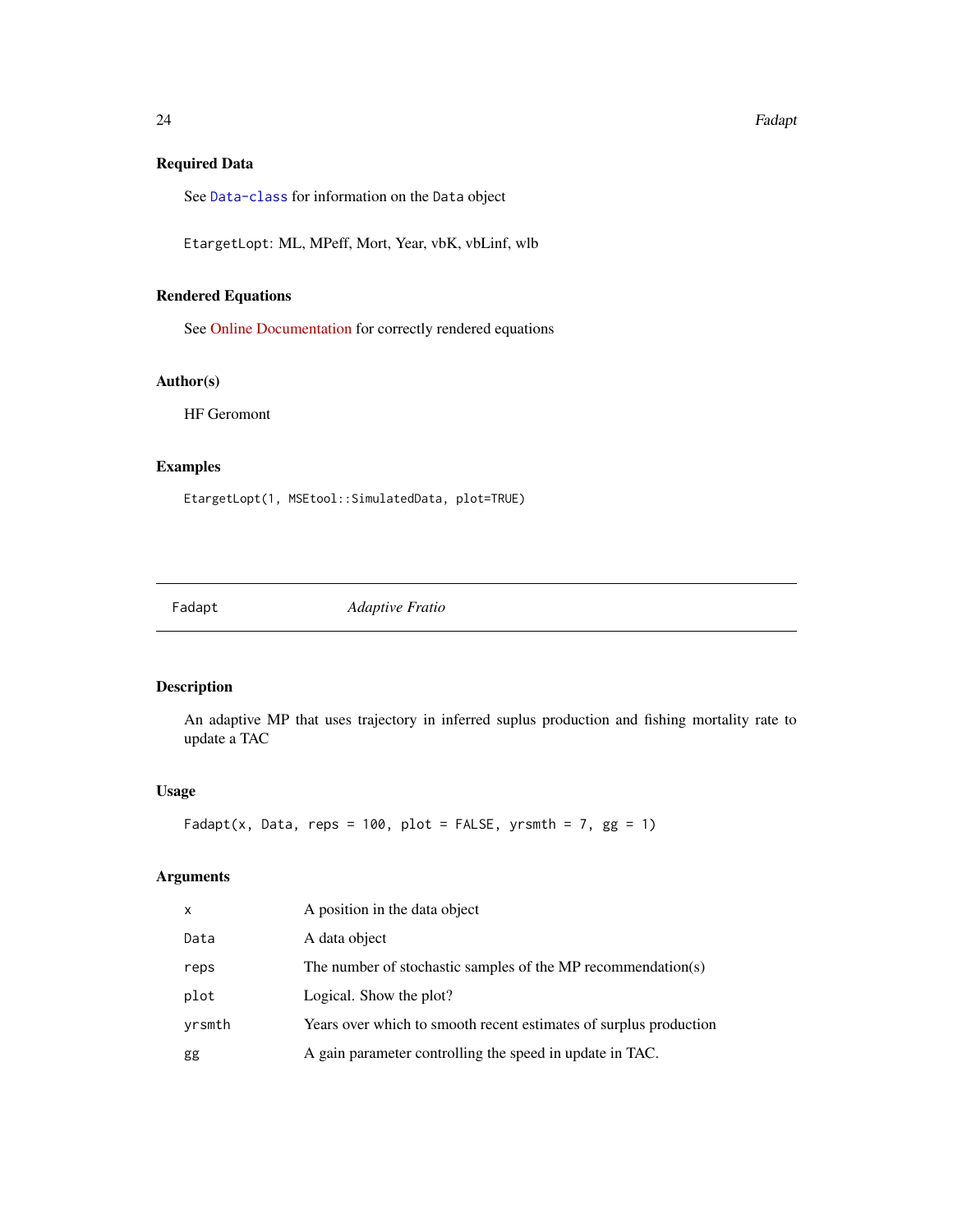# Fadapt 25

# Details

Fishing rate is modified each year according to the gradient of surplus production with biomass (aims for zero). F is bounded by FMSY/2 and 2FMSY and walks in the logit space according to dSP/dB. This is derived from the theory of Maunder 2014.

The TAC is calculated as:

$$
\mathrm{TAC}_y = F_y B_{y-1}
$$

where  $B_{y-1}$  is the most recent biomass, estimated with a loess smoother of the most recent yrsmth years from the index of abundance (Data@Ind) and estimate of current abundance (Data@Abun), and

$$
F_y = F_{\lim_1} + \left(\frac{\exp^F\!\text{mod}_2}{1+\exp^F\!\text{mod}_2}F_{\lim_3}\right)
$$

where  $F_{\lim_1} = 0.5 \frac{F_{\text{MSY}}}{M} M$ ,  $F_{\lim_2} = 2 \frac{F_{\text{MSY}}}{M} M$ ,  $F_{\lim_3}$  is  $F_{\lim_2} - F_{\lim_1}$ ,  $F_{\text{mod}_2}$  is  $F_{\text{mod}_1} + g - G$ 

where  $g$  is gain parameter gg,  $G$  is the predicted surplus production given current abundance, and:

$$
F_{\text{mod}_1} = \left\{ \begin{array}{ll} -2 & \text{if } F_{\text{old}} < F_{\lim_1} \\ 2 & \text{if } F_{\text{old}} > F_{\lim_2} \\ \log \frac{F_{\text{frac}}}{1 - F_{\text{frac}}} & \text{if } F_{\lim_1} \leq F_{\text{old}} \leq F_{\lim_2} \end{array} \right.
$$

where  $-F_{\text{frac}} = \frac{F_{\text{old}} - F_{\text{lim}_1}}{F_{\text{lim}_3}}$ ,  $F_{\text{old}} = \sum \frac{C_{\text{hist}}}{B_{\text{hist}}}$  $\frac{\text{m}_{\text{hist}}}{B_{\text{hist}}}$ /*n* where  $C_{\text{hist}}$  and  $B_{\text{hist}}$  are smooth catch and biomass over last yrsmth, and  $n$  is yrsmth.

Tested in Carruthers et al. 2015.

# Value

An object of class [Rec-class](#page-0-0) with the TAC slot populated with a numeric vector of length reps A numeric vector of quota recommendations

# Required Data

See [Data-class](#page-0-0) for information on the Data object

Fadapt: Abun, Cat, FMSY\_M, Ind, Mort, Year

# Rendered Equations

See [Online Documentation](https://dlmtool.openmse.com/reference/Fadapt.html) for correctly rendered equations

# Author(s)

T. Carruthers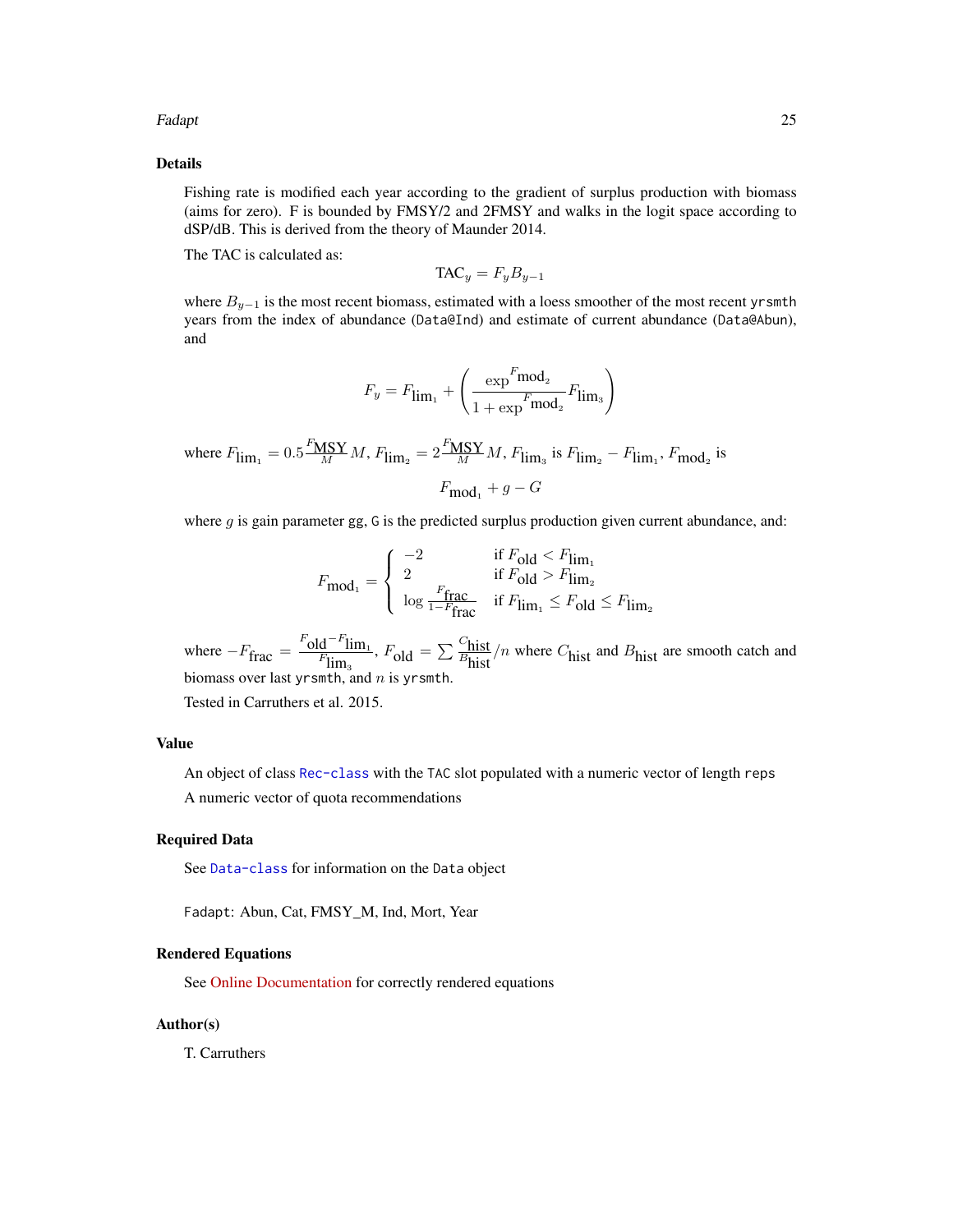# <span id="page-25-0"></span>References

Carruthers et al. 2015. Performance evaluation of simple management procedures. ICES J. Mar Sci. 73, 464-482.

Maunder, M. 2014. http://www.iattc.org/Meetings/Meetings2014/MAYSAC/PDFs/SAC-05-10b-Management-Strategy-Evaluation.pdf

#### See Also

Other Fmsy/M methods: [DynF\(](#page-20-1)), [Fratio\(](#page-27-1))

Other Surplus production MPs: [Rcontrol\(](#page-66-1)), [SPMSY\(](#page-71-1)), [SPSRA\(](#page-74-1)), [SPmod\(](#page-70-1)), [SPslope\(](#page-73-1))

#### Examples

Fadapt(1, Data=MSEtool::Atlantic\_mackerel, plot=TRUE)

Fdem *Demographic FMSY method*

#### Description

FMSY is calculated as r/2 where r is calculated from a demographic approach (inc steepness). Coupled with an estimate of current abundance that gives you the OFL.

#### Usage

 $Fdem(x, Data, reps = 100, plot = FALSE)$  $Fdem_CCC(x, Data, reps = 100, plot = FALSE, Fmin = 0.005)$ Fdem\_ML(x, Data, reps =  $100$ , plot = FALSE, Fmin =  $0.005$ )

#### Arguments

| X    | A position in the data object                                            |
|------|--------------------------------------------------------------------------|
| Data | A data object                                                            |
| reps | The number of stochastic samples of the MP recommendation(s)             |
| plot | Logical. Show the plot?                                                  |
| Fmin | The minimum fishing mortality rate derived from the catch-curve analysis |

# Details

The TAC is calculated as:

 $TAC = F_{\text{MSY}}A$ 

where *A* is an estimate of current abundance, and  $F_{\text{MSY}}$  is estimated as  $r/2$ , where *r* is the intrinsic rate of population growth, estimated from the life-history parameters using the methods of McAllister et al. (2001).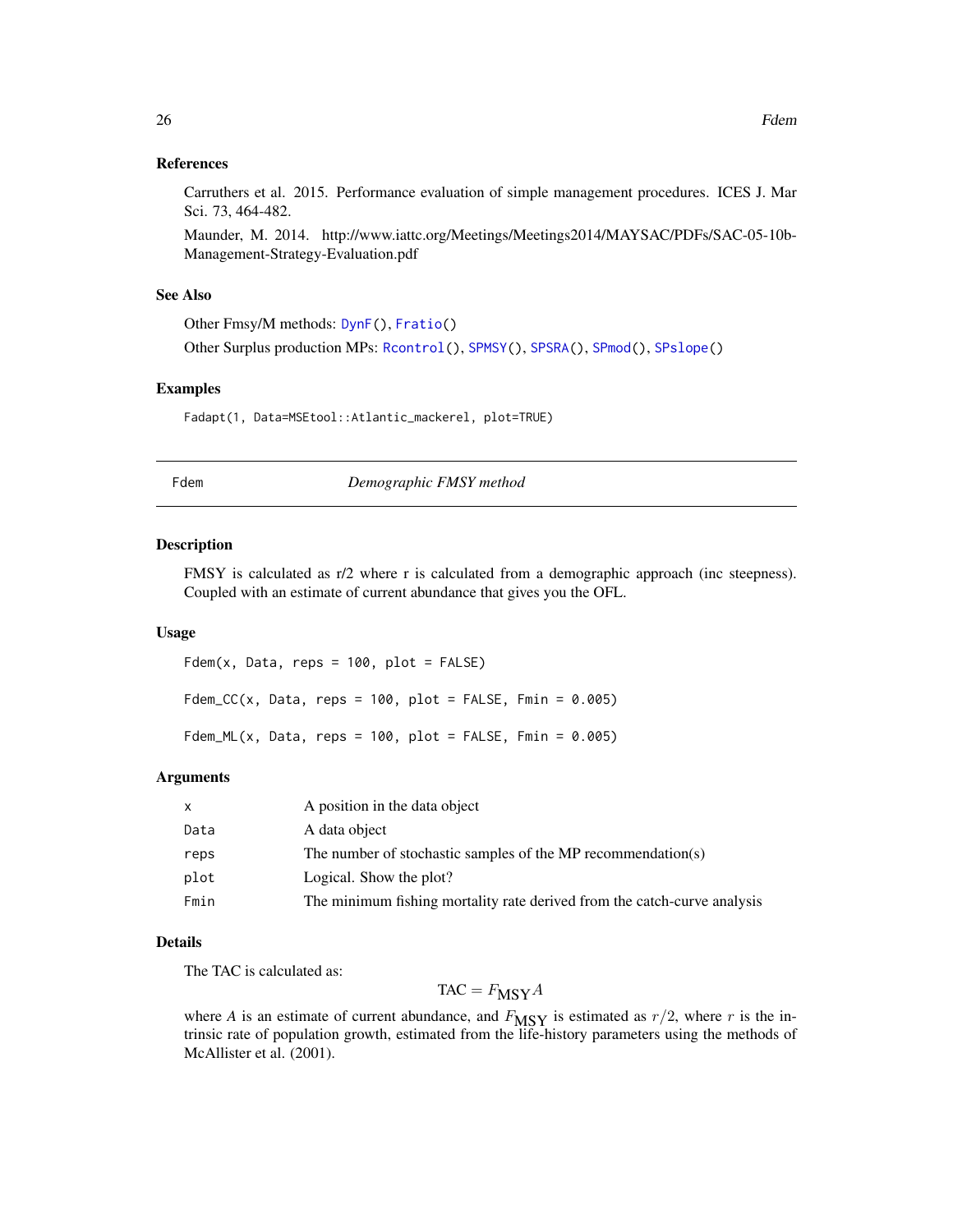#### Fdem 27

# Value

An object of class [Rec-class](#page-0-0) with the TAC slot populated with a numeric vector of length reps

# Functions

- Fdem: Current abundance is assumed to be known (i.e Data@Abun)
- Fdem\_CC: Current abundance is estimated from catch curve analysis
- Fdem\_ML: Current abundance is estimated from mean length

# Required Data

See [Data-class](#page-0-0) for information on the Data object

Fdem: Abun, FMSY\_M, L50, MaxAge, Mort, steep, vbK, vbLinf, vbt0, wla, wlb

Fdem\_CC: CAA, Cat, FMSY\_M, L50, MaxAge, Mort, steep, vbK, vbLinf, vbt0, wla, wlb

Fdem\_ML: CAL, Cat, FMSY\_M, L50, Lbar, Lc, MaxAge, Mort, steep, vbK, vbLinf, vbt0, wla, wlb

#### Rendered Equations

See [Online Documentation](https://dlmtool.openmse.com/reference/Fdem.html) for correctly rendered equations

#### Author(s)

T. Carruthers

# References

McAllister, M.K., Pikitch, E.K., and Babcock, E.A. 2001. Using demographic methods to construct Bayesian priors for the intrinsic rate of increase in the Schaefer model and implications for stock rebuilding. Can. J. Fish. Aquat. Sci. 58: 1871-1890.

# Examples

```
Fdem(1, MSEtool::SimulatedData, plot=TRUE)
Fdem_CC(1, MSEtool::SimulatedData, plot=TRUE)
Fdem_ML(1, MSEtool::SimulatedData, plot=TRUE)
```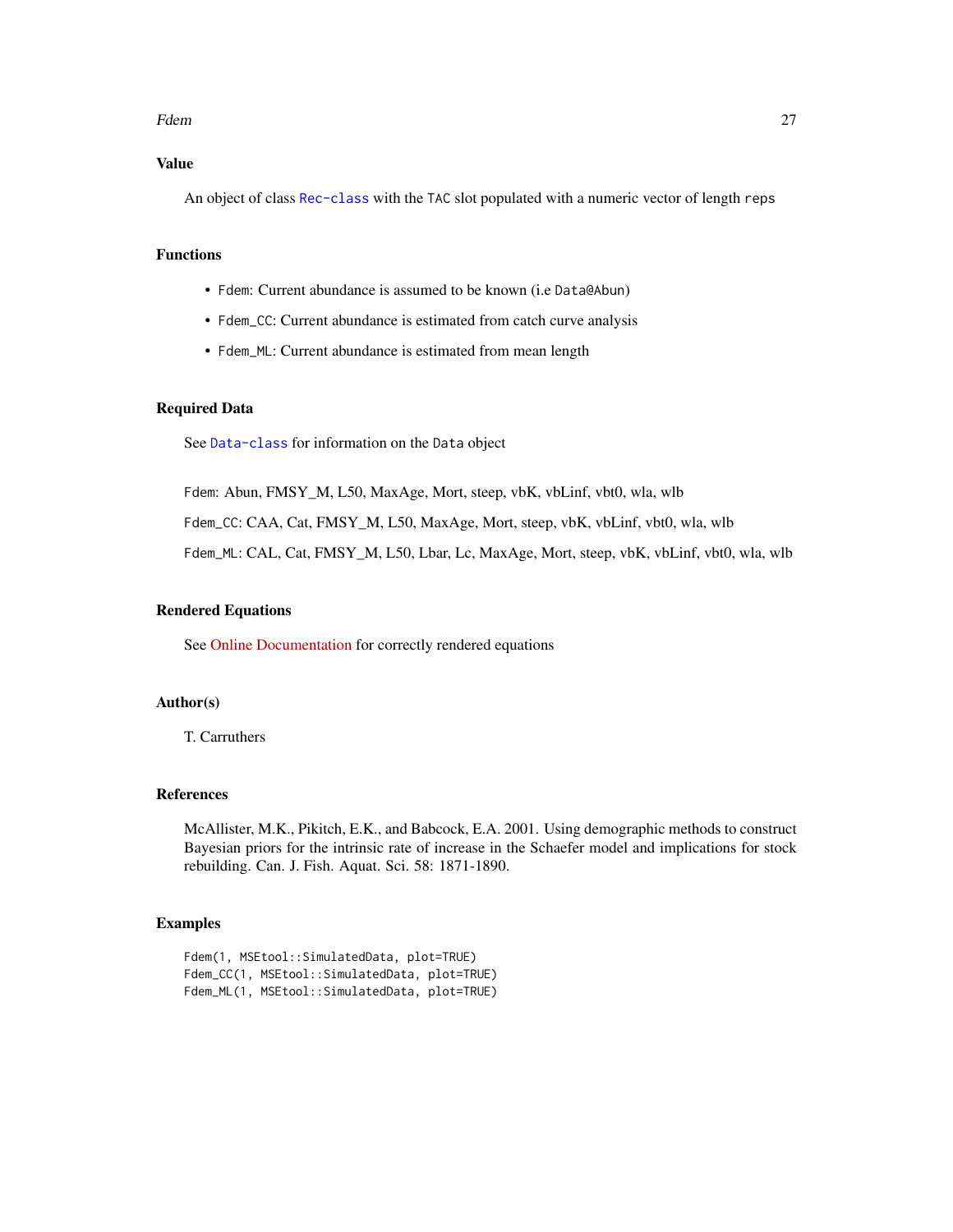<span id="page-27-1"></span><span id="page-27-0"></span>

# Description

Calculates the OFL based on a fixed ratio of FMSY to M multiplied by a current estimate of abundance.

# Usage

 $Fratio(x, Data, reps = 100, plot = FALSE)$  $Fratio4010(x, Data, reps = 100, plot = FALSE)$ DepF(x, Data, reps =  $100$ , plot = FALSE) Fratio\_CC(x, Data, reps =  $100$ , plot = FALSE, Fmin =  $0.005$ ) Fratio\_ML(x, Data, reps = 100, plot = FALSE)

# Arguments

| x    | A position in the data object                                       |
|------|---------------------------------------------------------------------|
| Data | A data object                                                       |
| reps | The number of stochastic samples of the MP recommendation(s)        |
| plot | Logical. Show the plot?                                             |
| Fmin | Minimum current fishing mortality rate for the catch-curve analysis |

# Details

A simple method that tends to outperform many other approaches alarmingly often even when current biomass is relatively poorly known. The low stock crash potential is largely due to the quite large difference between Fmax and FMSY for most stocks.

The TAC is calculated as:

$$
TAC = F_{\text{MSY}}A
$$

where  $F_{\text{MSY}}$  is calculated as  $\frac{F_{\text{MSY}}}{M} M$  and A is estimate of current abundance.

The MP variants differ in the assumption of current abundance (see Functions section below)

#### Value

An object of class [Rec-class](#page-0-0) with the TAC slot populated with a numeric vector of length reps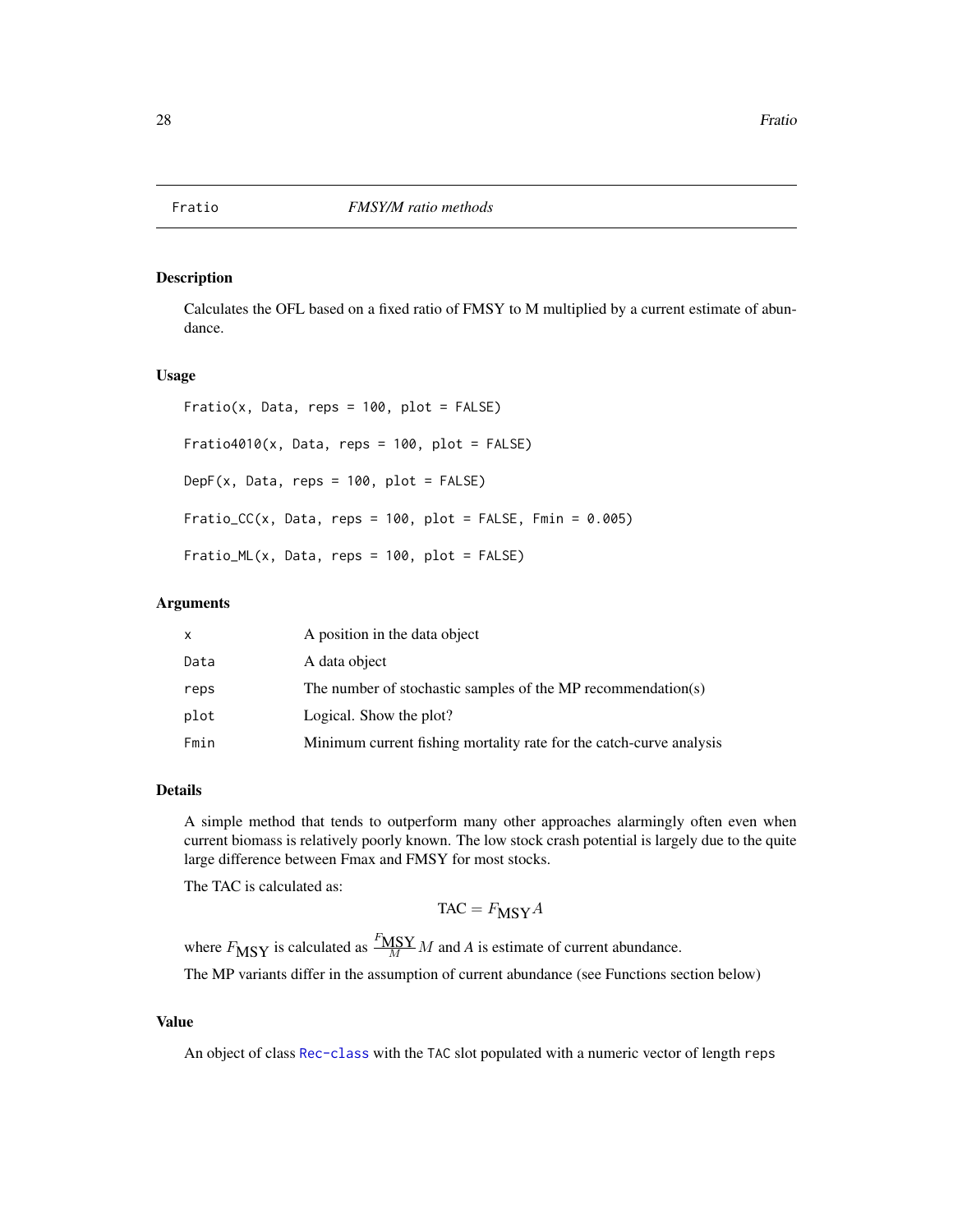#### Fratio 29

# Functions

- Fratio: Requires an estimate of current abundance (i.e Data@Abun)
- Fratio4010: Paired with the 40-10 rule that throttles back the OFL to zero at 10 percent of unfished biomass. Requires an estimate of current depletion.
- DepF: Depletion Corrected Fratio: the Fratio MP with a harvest control rule that reduces F according to the production curve given an estimate of current stock depletion (made-up for this package).
- Fratio\_CC: Current abundance is estimated using average catch and estimate of F from an age-based catch curve
- Fratio\_ML: Current abundance is estimated using average catch and estimate of F from mean lengths

# Required Data

See [Data-class](#page-0-0) for information on the Data object

Fratio: Abun, FMSY\_M, Mort Fratio4010: Abun, Dep, FMSY\_M, Mort DepF: Abun, Dep, FMSY\_M, Mort Fratio\_CC: CAA, Cat, FMSY\_M, Mort Fratio\_ML: CAL, Cat, FMSY\_M, Lbar, Lc, Mort, vbK, vbLinf

# Rendered Equations

See [Online Documentation](https://dlmtool.openmse.com/reference/Fratio.html) for correctly rendered equations

# Author(s)

T. Carruthers

# References

Gulland, J.A., 1971. The fish resources of the ocean. Fishing News Books, West Byfleet, UK. Martell, S., Froese, R., 2012. A simple method for estimating MSY from catch and resilience. Fish Fish. doi: 10.1111/j.1467-2979.2012.00485.x.

#### See Also

Other Fmsy/M methods: [DynF\(](#page-20-1)), [Fadapt\(](#page-23-1))

# Examples

```
Fratio(1, MSEtool::Atlantic_mackerel, plot=TRUE)
Fratio4010(1, MSEtool::Atlantic_mackerel, plot=TRUE)
Fratio_CC(1, MSEtool::SimulatedData, plot=TRUE)
Fratio_ML(1, MSEtool::SimulatedData, plot=TRUE)
```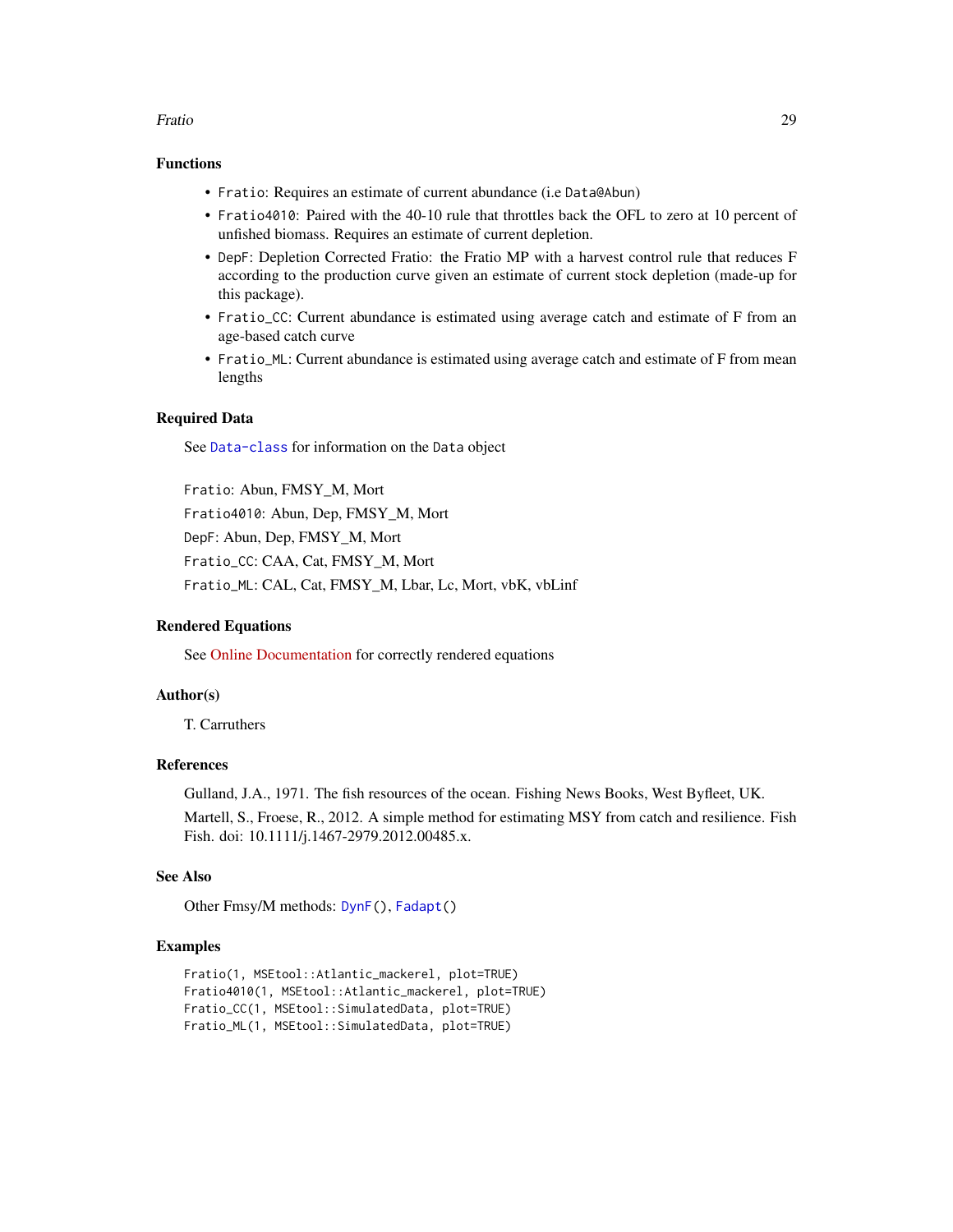<span id="page-29-1"></span><span id="page-29-0"></span>

# Description

A simple MP that aims for a reference catch (as a proxy for MSY) subject to imperfect information.

# Usage

 $GB\_CC(x, Data, reps = 100, plot = FALSE)$ 

# Arguments

|      | A position in the data object                                |
|------|--------------------------------------------------------------|
| Data | A data object                                                |
| reps | The number of stochastic samples of the MP recommendation(s) |
| plot | Logical. Show the plot?                                      |

# Details

Note that this is my interpretation of their MP and is now stochastic. Currently it is generalized and is not 'tuned' to more detailed assessment data which might explain why in some cases it leads to stock declines.

The TAC is calculated as:

 $TAC = C_{ref}$ 

where  $C_{\text{ref}}$  is a reference catch assumed to be a proxy for MSY. In the MSE  $C_{\text{ref}}$  is the calculated MSY subject to observation error defined in Obs@CV\_Cref.

The TAC is subject to the following conditions:

- 1. if next  $TAC > 1.2$  last catch, then  $TAC = 1.2$  last catch
- 2. if next TAC  $< 0.8$  last catch, then TAC = 0.8 last catch

#### Value

An object of class [Rec-class](#page-0-0) with the TAC slot populated with a numeric vector of length reps

# Required Data

See [Data-class](#page-0-0) for information on the Data object

GB\_CC: Cref

# Rendered Equations

See [Online Documentation](https://dlmtool.openmse.com/reference/GB_CC.html) for correctly rendered equations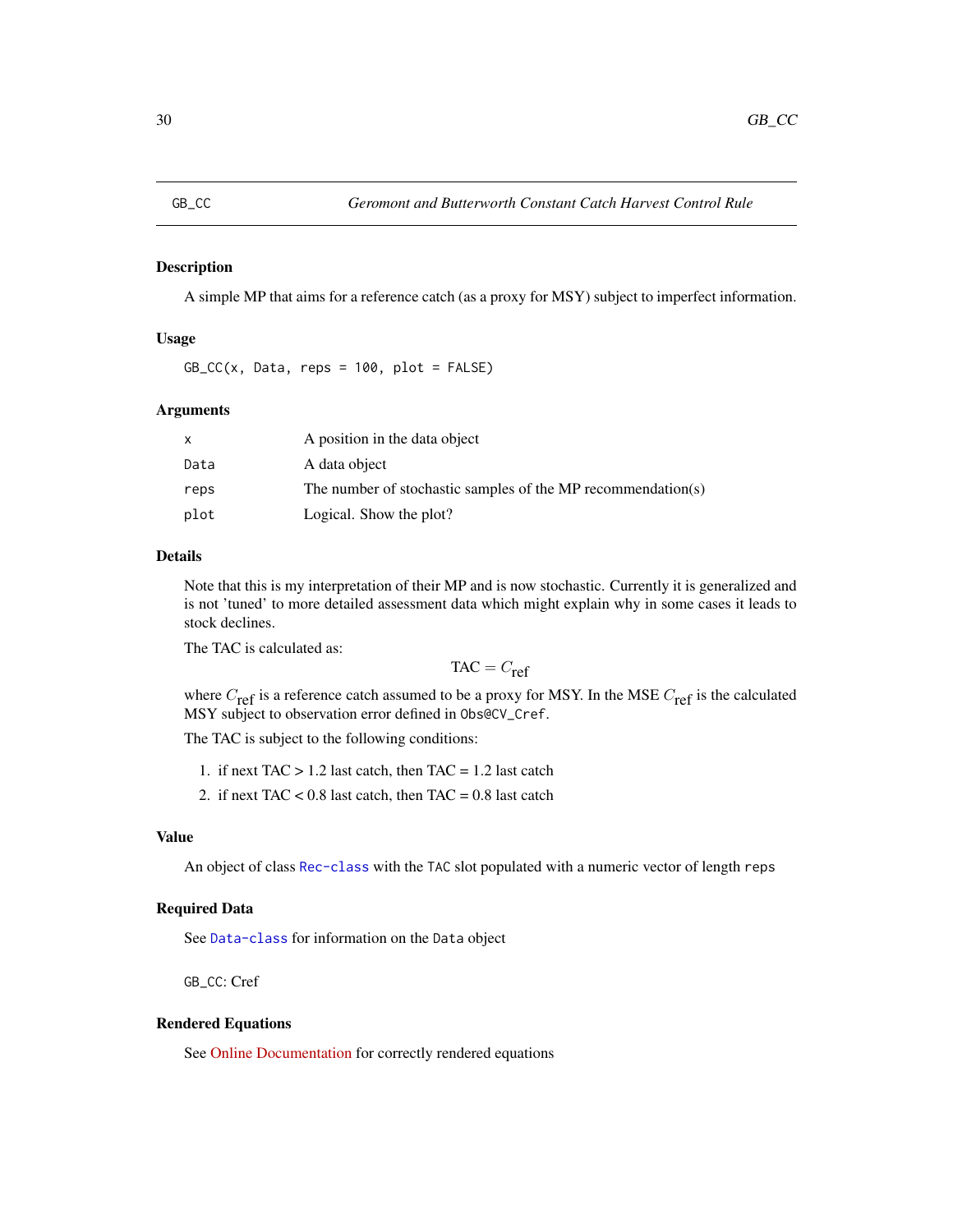#### <span id="page-30-0"></span> $GB\_slope$  31

# Author(s)

T. Carruthers

#### References

Geromont, H.F. and Butterworth, D.S. 2014. Complex assessment or simple management procedures for efficient fisheries management: a comparative study. ICES J. Mar. Sci. doi:10.1093/icesjms/fsu017

# See Also

Other Constant Catch MPs: [CC1\(](#page-6-1))

# Examples

GB\_CC(1, MSEtool::SimulatedData, plot=TRUE)

<span id="page-30-1"></span>GB\_slope *Geromont and Butterworth index slope Harvest Control Rule*

#### Description

An MP similar to SBT1 that modifies a time-series of catch recommendations and aims for a stable catch rates.

#### Usage

```
GB\_slope(x, Data, reps = 100, plot = FALSE, yrsmth = 5, lambda = 1)
```
# **Arguments**

| $\mathsf{x}$ | A position in the data object                                    |
|--------------|------------------------------------------------------------------|
| Data         | A data object                                                    |
| reps         | The number of stochastic samples of the MP recommendation(s)     |
| plot         | Logical. Show the plot?                                          |
| yrsmth       | Number of years for evaluating slope in relative abundance index |
| lambda       | A gain parameter                                                 |

# Details

The TAC is calculated as:

 $TAC_y = C_{y-1} (1 + \lambda I)$ 

where  $C_{y-1}$  is catch from the previous year,  $\lambda$  is a gain parameter, and I is the slope of the linear regression of log Index (Data@Ind) over the last yrsmth years.

The TAC is subject to the following conditions:

1. if next  $TAC > 1.2$  last catch, then  $TAC = 1.2$  last catch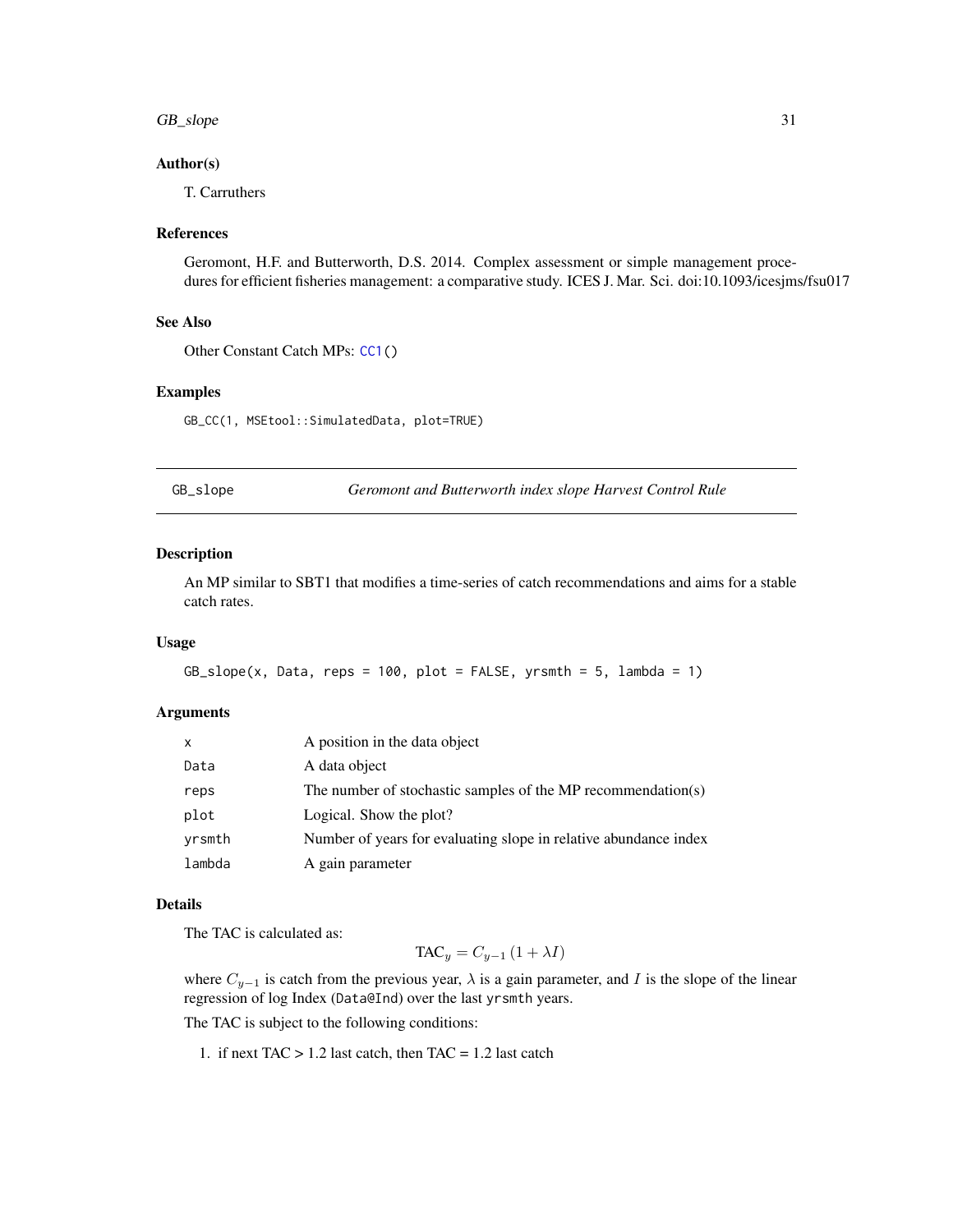<span id="page-31-0"></span>2. if next TAC <  $0.8$  last catch, then TAC =  $0.8$  last catch

Note that this is my interpretation of their approach and is now stochastic. Currently it is generalized and is not 'tuned' to more detailed assessment data which might explain why in some cases it leads to stock declines.

# Value

An object of class [Rec-class](#page-0-0) with the TAC slot populated with a numeric vector of length reps

# Required Data

See [Data-class](#page-0-0) for information on the Data object

GB\_slope: Cat, Ind, Year

# Rendered Equations

See [Online Documentation](https://dlmtool.openmse.com/reference/GB_slope.html) for correctly rendered equations

# Author(s)

T. Carruthers

# References

Geromont, H.F. and Butterworth, D.S. 2014. Complex assessment or simple management procedures for efficient fisheries management: a comparative study. ICES J. Mar. Sci. doi:10.1093/icesjms/fsu017

# See Also

```
Other Index methods: GB_target(), Gcontrol(), ICI(), Iratio(), Islope1(), Itarget1_MPA(),
Itarget1(), ItargetE1()
```
#### Examples

GB\_slope(1, MSEtool::SimulatedData, plot=TRUE)

<span id="page-31-1"></span>GB\_target *Geromont and Butterworth target CPUE and catch MP*

#### **Description**

An MP similar to SBT2 that modifies a time-series of catch recommendations and aims for target catch rate and catch level based on BMSY/B0 and MSY, respectively.

# Usage

```
GB\_target(x, Data, reps = 100, plot = FALSE, w = 0.5)
```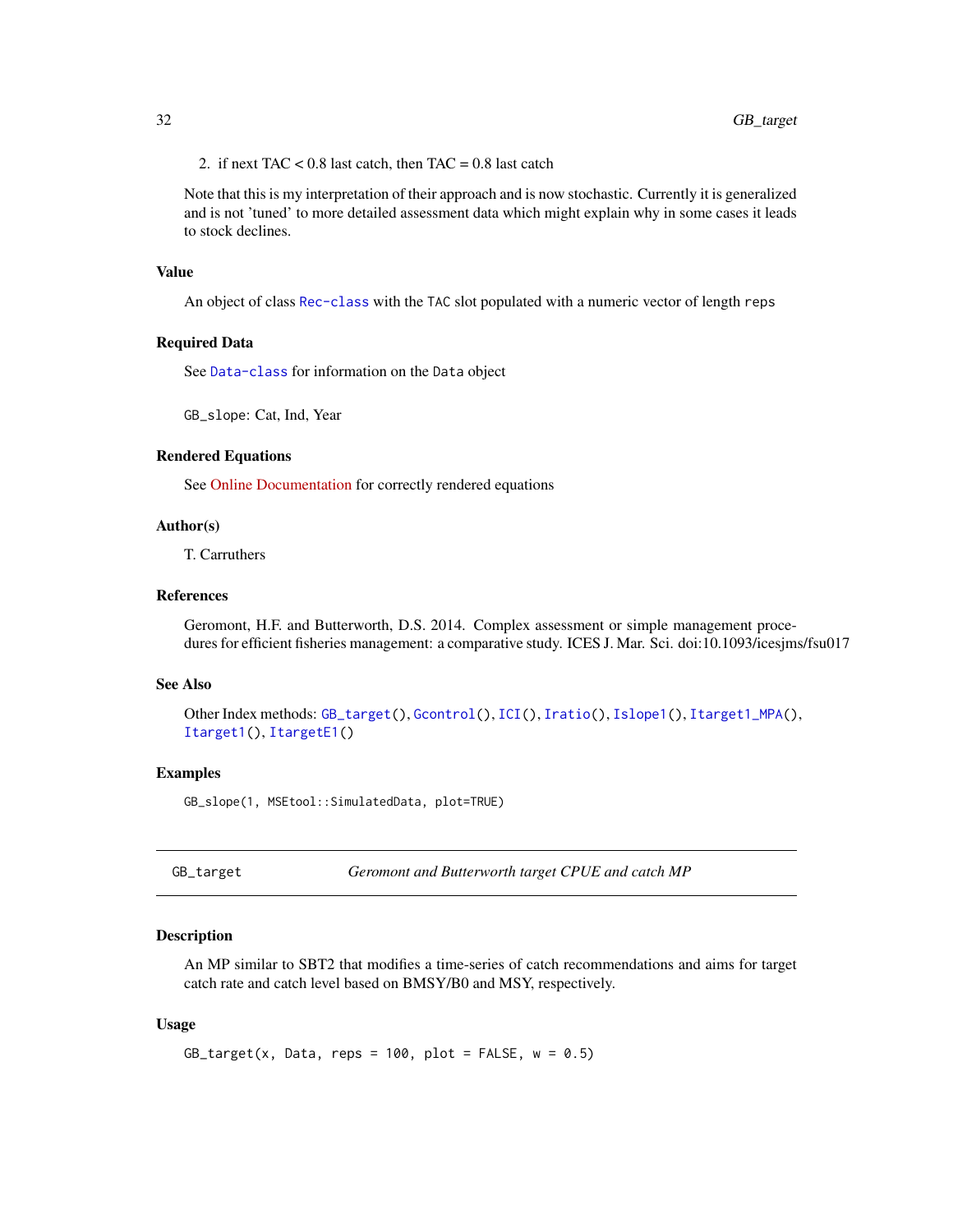# GB\_target 33

#### Arguments

| x    | A position in the data object                                |
|------|--------------------------------------------------------------|
| Data | A data object                                                |
| reps | The number of stochastic samples of the MP recommendation(s) |
| plot | Logical. Show the plot?                                      |
| w    | A gain parameter                                             |

# Details

The TAC is calculated as: If  $I_{\text{recent}} \geq I_0$ :

$$
\text{TAC} = C_{\text{ref}} \left( w + (1 - w) \frac{I_{\text{rec}} - I_0}{I_{\text{target}} - I_0} \right)
$$

else:

$$
TAC = wC_{\text{ref}}\frac{I_{\text{rec}}}{I_0}^2
$$

where C<sub>ref</sub> is a reference catch assumed to be a proxy for MSY (Data@Cref), *w* is a gain parameter,  $I_{\text{rec}}$  is the average index over the last 4 years,  $I_{\text{target}}$  is the target Index (Data@Iref), and  $I_0$  is 0.2 x the average index over the past 5 years.

In the MSE  $C_{\text{ref}}$  is the calculated MSY subject to observation error defined in 0bs@CV\_Cref, and  $I_{\text{target}}$  is assumed to be the index at MSY subject to observation error (0bs@CV\_Iref). Consequently, the performance of this method in the MSE is strongly determined by the specified uncertainty for these parameters.

The TAC is subject to the following conditions:

- 1. if next  $TAC > 1.2$  last catch, then  $TAC = 1.2$  last catch
- 2. if next TAC  $< 0.8$  last catch, then TAC = 0.8 last catch

# Value

An object of class [Rec-class](#page-0-0) with the TAC slot populated with a numeric vector of length reps

# Required Data

See [Data-class](#page-0-0) for information on the Data object

GB\_target: Cref, Ind, Iref

# Rendered Equations

See [Online Documentation](https://dlmtool.openmse.com/reference/GB_target.html) for correctly rendered equations

# Author(s)

T. Carruthers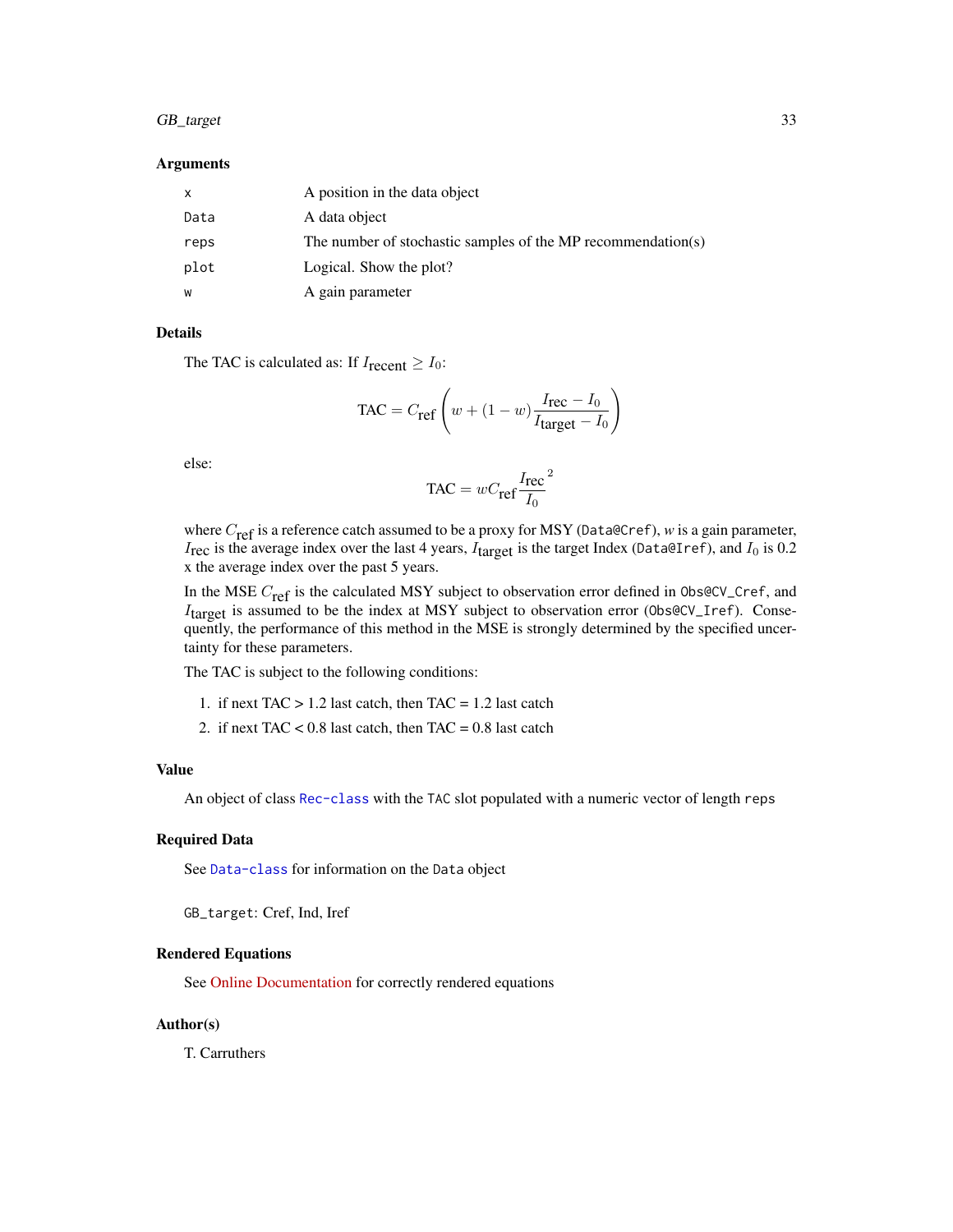# <span id="page-33-0"></span>References

Geromont, H.F. and Butterworth, D.S. 2014. Complex assessment or simple management procedures for efficient fisheries management: a comparative study. ICES J. Mar. Sci. doi:10.1093/icesjms/fsu017

# See Also

Other Index methods: [GB\\_slope\(](#page-30-1)), [Gcontrol\(](#page-33-1)), [ICI\(](#page-35-1)), [Iratio\(](#page-36-1)), [Islope1\(](#page-38-1)), [Itarget1\\_MPA\(](#page-43-1)), [Itarget1\(](#page-41-1)), [ItargetE1\(](#page-45-1))

# Examples

GB\_target(1, MSEtool::SimulatedData, plot=TRUE)

<span id="page-33-1"></span>Gcontrol *G-control MP*

# Description

A harvest control rule proposed by Carl Walters that uses trajectory in inferred surplus production to make upward/downward adjustments to TAC recommendations

# Usage

```
Gcontrol(
  x,
 Data,
  reps = 100,
 plot = FALSE,
 yrsmth = 10,
  gg = 2,glim = c(0.5, 2)\lambda
```
# Arguments

| $\mathsf{x}$ | A position in the data object                                              |
|--------------|----------------------------------------------------------------------------|
| Data         | A data object                                                              |
| reps         | The number of stochastic samples of the MP recommendation(s)               |
| plot         | Logical. Show the plot?                                                    |
| yrsmth       | The number of years over which to smooth catch and biomass data            |
| gg           | A gain parameter                                                           |
| glim         | A constraint limiting the maximum level of change in quota recommendations |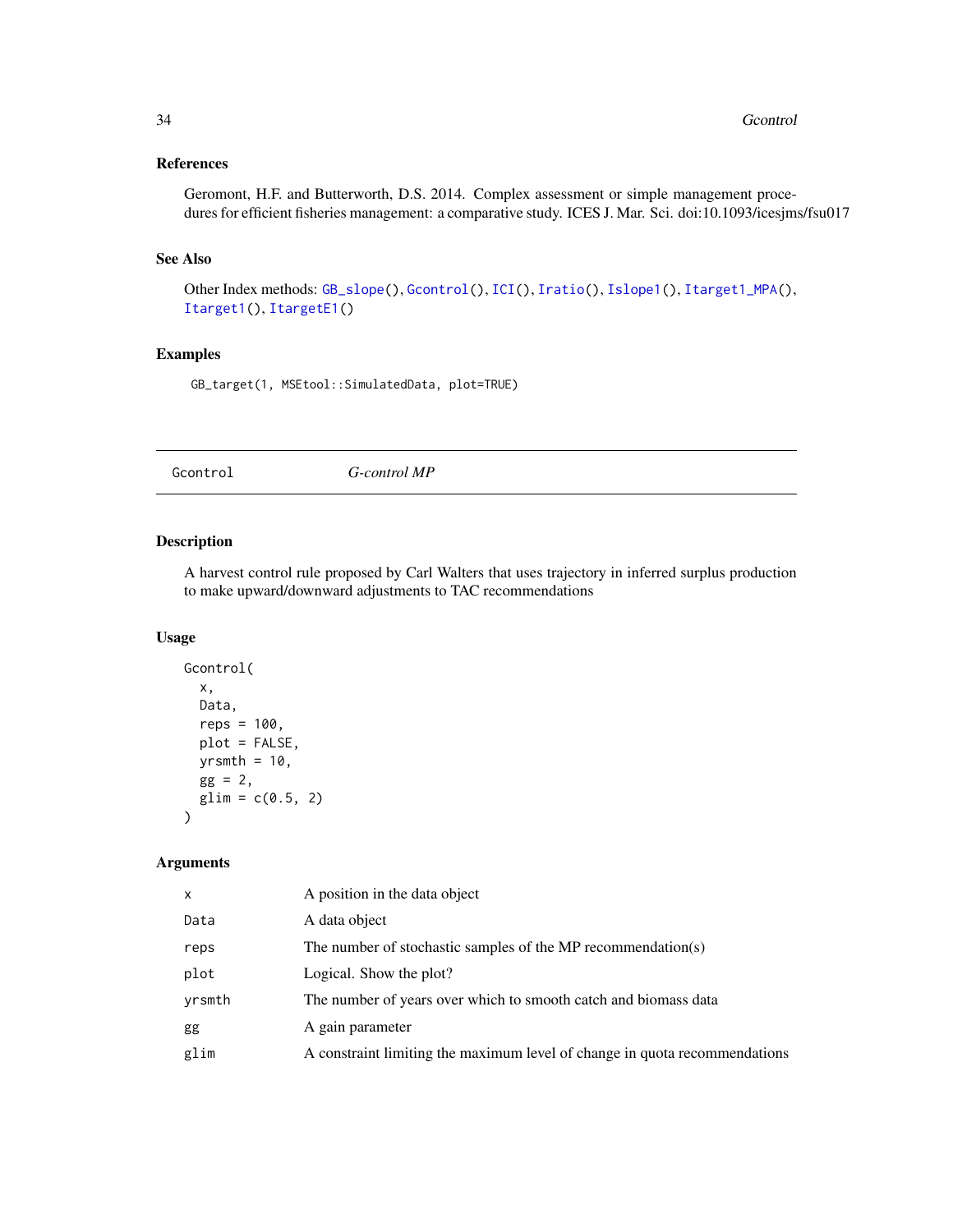# Geontrol 35

# Details

The TAC is calculated as:

$$
TAC = SP(1 - gG)
$$

where SP is the predicted surplus production for the next year, *g* is a gain parameter, and *G* is the slope of surplus production as a function of biomass over the last yrsmth years.

The change in TAC is bounded by the glim argument, which by default does not allow the TAC to decrease by more than half or increase more than twice the last annual catch.

# Value

An object of class [Rec-class](#page-0-0) with the TAC slot populated with a numeric vector of length reps

# Required Data

See [Data-class](#page-0-0) for information on the Data object

Gcontrol: Abun, Cat, Ind, Year

# Rendered Equations

See [Online Documentation](https://dlmtool.openmse.com/reference/Gcontrol.html) for correctly rendered equations

# Author(s)

C. Walters and T. Carruthers

# References

Carruthers et al. 2015. Performance evaluation of simple management procedures. ICES J. Mar Sci. 73, 464-482.

# See Also

Other Index methods: [GB\\_slope\(](#page-30-1)), [GB\\_target\(](#page-31-1)), [ICI\(](#page-35-1)), [Iratio\(](#page-36-1)), [Islope1\(](#page-38-1)), [Itarget1\\_MPA\(](#page-43-1)), [Itarget1\(](#page-41-1)), [ItargetE1\(](#page-45-1))

#### Examples

Gcontrol(1, Data=MSEtool::Atlantic\_mackerel, plot=TRUE)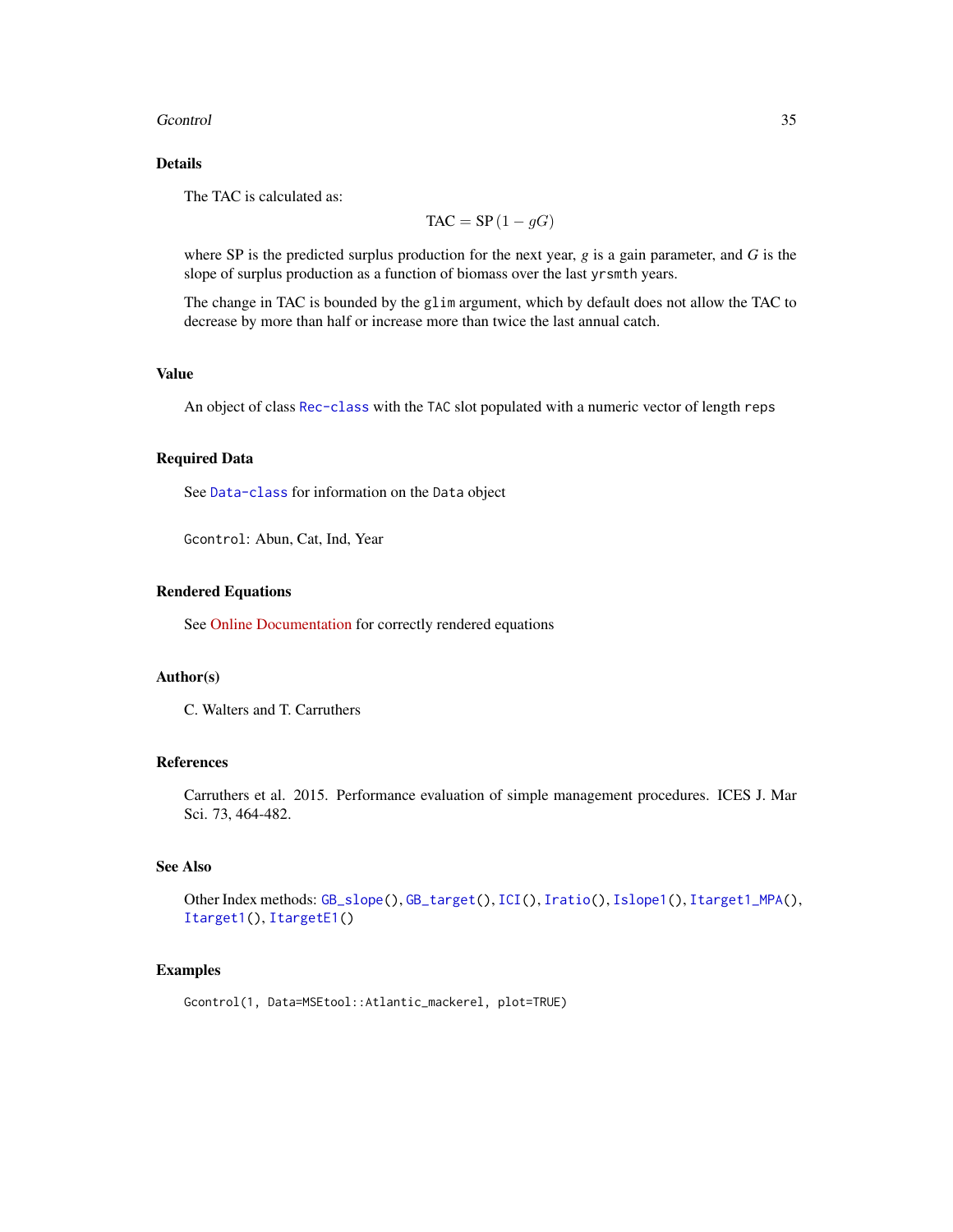#### <span id="page-35-1"></span><span id="page-35-0"></span>**Description**

The MP adjusts catch based on the value of the index in the current year relative to the time series mean and standard error.

# Usage

 $ICI(x, Data, reps = 100, plot = FALSE)$ 

 $ICI2(x, Data, reps = 100, plot = FALSE)$ 

# Arguments

| x    | A position in the data object                                |
|------|--------------------------------------------------------------|
| Data | A data object                                                |
| reps | The number of stochastic samples of the MP recommendation(s) |
| plot | Logical. Show the plot?                                      |

#### Details

The TAC is calculated as:

$$
TAC_y = C_{y-1}\alpha
$$

where  $C_{y-1}$  is the catch from the previous year, and  $\alpha$  is defined as:

$$
\alpha = \begin{cases} d & \text{if } I < \mathcal{C}I_L \\ u & \text{if } I > \mathcal{C}I_H \\ 1 & \text{if } \mathcal{C}I_L \le I \le \mathcal{C}I_H \end{cases}
$$

where  $I$  is the index in the most recent year,  $d$  is 0.75 for ICI and ICI2,  $u$  is 1.05 and 1.25 forICI and ICI2 respectively, and  $CI_L$  and  $CI_L$  are the lower and upper bound of the confidence interval of mean historical index. The confidence interval is calculated using Z-scores described in the Functions section below.

#### Value

An object of class [Rec-class](#page-0-0) with the TAC slot populated with a numeric vector of length reps

# Functions

- ICI: The catch is reduced by 0.75 if the Z-score of the current year's index is less than -0.44. The catch is increased by 1.05 if the Z-score of the current year's index is greater than 1.96. Otherwise, the catch is held constant.
- ICI2: This method is less precautionary of the two ICI MPs by allowing for a larger increase in TAC and a lower threshold of the index to decrease the TAC. The catch is reduced by 0.75 if the Z-score of the current year's index is less than -1.96. The catch is increased by 1.25 if the Z-score of the current year's index is greater than 1.96. Otherwise, the catch is held constant.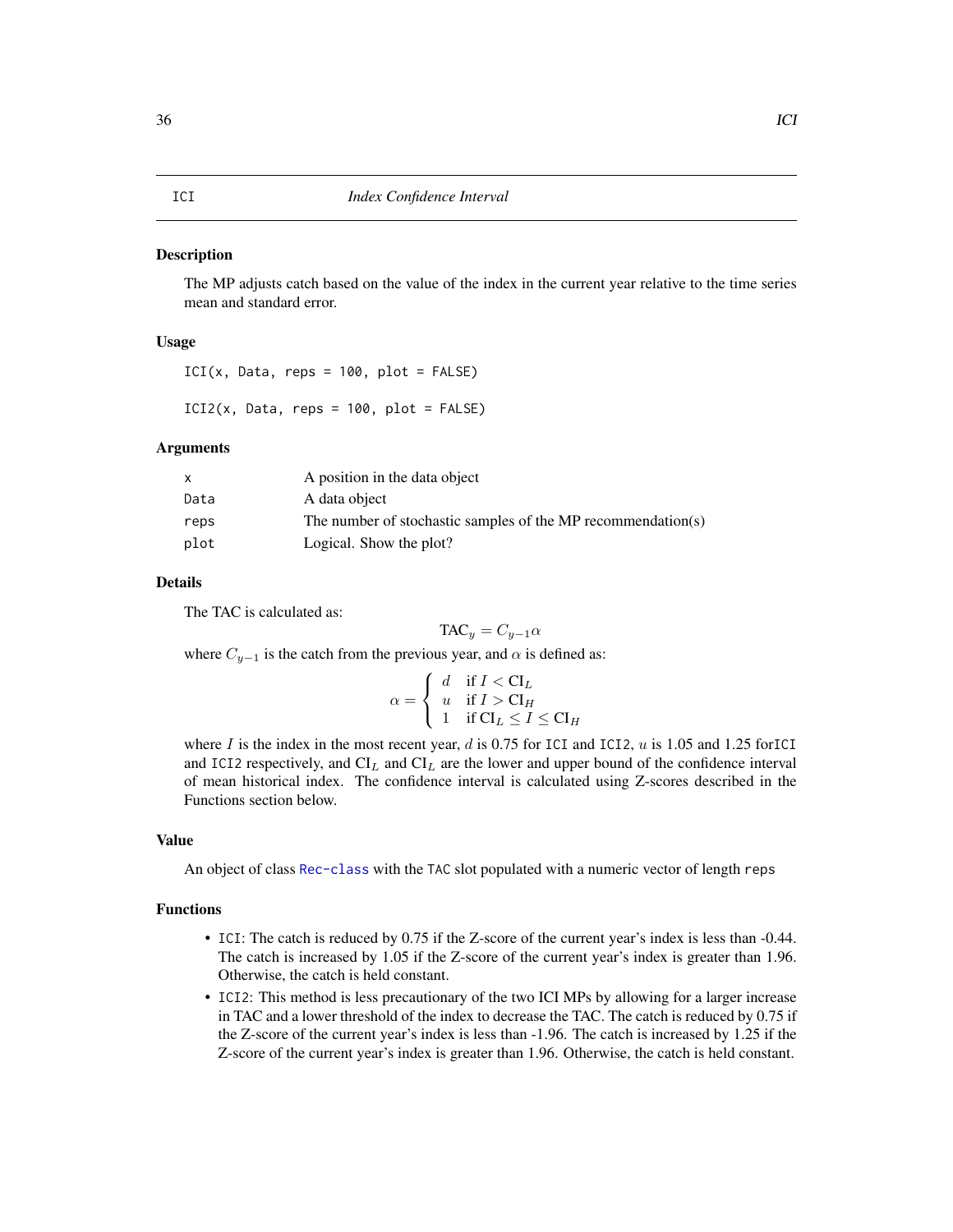#### Iratio 37

## Required Data

See [Data-class](#page-0-0) for information on the Data object

ICI: Cat, Ind

ICI2: Cat, Ind

## Rendered Equations

See [Online Documentation](https://dlmtool.openmse.com/reference/ICI.html) for correctly rendered equations

#### Author(s)

Coded by Q. Huynh. Developed by Jardim et al. (2015)

#### References

Ernesto Jardim, Manuela Azevedo, Nuno M. Brites, Harvest control rules for data limited stocks using length-based reference points and survey biomass indices, Fisheries Research, Volume 171, November 2015, Pages 12-19, ISSN 0165-7836, https://doi.org/10.1016/j.fishres.2014.11.013

#### See Also

Other Index methods: [GB\\_slope\(](#page-30-0)), [GB\\_target\(](#page-31-0)), [Gcontrol\(](#page-33-0)), [Iratio\(](#page-36-0)), [Islope1\(](#page-38-0)), [Itarget1\\_MPA\(](#page-43-0)), [Itarget1\(](#page-41-0)), [ItargetE1\(](#page-45-0))

#### Examples

ICI(1, Data=MSEtool::Atlantic\_mackerel, plot=TRUE)

ICI2(1, Data=MSEtool::Atlantic\_mackerel, plot=TRUE)

<span id="page-36-0"></span>Iratio *Mean Index Ratio*

#### Description

The TAC is adjusted by the ratio alpha, where the numerator being the mean index in the most recent two years of the time series and the denominator being the mean index in the three years prior to those in the numerator. This MP is the stochastic version of Method 3.2 used by ICES for Data-Limited Stocks (ICES 2012).

#### Usage

```
Iratio(x, Data, reps = 100, plot = FALSE, yrs = c(2, 5))
```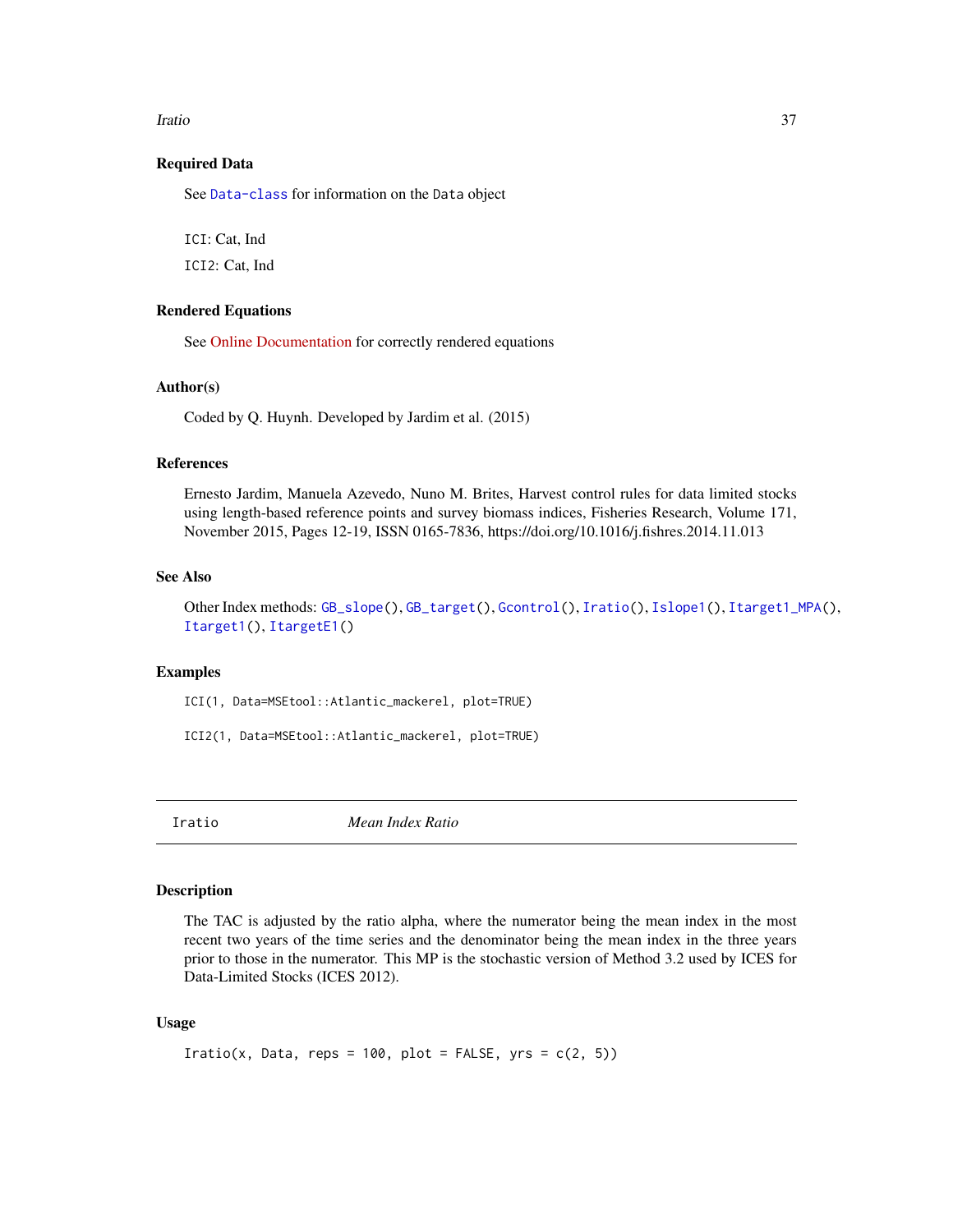**38** Iratio

#### Arguments

| x    | A position in the data object                                |
|------|--------------------------------------------------------------|
| Data | A data object                                                |
| reps | The number of stochastic samples of the MP recommendation(s) |
| plot | Logical. Show the plot?                                      |
| yrs  | Vector of length 2 specifying the reference years            |

# Details

The TAC is calculated as:

$$
\text{TAC}_y = \alpha C_{y-1}
$$

where  $C_{y-1}$  is the catch from the previous year, and  $\alpha$  is the ratio of the mean index in the most recent two years of the time series and the mean index in 3-5 years before current time (reference years are specified as yrs argument.

# Value

An object of class [Rec-class](#page-0-0) with the TAC slot populated with a numeric vector of length reps

#### Required Data

See [Data-class](#page-0-0) for information on the Data object

Iratio: Cat, Ind

## Rendered Equations

See [Online Documentation](https://dlmtool.openmse.com/reference/Iratio.html) for correctly rendered equations

#### Author(s)

Coded by Q. Huynh. Developed by Jardim et al. (2015)

# References

Ernesto Jardim, Manuela Azevedo, Nuno M. Brites, Harvest control rules for data limited stocks using length-based reference points and survey biomass indices, Fisheries Research, Volume 171, November 2015, Pages 12-19, ISSN 0165-7836, https://doi.org/10.1016/j.fishres.2014.11.013

ICES. 2012. ICES Implementation of Advice for Data-limited Stocks in 2012 in its 2012 Advice. ICES CM 2012/ACOM 68. 42 pp.

#### See Also

```
Other Index methods: GB_slope(), GB_target(), Gcontrol(), ICI(), Islope1(), Itarget1_MPA(),
Itarget1(), ItargetE1()
```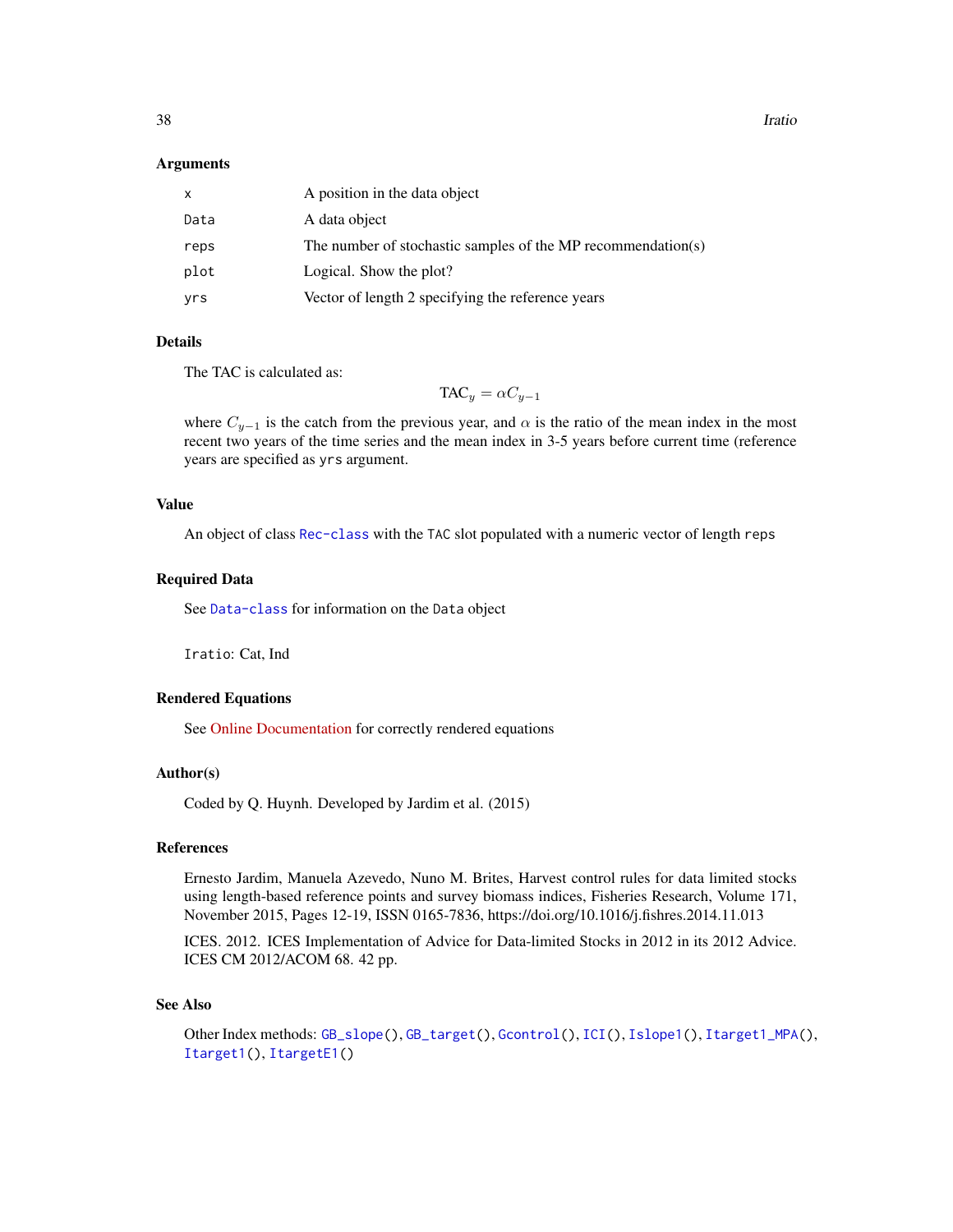#### Islope1 39

## Examples

Iratio(1, MSEtool::Atlantic\_mackerel, plot=TRUE)

## <span id="page-38-0"></span>Islope1 *Index Slope Tracking MP*

## Description

A management procedure that incrementally adjusts the TAC to maintain a constant CPUE or relative abundance index.

# Usage

Islope1(x, Data, reps = 100, plot = FALSE, yrsmth = 5, lambda =  $0.4$ , xx =  $0.2$ ) Islope2(x, Data, reps = 100, plot = FALSE, yrsmth = 5, lambda =  $0.4$ , xx =  $0.3$ ) Islope3(x, Data, reps = 100, plot = FALSE, yrsmth = 5, lambda =  $0.4$ , xx =  $0.4$ ) Islope4(x, Data, reps = 100, plot = FALSE, yrsmth = 5, lambda =  $0.2$ , xx =  $0.4$ )

## Arguments

| x      | A position in the data object                                                 |
|--------|-------------------------------------------------------------------------------|
| Data   | A data object                                                                 |
| reps   | The number of stochastic samples of the MP recommendation(s)                  |
| plot   | Logical. Show the plot?                                                       |
| yrsmth | Years over which to calculate index                                           |
| lambda | A gain parameter controlling the speed in update in TAC.                      |
| XX     | Parameter controlling the fraction of mean catch to start using in first year |

## Details

The TAC is calculated as:

 $TAC = TAC^*(1 + \lambda I)$ 

where TAC<sup>\*</sup> is  $1 - xx$  multiplied by the mean catch from the past yrsmth years for the first year and catch from the previous year in projection years,  $\lambda$  is a gain parameter, and I is the slope of log index over the past yrsmth years.

#### Value

An object of class [Rec-class](#page-0-0) with the TAC slot populated with a numeric vector of length reps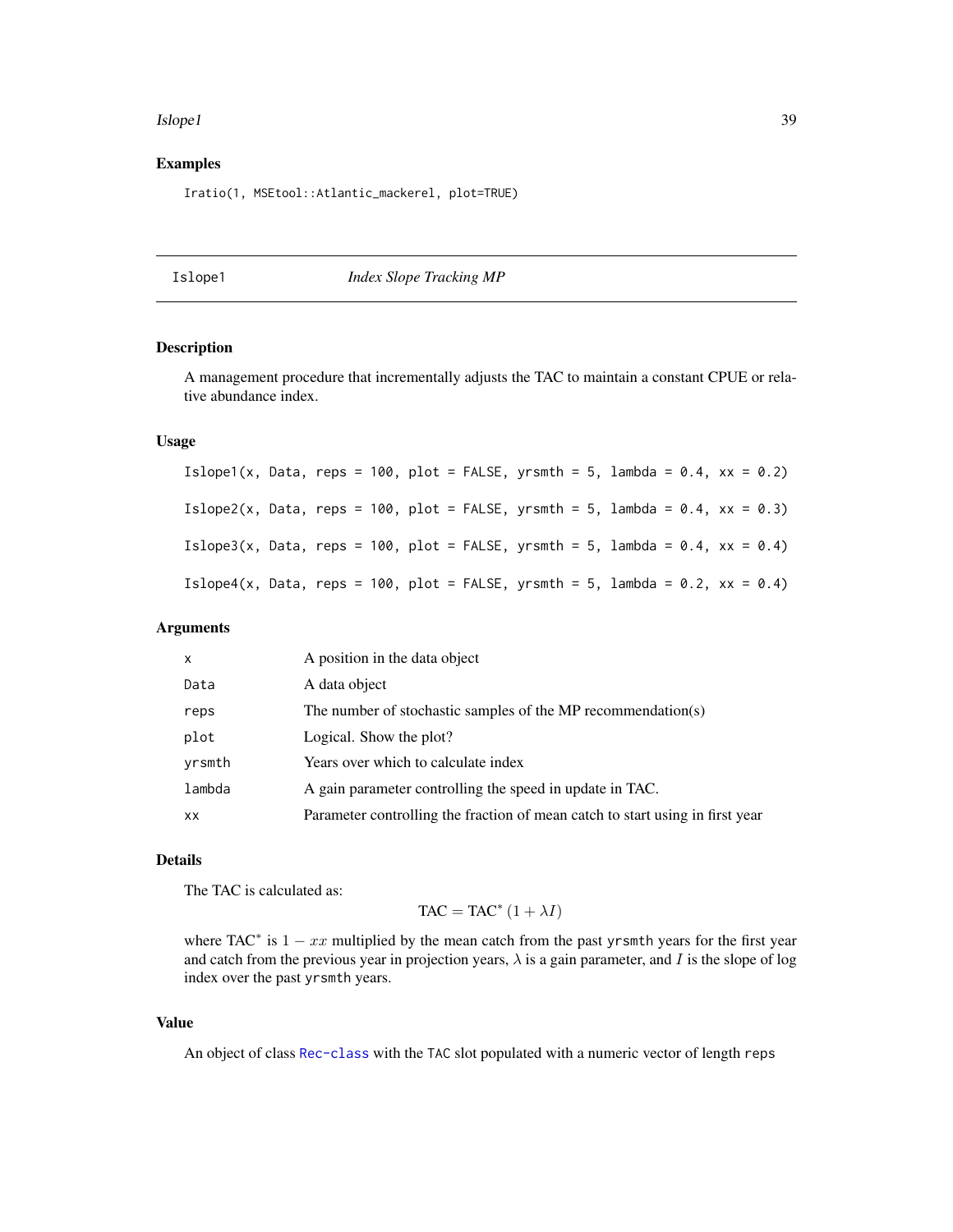# Functions

- Islope1: The least biologically precautionary of the Islope methods
- Islope2: More biologically precautionary. Reference TAC is 0.7 average catch
- Islope3: More biologically precautionary. Reference TAC is 0.6 average catch
- Islope4: The most biologically precautionary of the Islope methods. Reference TAC is 0.6 average catch and gain parameter is 0.2

## Required Data

See [Data-class](#page-0-0) for information on the Data object

Islope1: Cat, Ind, LHYear, Year

#### Rendered Equations

See [Online Documentation](https://dlmtool.openmse.com/reference/Islope1.html) for correctly rendered equations

## Author(s)

T. Carruthers

#### References

Carruthers et al. 2015. Performance evaluation of simple management procedures. ICES J. Mar Sci. 73, 464-482.

Geromont, H.F., Butterworth, D.S. 2014. Generic management procedures for data-poor fisheries; forecasting with few data. ICES J. Mar. Sci. doi:10.1093/icesjms/fst232

## See Also

```
Other Index methods: GB_slope(), GB_target(), Gcontrol(), ICI(), Iratio(), Itarget1_MPA(),
Itarget1(), ItargetE1()
```
#### Examples

```
Islope1(1, MSEtool::SimulatedData, plot=TRUE)
Islope2(1, MSEtool::SimulatedData, plot=TRUE)
Islope3(1, MSEtool::SimulatedData, plot=TRUE)
Islope4(1, MSEtool::SimulatedData, plot=TRUE)
```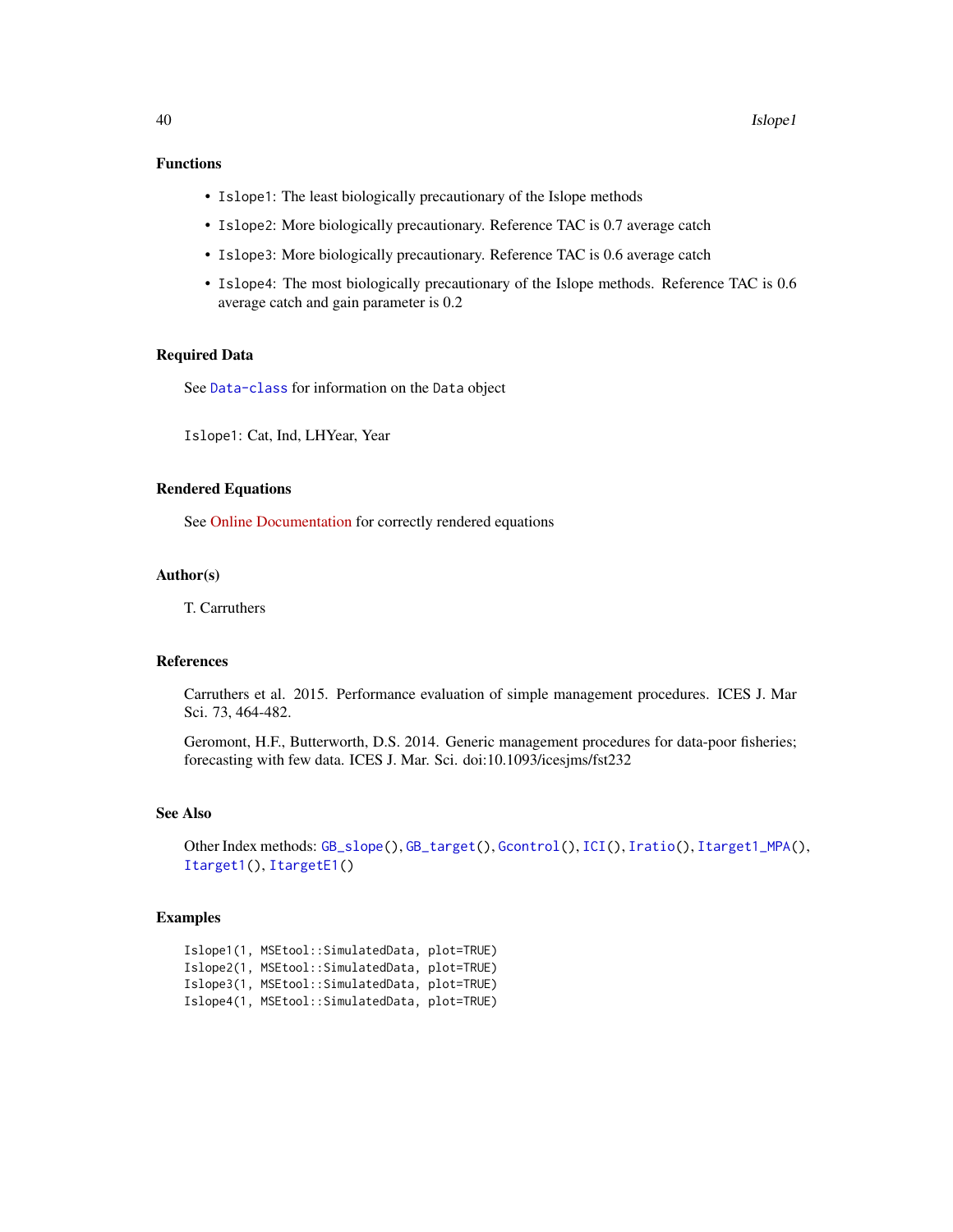## Description

An index target MP where the TAC is modified according to current index levels (mean index over last 5 years) relative to a target level.

#### Usage

```
IT5(x, Data, reps = 100, plot = FALSE, yrsmth = 5, mc = 0.05)
IT10(x, Data, reps = 100, plot = FALSE, yrsmth = 5, mc = 0.1)
```
## Arguments

| $\mathsf{x}$ | A position in the data object                                  |
|--------------|----------------------------------------------------------------|
| Data         | A data object                                                  |
| reps         | The number of stochastic samples of the MP recommendation(s)   |
| plot         | Logical. Show the plot?                                        |
| yrsmth       | The number of historical years over which to average the index |
| mc           | The maximum fractional change in the TAC among years.          |

# Details

The TAC is calculated as:

$$
\text{TAC}_y = C_{y-1} I_{\delta}
$$

where  $C_{y-1}$  is the catch from the previous year and  $I_\delta$  is the ratio of the mean index over the past yrsmth years to a reference index level. The maximum allowable change in TAC is determined by mc: e.g mc=0.05 means that the maximum change in TAC from the previous catch is 5%.

The reference index level (Data@Iref) is assumed to be a proxy for MSY. In the MSE Iref is the index at MSY subject to observation error (Obs@Irefbiascv). Consequently the performance of these methods in MSE is strongly determined by the uncertainty the in reference index.

#### Value

An object of class [Rec-class](#page-0-0) with the TAC slot populated with a numeric vector of length reps

# Functions

- IT5: Maximum annual changes in TAC are 5 per cent.
- IT10: Maximum annual changes are 10 per cent.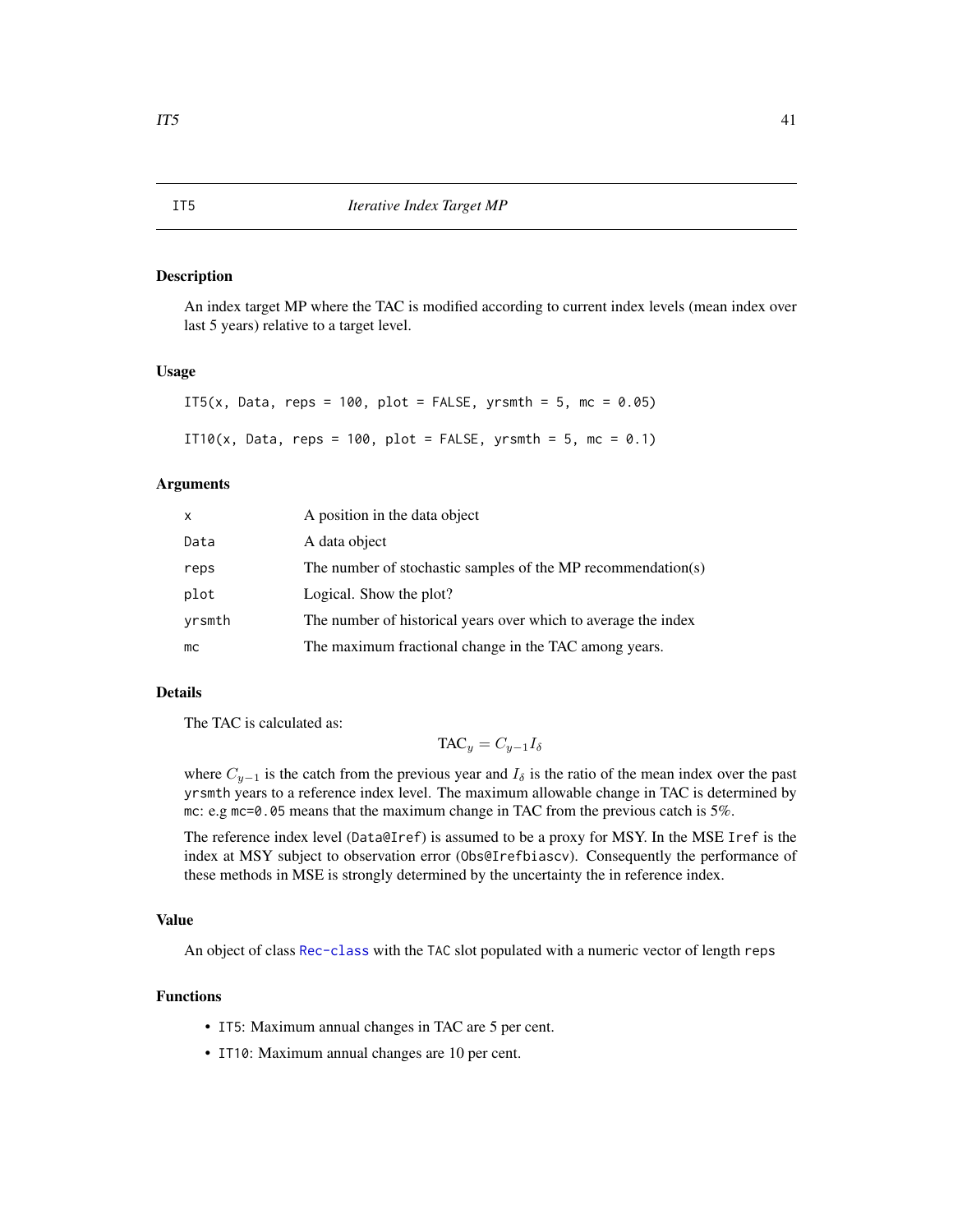42 Itarget1

# Required Data

See [Data-class](#page-0-0) for information on the Data object

IT5: Ind, Iref, MPrec IT10: Ind, Iref, MPrec

#### Rendered Equations

See [Online Documentation](https://dlmtool.openmse.com/reference/IT5.html) for correctly rendered equations

## Author(s)

T. Carruthers

## Examples

```
IT5(1, MSEtool::SimulatedData, plot=TRUE)
IT10(1, MSEtool::SimulatedData, plot=TRUE)
```
Itarget1 *Incremental Index Target MP*

## Description

A management procedure that incrementally adjusts the TAC (starting from reference level that is a fraction of mean recent catches) to reach a target CPUE / relative abundance index

#### Usage

Itarget1(x, Data, reps = 100, plot = FALSE, yrsmth = 5, xx = 0, Imulti = 1.5) Itarget2(x, Data, reps = 100, plot = FALSE, yrsmth = 5, xx = 0, Imulti = 2) Itarget3(x, Data, reps = 100, plot = FALSE, yrsmth = 5,  $xx = 0$ , Imulti = 2.5) Itarget4(x, Data, reps = 100, plot = FALSE, yrsmth = 5, xx = 0.3, Imulti = 2.5)

#### Arguments

| x      | A position in the data object                                                                |
|--------|----------------------------------------------------------------------------------------------|
| Data   | A data object                                                                                |
| reps   | The number of stochastic samples of the MP recommendation(s)                                 |
| plot   | Logical. Show the plot?                                                                      |
| yrsmth | Years over which the average index is calculated.                                            |
| XX     | Parameter controlling the fraction of mean catch to start using in first year                |
| Imulti | Parameter controlling how much larger target CPUE / index is compared with<br>recent levels. |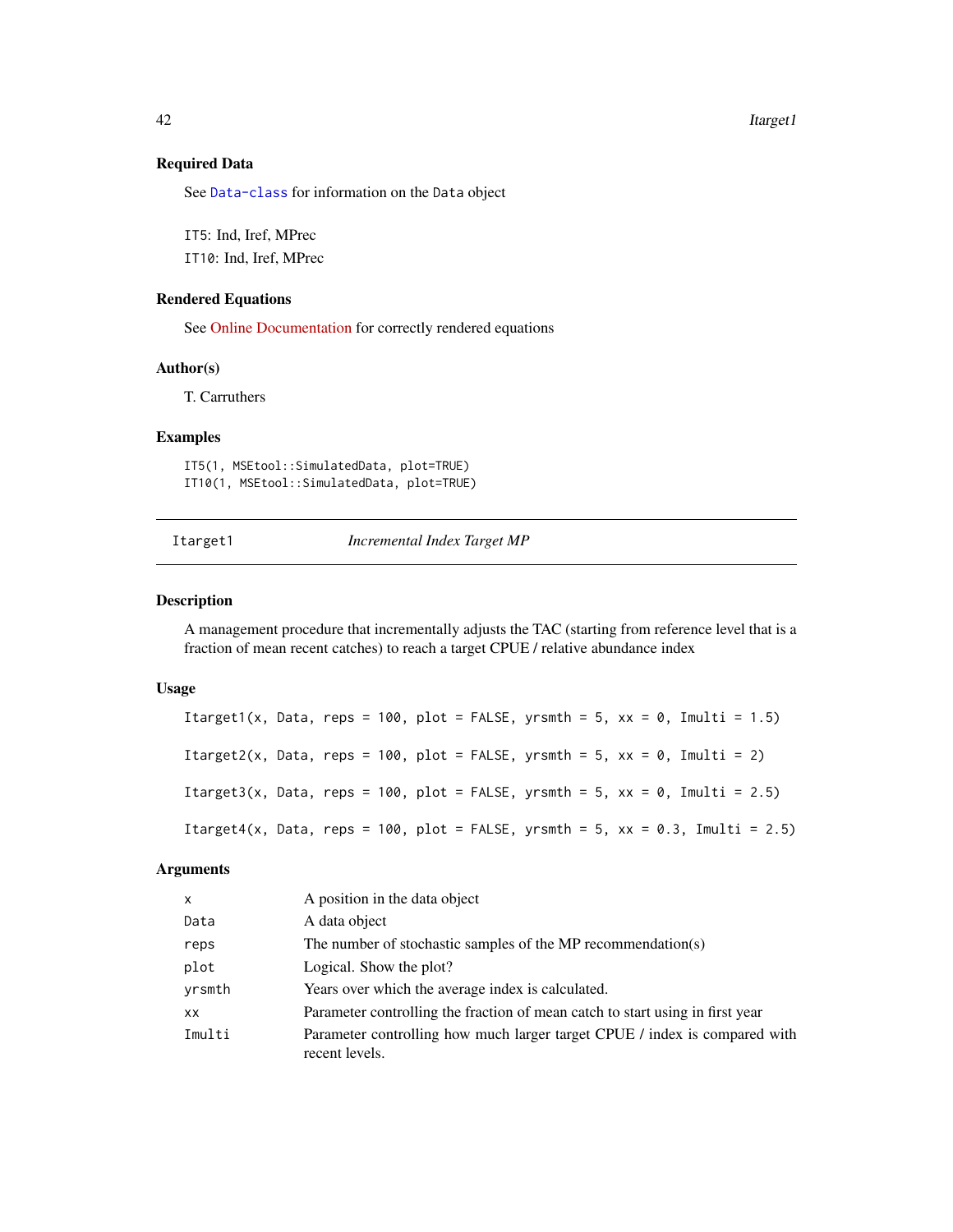Itarget1 43

## Details

Four index/CPUE target MPs proposed by Geromont and Butterworth 2014. Tested by Carruthers et al. 2015.

The TAC is calculated as: If  $I_{\text{recent}} \geq I_0$ :

$$
\text{TAC} = 0.5 \text{TAC}^* \left[ 1 + \left( \frac{I_{\text{recent}} - I_0}{I_{\text{target}} - I_0} \right) \right]
$$

else:

$$
TAC = 0.5TAC^* \left[ \frac{I_{recent}}{I_0}^2 \right]
$$

where  $I_0$  is  $0.8I_{ave}$  (the average index over the 2 x yrsmth years prior to the projection period), I<sub>recent</sub> is the average index over the past yrsmth years, and I<sub>target</sub> is Imulti times I<sub>ave</sub>, and TAC<sup>∗</sup> is:

 $(1-x)C$ 

where  $x$  is argument xx and C is the average catch over the last 5 years of the historical period.

# Value

An object of class [Rec-class](#page-0-0) with the TAC slot populated with a numeric vector of length reps

# Functions

- Itarget1: The less precautionary TAC-based MP
- Itarget2: Increasing biologically precautionary TAC-based MP
- Itarget3: Increasing biologically precautionary TAC-based MP
- Itarget4: The most biologically precautionary TAC-based MP

## Required Data

See [Data-class](#page-0-0) for information on the Data object

Itarget1: Cat, Ind, LHYear, Year

#### Rendered Equations

See [Online Documentation](https://dlmtool.openmse.com/reference/Itarget1.html) for correctly rendered equations

#### Author(s)

T. Carruthers

# References

Carruthers et al. 2015. Performance evaluation of simple management procedures. ICES J. Mar Sci. 73, 464-482.

Geromont, H.F., Butterworth, D.S. 2014. Generic management procedures for data-poor fisheries; forecasting with few data. ICES J. Mar. Sci. 72, 251-261. doi:10.1093/icesjms/fst232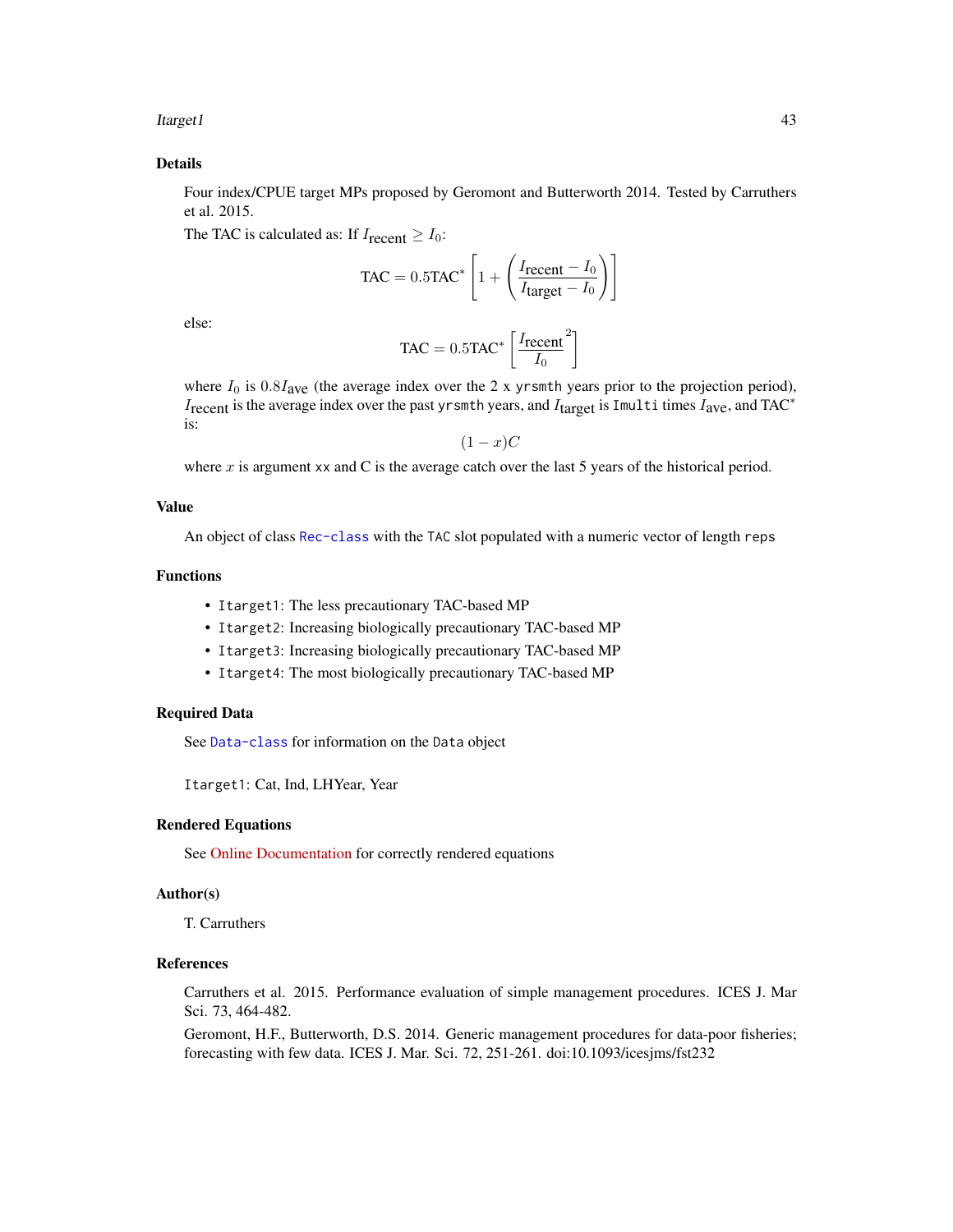# See Also

```
Other Index methods: GB_slope(), GB_target(), Gcontrol(), ICI(), Iratio(), Islope1(),
Itarget1_MPA(), ItargetE1()
```
## Examples

Itarget1(1, MSEtool::Atlantic\_mackerel, plot=TRUE) Itarget2(1, MSEtool::Atlantic\_mackerel, plot=TRUE) Itarget3(1, MSEtool::Atlantic\_mackerel, plot=TRUE) Itarget4(1, MSEtool::Atlantic\_mackerel, plot=TRUE)

<span id="page-43-0"></span>Itarget1\_MPA *Itarget1 with an MPA*

# Description

A example mixed control MP that uses the Itarget1 output control MP together with a spatial closure.

# Usage

```
Itarget1_MPA(
  x,
 Data,
  reps = 100,
 plot = FALSE,
 yrsmth = 5,
 xx = 0,
  Imulti = 1.5)
```
# Arguments

| x      | A position in the data object                                                                |
|--------|----------------------------------------------------------------------------------------------|
| Data   | A data object                                                                                |
| reps   | The number of stochastic samples of the MP recommendation(s)                                 |
| plot   | Logical. Show the plot?                                                                      |
| yrsmth | Years over which to smooth recent estimates of surplus production                            |
| XX     | Parameter controlling the fraction of mean catch to start using in first year                |
| Imulti | Parameter controlling how much larger target CPUE / index is compared with<br>recent levels. |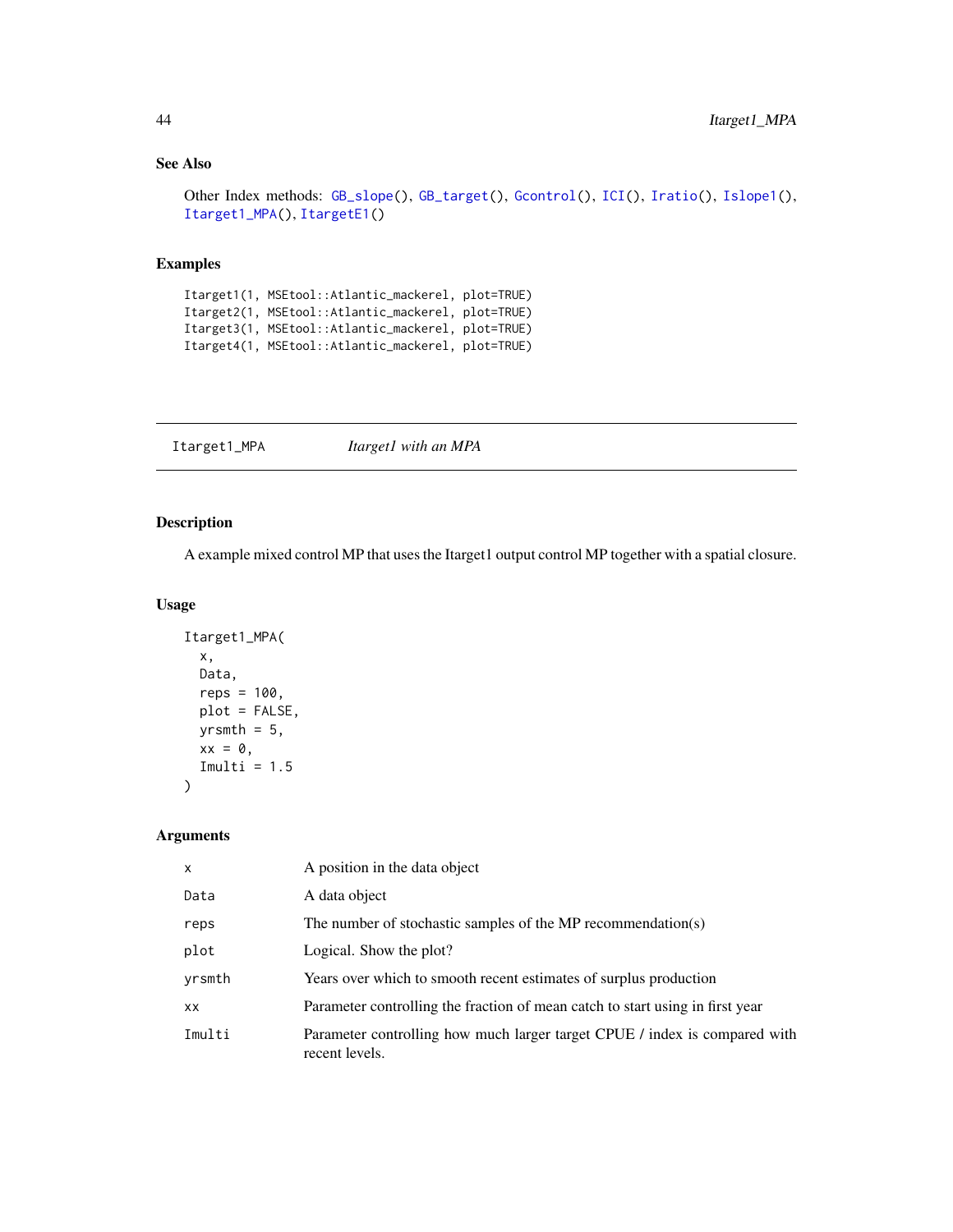# Details

The TAC is calculated as: If  $I_{\text{recent}} \geq I_0$ :

$$
\text{TAC} = 0.5 \text{TAC}^* \left[ 1 + \left( \frac{I_{\text{recent}} - I_0}{I_{\text{target}} - I_0} \right) \right]
$$

else:

$$
TAC = 0.5TAC^* \left[ \frac{I_{recent}}{I_0}^2 \right]
$$

where  $I_0$  is  $0.8I_{ave}$  (the average index over the 2 x yrsmth years prior to the projection period), Irecent is the average index over the past yrsmth years, and Itarget is Imulti times I<sub>ave</sub>, and TAC<sup>∗</sup> is:

 $(1-x)C$ 

where  $x$  is argument xx and C is the average catch over the last 5 years of the historical period.

This mixed control MP also closes Area 1 to fishing.

This MP has been included for demonstration purposes of a mixed control MP.

## Value

An object of class [Rec-class](#page-0-0) with the TAC, Spatial slot(s) populated

# Required Data

See [Data-class](#page-0-0) for information on the Data object

Itarget1\_MPA: Cat, Ind, LHYear, Year

# Rendered Equations

See [Online Documentation](https://dlmtool.openmse.com/reference/Itarget1_MPA.html) for correctly rendered equations

## See Also

Other Index methods: [GB\\_slope\(](#page-30-0)), [GB\\_target\(](#page-31-0)), [Gcontrol\(](#page-33-0)), [ICI\(](#page-35-0)), [Iratio\(](#page-36-0)), [Islope1\(](#page-38-0)), [Itarget1\(](#page-41-0)), [ItargetE1\(](#page-45-0))

#### Examples

Itarget1\_MPA(1, MSEtool::Atlantic\_mackerel, plot=TRUE)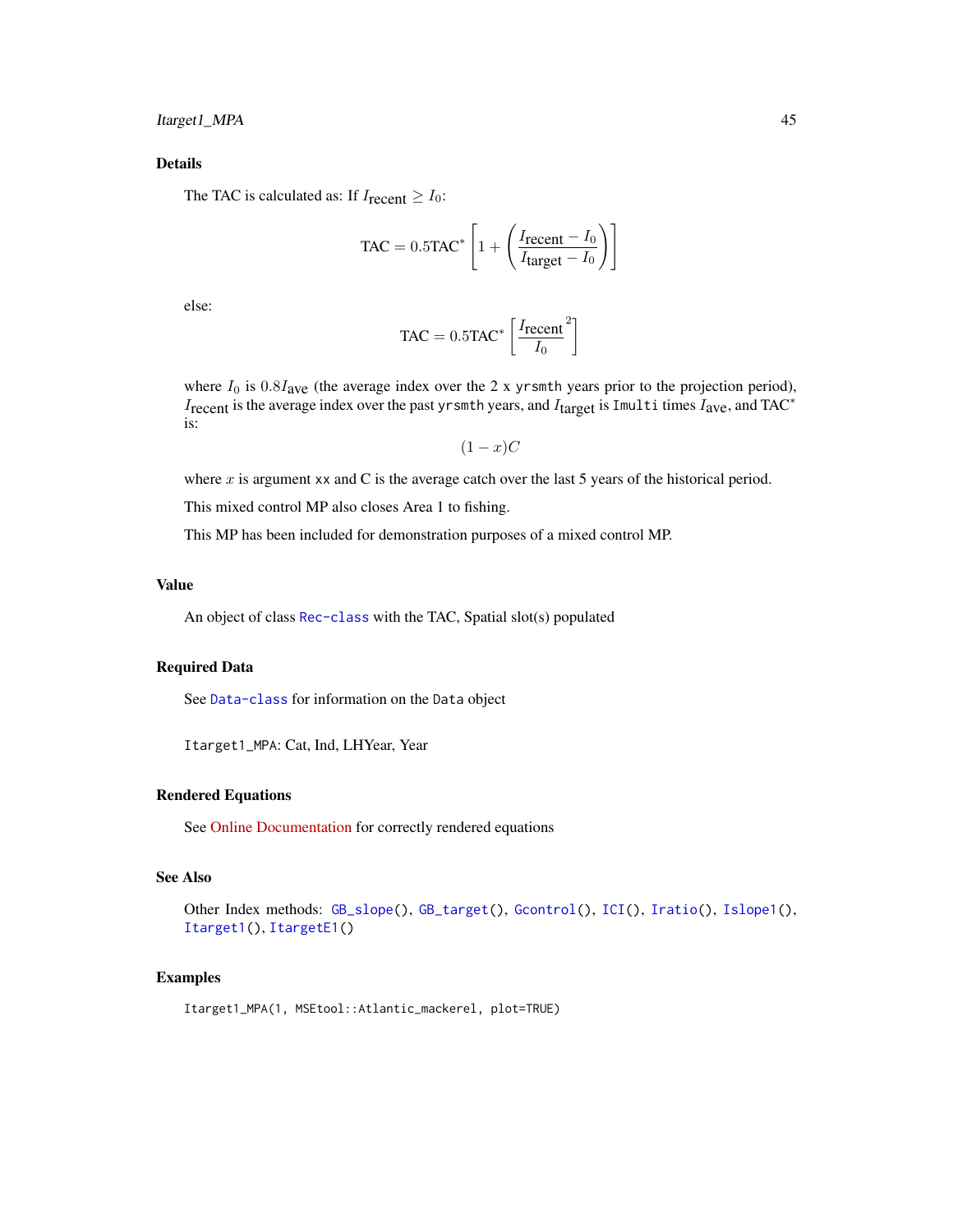<span id="page-45-0"></span>

#### Description

A management procedure that incrementally adjusts the fishing effort to reach a target CPUE / relative abundance index

#### Usage

```
ItargetE1(x, Data, reps = 100, plot = FALSE, yrsmth = 5, Imulti = 1.5)
ItargetE2(x, Data, reps = 100, plot = FALSE, yrsmth = 5, Imulti = 2)
ItargetE3(x, Data, reps = 100, plot = FALSE, yrsmth = 5, Imulti = 2.5)
ItargetE4(x, Data, reps = 100, plot = FALSE, yrsmth = 5, Imulti = 2.5)
```
## Arguments

| x      | A position in the data object                                                                |
|--------|----------------------------------------------------------------------------------------------|
| Data   | A data object                                                                                |
| reps   | The number of stochastic samples of the MP recommendation(s)                                 |
| plot   | Logical. Show the plot?                                                                      |
| yrsmth | Years over which the average index is calculated.                                            |
| Imulti | Parameter controlling how much larger target CPUE / index is compared with<br>recent levels. |

# Details

Four index/CPUE target MPs proposed by Geromont and Butterworth 2014.

The TAE is calculated as: If  $I_{\text{recent}} \geq I_0$ :

$$
TAE_y = 0.5TAE_{y-1} \left[ 1 + \left( \frac{I_{recent} - I_0}{I_{target} - I_0} \right) \right]
$$

else:

$$
\text{TAE}_{y} = 0.5 \text{TAE}_{y-1} \left( \frac{I_{\text{recent}}}{I_{0}}^{2} \right)
$$

where  $I_0$  is  $0.8I_{ave}$  (the average index over the 2 x yrsmth years prior to the projection period),  $I_{\text{recent}}$  is the average index over the past yrsmth years, and  $I_{\text{target}}$  is Imulti times  $I_{\text{ave}}$ .

#### Value

An object of class [Rec-class](#page-0-0) with the TAE slot(s) populated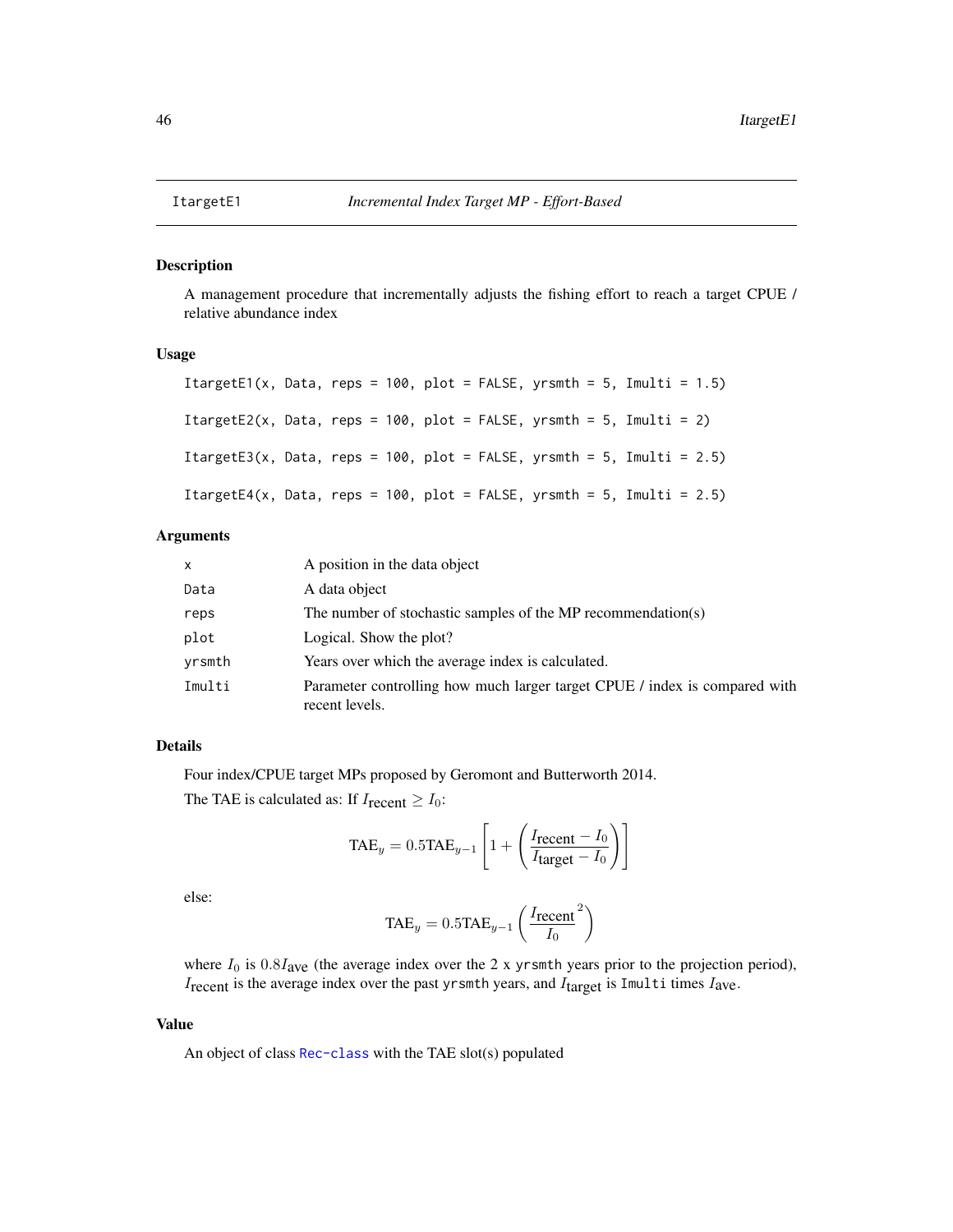#### ItargetE1 47

# Functions

- ItargetE1: The less precautionary TAE-based MP
- ItargetE2: Increasing biologically precautionary TAE-based MP
- ItargetE3: Increasing biologically precautionary TAE-based MP
- ItargetE4: The most biologically precautionary TAE-based MP

## Required Data

See [Data-class](#page-0-0) for information on the Data object

ItargetE1: Ind, LHYear, MPeff, Year

## Rendered Equations

See [Online Documentation](https://dlmtool.openmse.com/reference/ItargetE1.html) for correctly rendered equations

# Author(s)

T. Carruthers

#### References

Carruthers et al. 2015. Performance evaluation of simple management procedures. ICES J. Mar Sci. 73, 464-482.

Geromont, H.F., Butterworth, D.S. 2014. Generic management procedures for data-poor fisheries; forecasting with few data. ICES J. Mar. Sci. 72, 251-261. doi:10.1093/icesjms/fst232

## See Also

```
Other Index methods: GB_slope(), GB_target(), Gcontrol(), ICI(), Iratio(), Islope1(),
Itarget1_MPA(), Itarget1()
```
## Examples

```
ItargetE1(1, MSEtool::Atlantic_mackerel, plot=TRUE)
ItargetE2(1, MSEtool::Atlantic_mackerel, plot=TRUE)
ItargetE3(1, MSEtool::Atlantic_mackerel, plot=TRUE)
ItargetE4(1, MSEtool::Atlantic_mackerel, plot=TRUE)
```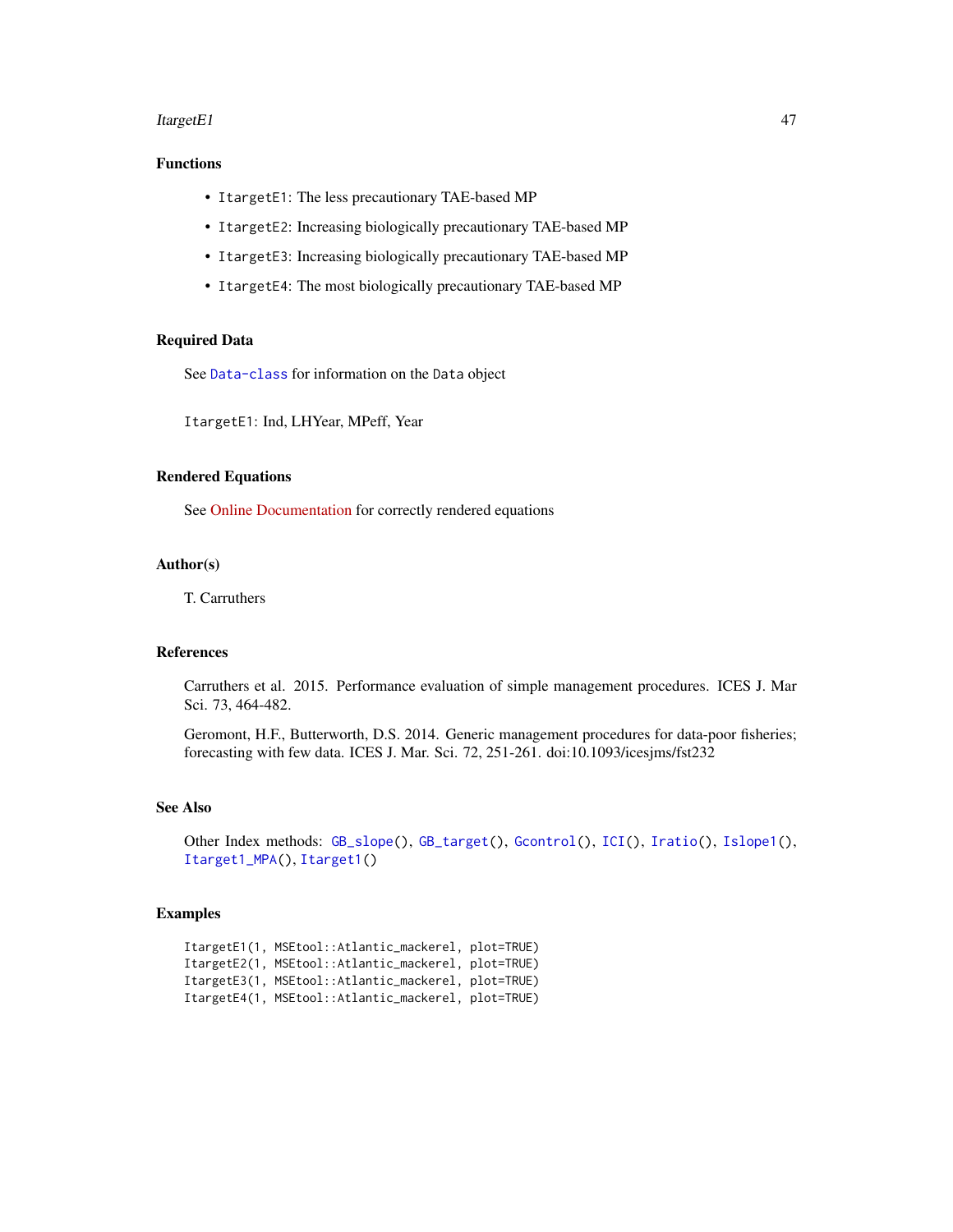#### Description

An index target MP where the Effort is modified according to current index levels (mean index over last 5 years) relative to a target level.

## Usage

ITe5(x, Data, reps = 100, plot = FALSE, yrsmth = 5, mc =  $0.05$ ) ITe10(x, Data, reps = 100, plot = FALSE, yrsmth = 5, mc = 0.1)

## Arguments

| X      | A position in the data object                                  |
|--------|----------------------------------------------------------------|
| Data   | A data object                                                  |
| reps   | The number of stochastic samples of the MP recommendation(s)   |
| plot   | Logical. Show the plot?                                        |
| yrsmth | The number of historical years over which to average the index |
| mc     | The maximum fractional change in the effort among years.       |

## Details

The TAE is calculated as:

$$
TAE_y = TAE_{y-1}\delta
$$

where  $\delta$  is  $\frac{I}{I_{ref}}$  averaged over last yrsmth years.  $I_{ref}$  is the index target (Data@Iref). The maximum fractional change in TAE is specified in mc.

## Value

An object of class [Rec-class](#page-0-0) with the TAE slot(s) populated

# Functions

- ITe5: Maximum annual changes are 5 per cent.
- ITe10: Maximum annual changes are 10 per cent.

# Required Data

See [Data-class](#page-0-0) for information on the Data object

ITe5: Ind, Iref, MPeff ITe10: Ind, Iref, MPeff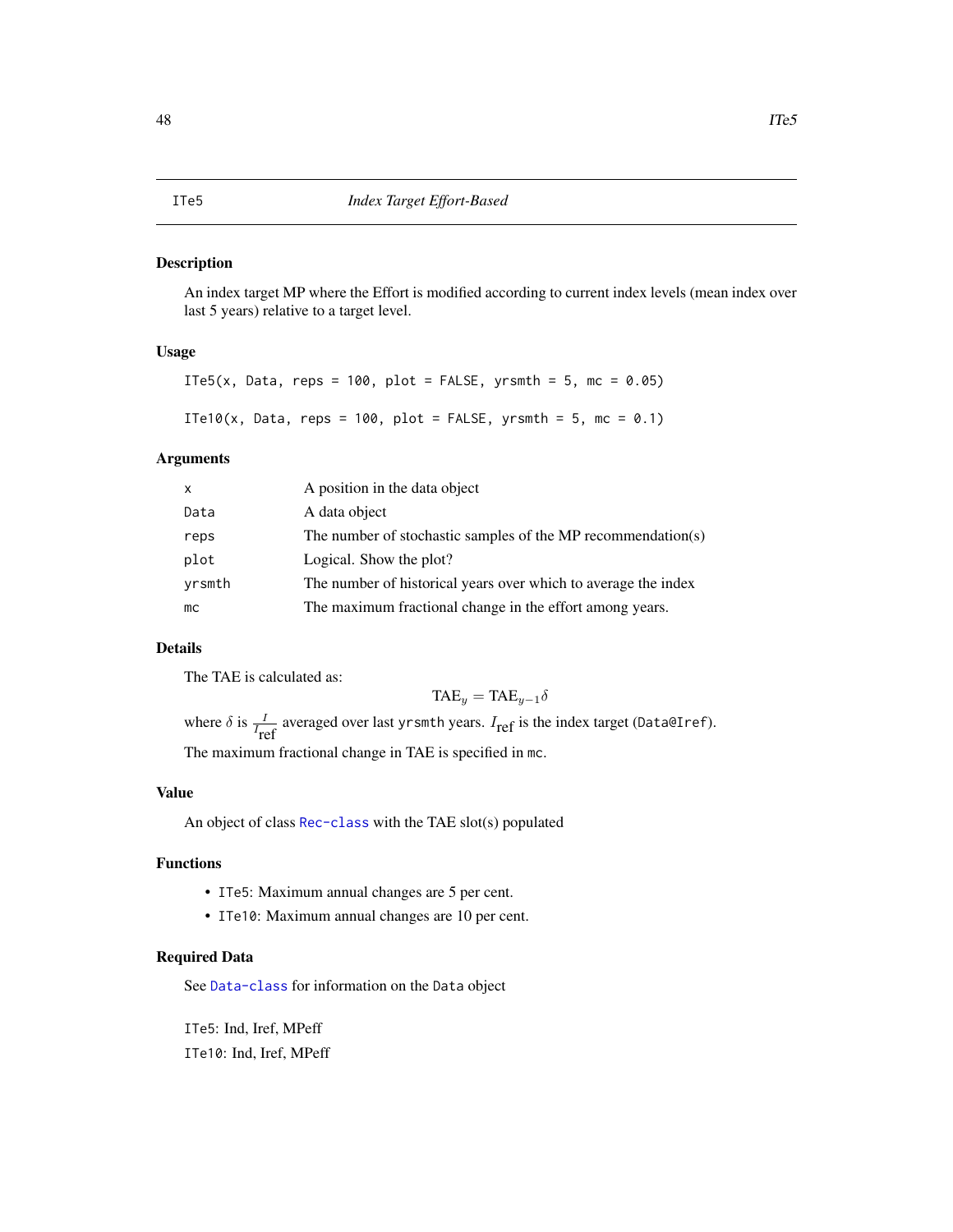#### ITM 49

## Rendered Equations

See [Online Documentation](https://dlmtool.openmse.com/reference/ITe5.html) for correctly rendered equations

#### Author(s)

T. Carruthers

## Examples

```
ITe5(1, MSEtool::SimulatedData, plot=TRUE)
ITe10(1, MSEtool::SimulatedData, plot=TRUE)
```
ITM *Index Target based on natural mortality rate*

# Description

An index target MP where the TAC is modified according to current index levels (mean index over last number of years determined by natural mortality (*M*)) relative to a target level.

## Usage

ITM $(x, \text{Data}, \text{reps} = 100, \text{plot} = \text{FALSE})$ 

#### Arguments

|      | A position in the data object                                |
|------|--------------------------------------------------------------|
| Data | A data object                                                |
| reps | The number of stochastic samples of the MP recommendation(s) |
| plot | Logical. Show the plot?                                      |

## Details

The TAC is caluclated as:

 $TAC_y = TAC_{y-1} \delta I$ 

where  $\delta I$  is the ratio of the mean index over  $4\frac{1}{M}$  $^{1/4}$  years to the reference index (Data@Iref). The maximum fractional change in TAC is determined by mc, defined as  $mc = \max\left(\frac{5+25M}{100}, 0.2\right)$ 

#### Value

An object of class [Rec-class](#page-0-0) with the TAC slot populated with a numeric vector of length reps

#### Required Data

See [Data-class](#page-0-0) for information on the Data object

ITM: Ind, Iref, MPrec, Mort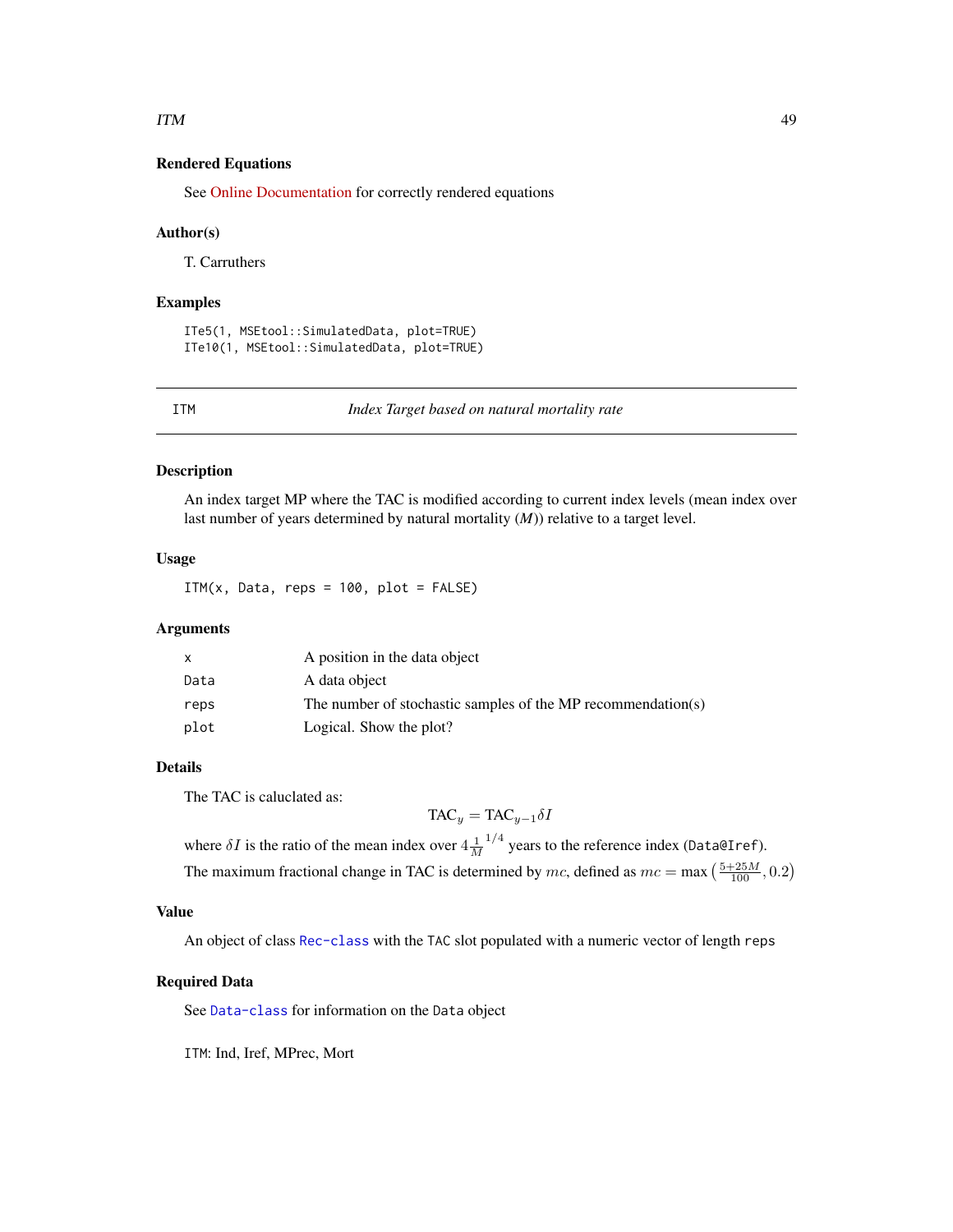# Rendered Equations

See [Online Documentation](https://dlmtool.openmse.com/reference/ITM.html) for correctly rendered equations

# Author(s)

T. Carruthers

# Examples

ITM(1, Data=MSEtool::SimulatedData, plot=TRUE)

## LBSPR *Length-Based SPR MPs*

# Description

The spawning potential ratio (SPR) is estimated using the LBSPR method and compared to a target of 0.4.

#### Usage

```
LBSPR(
  x,
  Data,
  reps = 1,
  plot = FALSE,
  SPRtarg = 0.4,
  theta1 = 0.3,
  theta2 = 0.05,
  maxchange = 0.3,
  n = 5,
  smoother = TRUE,
  R = 0.2)
LBSPR_MLL(
  x,
  Data,
  reps = 1,
  plot = FALSE,
  SPRtarg = 0.4,
  n = 5,
  smoother = TRUE,
  R = 0.2\mathcal{E}
```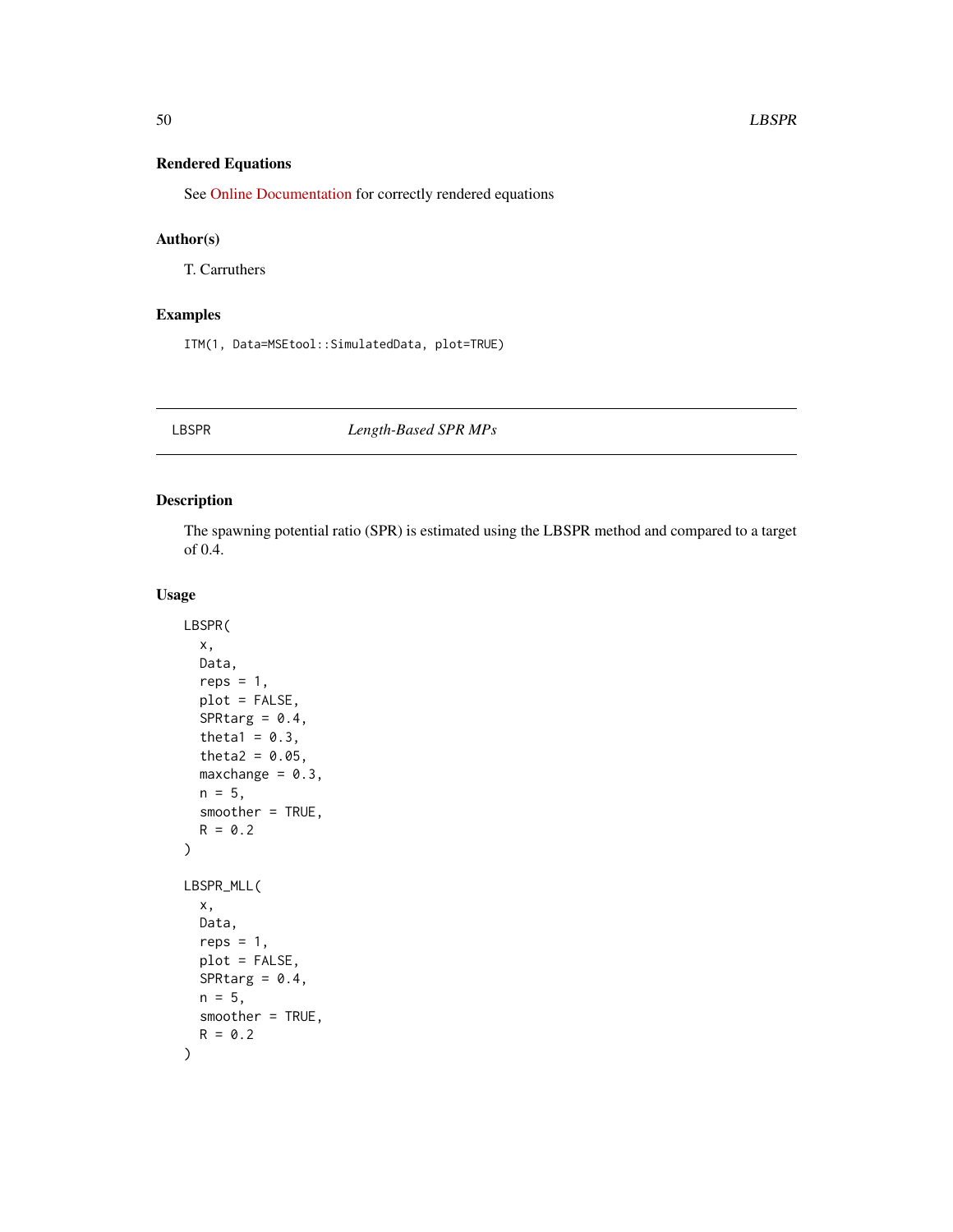#### $LBSPR$  51

## Arguments

| x         | A position in the data object                                |
|-----------|--------------------------------------------------------------|
| Data      | A data object                                                |
| reps      | The number of stochastic samples of the MP recommendation(s) |
| plot      | Logical. Show the plot?                                      |
| SPRtarg   | The target SPR                                               |
| theta1    | Control parameter for the harvest control rule               |
| theta2    | Control parameter for the harvest control rule               |
| maxchange | Maximum change in effort                                     |
| n         | Last number of years to run the model on.                    |
| smoother  | Logical. Should the SPR estimates be smoothed?               |
| R         | variance of sampling noise for smoother                      |

## Details

Effort is modified according to the harvest control rules described in Hordyk et al. (2015b):

#### Value

An object of class [Rec-class](#page-0-0) with the TAE slot populated

## Functions

• LBSPR\_MLL: Fishing retention-at-length is set equivalent to slightly higher than the maturity curve if  $SPR < 0.4$ 

## Required Data

See [Data-class](#page-0-0) for information on the Data object

LBSPR: CAL, CAL\_bins, L50, L95, LHYear, MPeff, Mort, Year, vbK, vbLinf, wlb

#### Rendered Equations

See [Online Documentation](https://dlmtool.openmse.com/reference/LBSPR.html) for correctly rendered equations

#### References

Hordyk, A., Ono, K., Valencia, S., Loneragan, N., and Prince J (2015a). A novel length-based empirical estimation method of spawning potential ratio (SPR), and tests of its performance, for small-scale, data-poor fisheries, ICES Journal of Marine Science, 72 (1), 217-231

Hordyk, A. R., Loneragan, N. R., & Prince, J. D. (2015b). An evaluation of an iterative harvest strategy for data-poor fisheries using the length-based spawning potential ratio assessment methodology. Fisheries Research, 171, 20-32. https://doi.org/10.1016/j.fishres.2014.12.018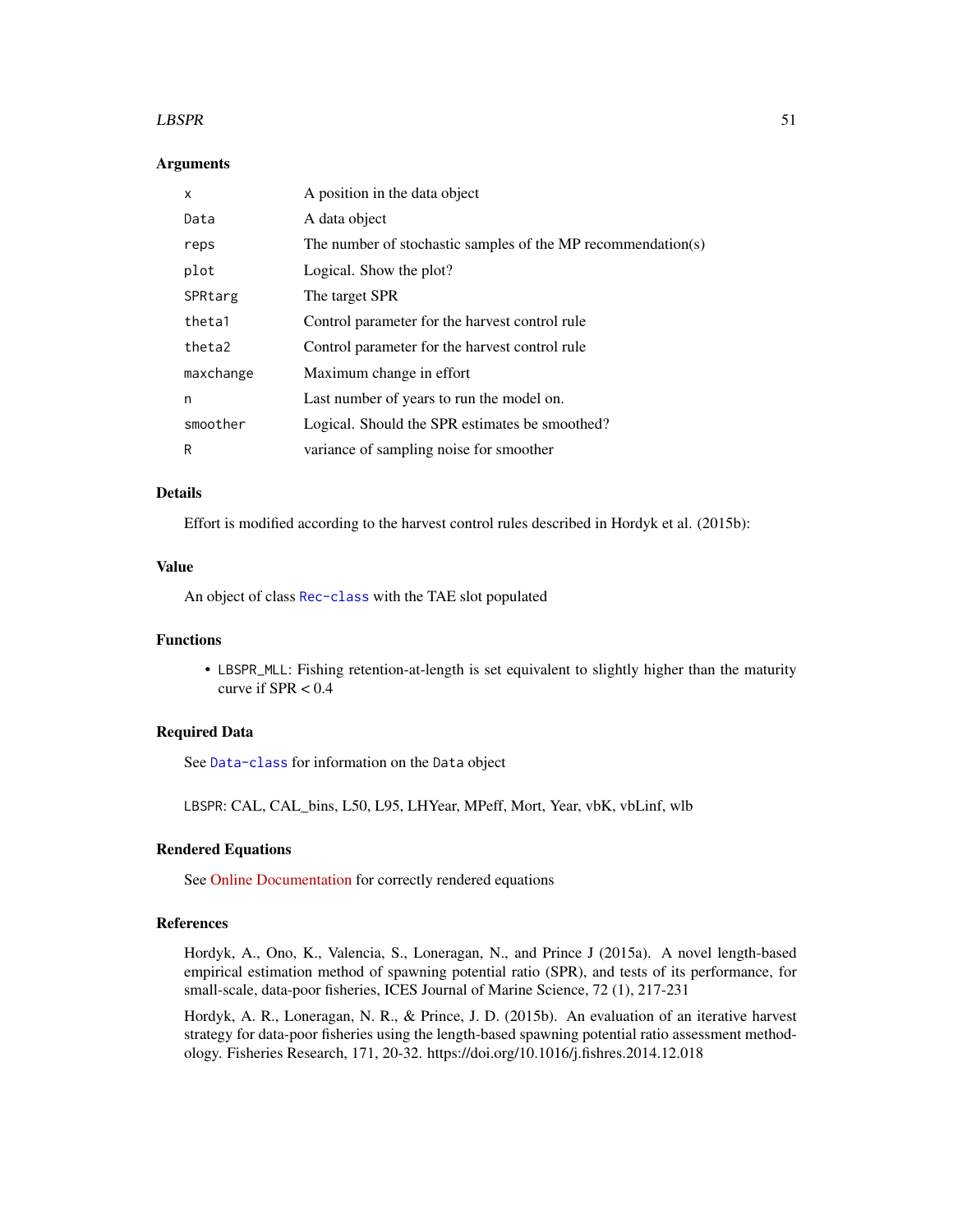## Examples

```
LBSPR(1, Data=MSEtool::SimulatedData, plot=TRUE)
LBSPR_MLL(1, Data=MSEtool::SimulatedData, plot=FALSE)
```
<span id="page-51-0"></span>Lratio\_BHI *Mean length-based indicator MP of Jardim et al. 2015*

## Description

The TAC is calculated as the most recent catch, modified by the ratio alpha, where the numerator is the mean length of the catch (of lengths larger than Lc) and the denominator is the mean length expected at MSY. Here, Lc is the length at full selection (LFS).

#### Usage

Lratio\_BHI(x, Data, reps = 100, plot = FALSE, yrsmth = 3) Lratio\_BHI2(x, Data, reps =  $100$ , plot =  $FALSE$ , yrsmth = 3) Lratio\_BHI3(x, Data, reps =  $100$ , plot = FALSE, yrsmth = 3)

# Arguments

| x      | A position in the data object                                              |
|--------|----------------------------------------------------------------------------|
| Data   | A data object                                                              |
| reps   | The number of stochastic samples of the MP recommendation(s)               |
| plot   | Logical. Show the plot?                                                    |
| yrsmth | The most recent years of data to smooth the calculation of the mean length |

## Details

The TAC is calculated as:

$$
\text{TAC}_y = C_{y-1} \frac{L}{L_{\text{ref}}}
$$

where  $C_{y-1}$  is the catch from the previous year, L is the mean length of the catch over the last yrsmth years (of lengths larger than Lc) and  $L_{ref}$  is the mean length expected at MSY. Here, Lc is the length at full selection (LFS).

#### Value

An object of class [Rec-class](#page-0-0) with the TAC slot populated with a numeric vector of length reps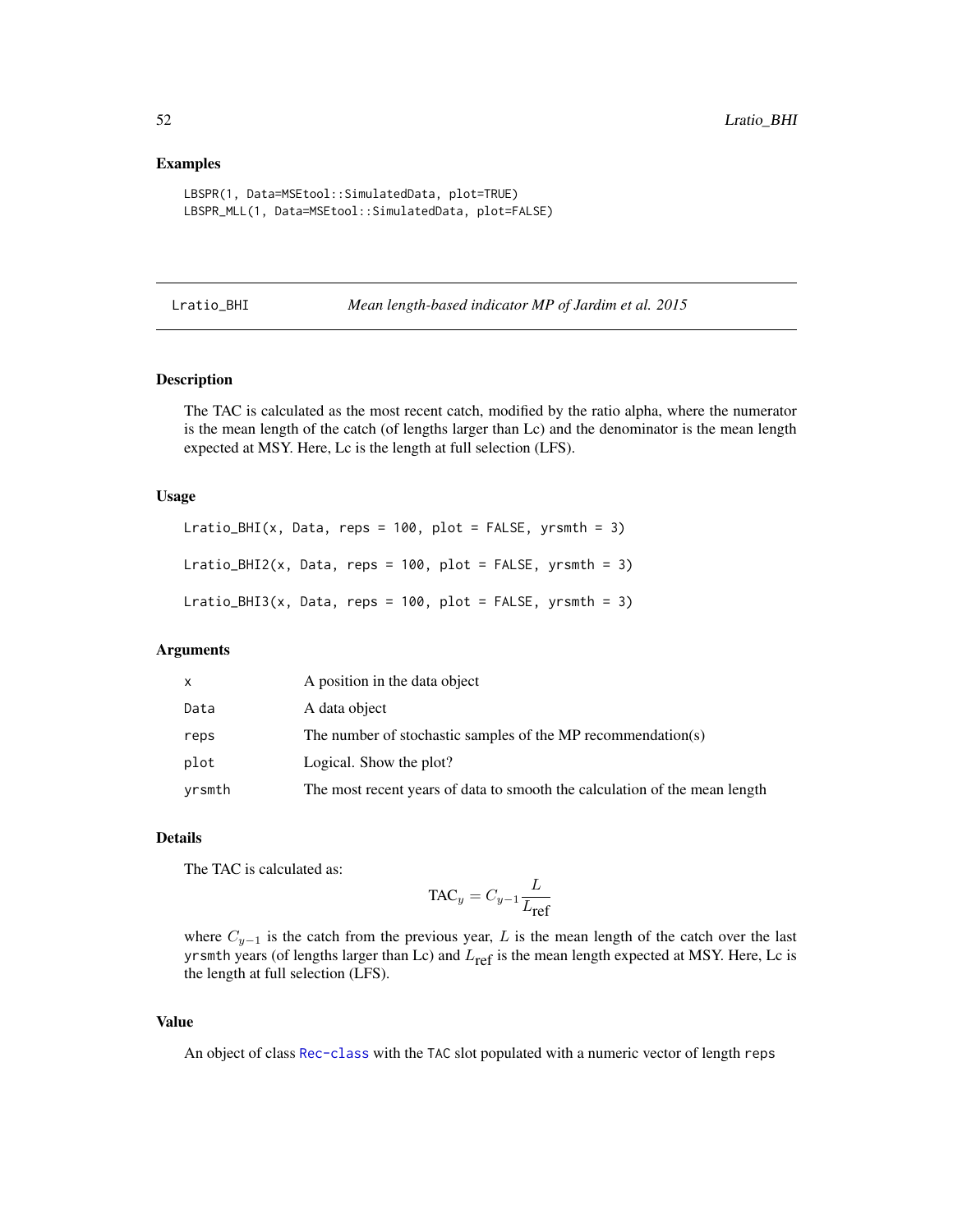## Lratio\_BHI 53

## Functions

- Lratio\_BHI: Assumes M/K = 1.5 and FMSY/M = 1. Natural mortality M and von Bertalanffy K are not used in this MP (see Appendix A of Jardim et al. 2015).
- Lratio\_BHI2: More general version that calculates the reference mean length as a function of M, K, and presumed FMSY/M.
- Lratio\_BHI3: A modified version of Lratio\_BHI2 where mean length is calculated for lengths > modal length (Lc)

#### Required Data

See [Data-class](#page-0-0) for information on the Data object

Lratio\_BHI: CAL, CAL\_bins, Cat, LFS, vbLinf

Lratio\_BHI2: CAL, CAL\_bins, Cat, FMSY\_M, LFS, Mort, vbK, vbLinf

Lratio\_BHI3: CAL, CAL\_bins, Cat, FMSY\_M, LFS, Mort, vbK, vbLinf

#### Rendered Equations

See [Online Documentation](https://dlmtool.openmse.com/reference/Lratio_BHI.html) for correctly rendered equations

#### Author(s)

Coded by Q. Huynh. Developed by Jardim et al. (2015)

#### References

Ernesto Jardim, Manuela Azevedo, Nuno M. Brites, Harvest control rules for data limited stocks using length-based reference points and survey biomass indices, Fisheries Research, Volume 171, November 2015, Pages 12-19, ISSN 0165-7836, https://doi.org/10.1016/j.fishres.2014.11.013

## See Also

Other Length target MPs: [Ltarget1\(](#page-57-0)), [LtargetE1\(](#page-60-0))

# Examples

Lratio\_BHI(1, Data=MSEtool::SimulatedData, plot=TRUE) Lratio\_BHI2(1, Data=MSEtool::SimulatedData, plot=TRUE) Lratio\_BHI3(1, Data=MSEtool::SimulatedData, plot=TRUE)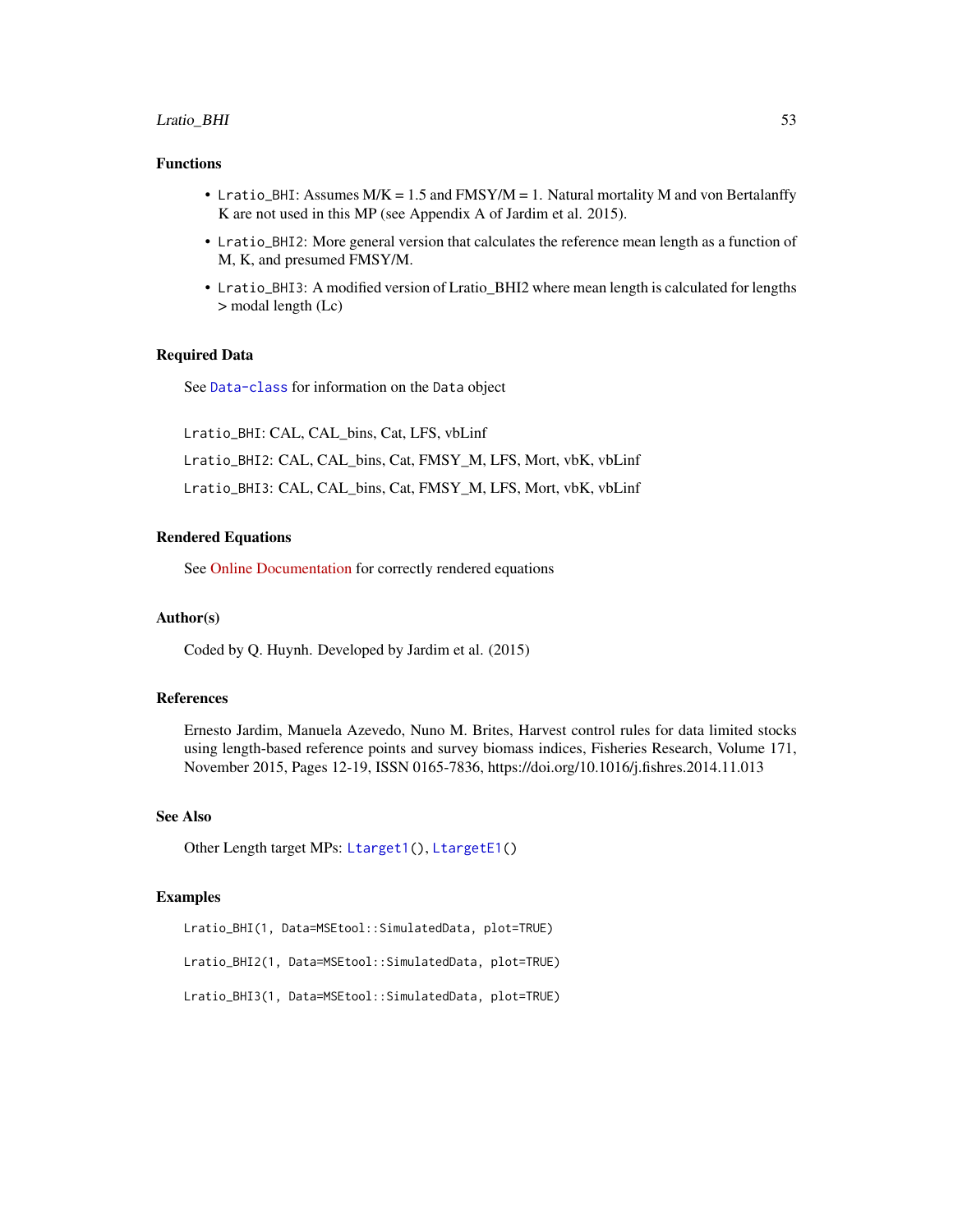# Description

A management procedure that incrementally adjusts the TAC according to the mean length of recent catches.

# Usage

```
LstepCC1(
  x,
  Data,
  reps = 100,
  plot = FALSE,
  yrsmth = 5,
  xx = 0,
  stepsz = 0.05,
  llim = c(0.96, 0.98, 1.05)
)
LstepCC2(
  x,
  Data,
  reps = 100.
  plot = FALSE,
  yrsmth = 5,
  xx = 0.1,
  stepsz = 0.05,
  llim = c(0.96, 0.98, 1.05)\mathcal{L}LstepCC3(
  x,
  Data,
  reps = 100,
  plot = FALSE,
  yrsmth = 5,
  xx = 0.2,
  stepsz = 0.05,
  llim = c(0.96, 0.98, 1.05)
\mathcal{L}LstepCC4(
  x,
  Data,
  reps = 100,
```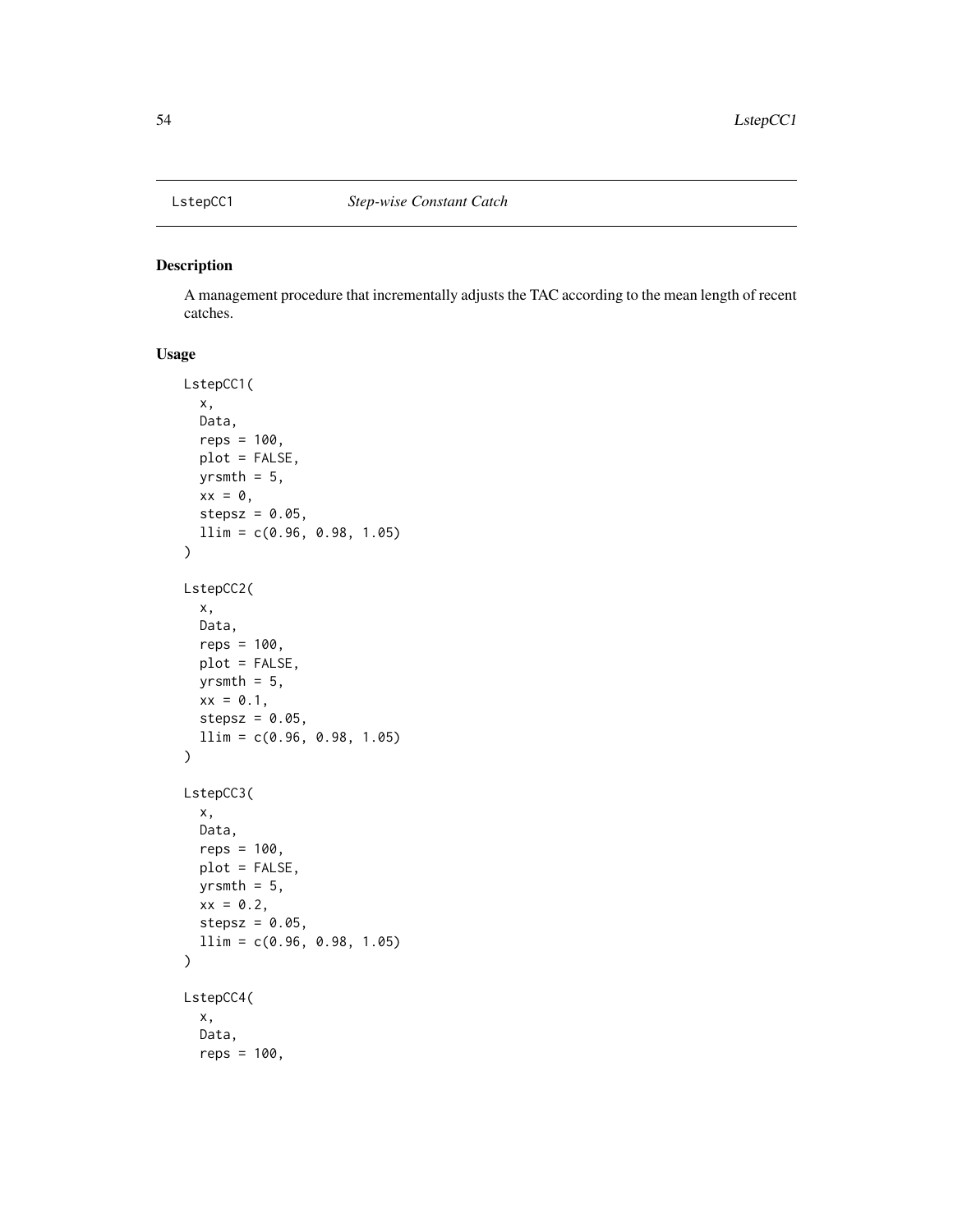## $LstepCC1$  55

```
plot = FALSE,
 yrsmth = 5,
 xx = 0.3,
  stepsz = 0.05,
 llim = c(0.96, 0.98, 1.05)
)
```
# Arguments

| $\mathsf{x}$ | A position in the data object                                                                                                   |
|--------------|---------------------------------------------------------------------------------------------------------------------------------|
| Data         | A data object                                                                                                                   |
| reps         | The number of stochastic samples of the MP recommendation(s)                                                                    |
| plot         | Logical. Show the plot?                                                                                                         |
| yrsmth       | Years over which to calculate mean length.                                                                                      |
| XX.          | Parameter controlling the fraction of mean catch to start using in first year                                                   |
| stepsz       | Parameter controlling the size of update increment in TAC or effort.                                                            |
| llim         | A vector of length reference points that determine the conditions for increasing,<br>maintaining or reducing the TAC or effort. |

# Details

The TAC is calculated as:

$$
\text{TAC} = \begin{cases} \text{TAC}^* - 2S\text{TAC}^* & \text{if } r < 0.96\\ \text{TAC}^* - STAC^* & \text{if } r < 0.98\\ \text{TAC}^* & \text{if } > 1.058 \end{cases}
$$

where TAC<sup>\*</sup> is (1-xx) times average catch in the first year, and previous catch in all projection years, S is step-size determined by stepsz, and  $r$  is the ratio of  $L_{recent}$  and  $L_{ave}$  which are mean length over the most recent yrsmth years and 2 x yrsmth historical years respectively.

The conditions are specified in the llim argument to the function.

# Value

An object of class [Rec-class](#page-0-0) with the TAC slot populated with a numeric vector of length reps

## Functions

- LstepCC1: The least biologically precautionary TAC-based MP.
- LstepCC2: More biologically precautionary than LstepCC1  $(xx = 0.1)$
- LstepCC3: More biologically precautionary than  $LstepCC2$  (xx = 0.2)
- LstepCC4: The most precautionary TAC-based MP.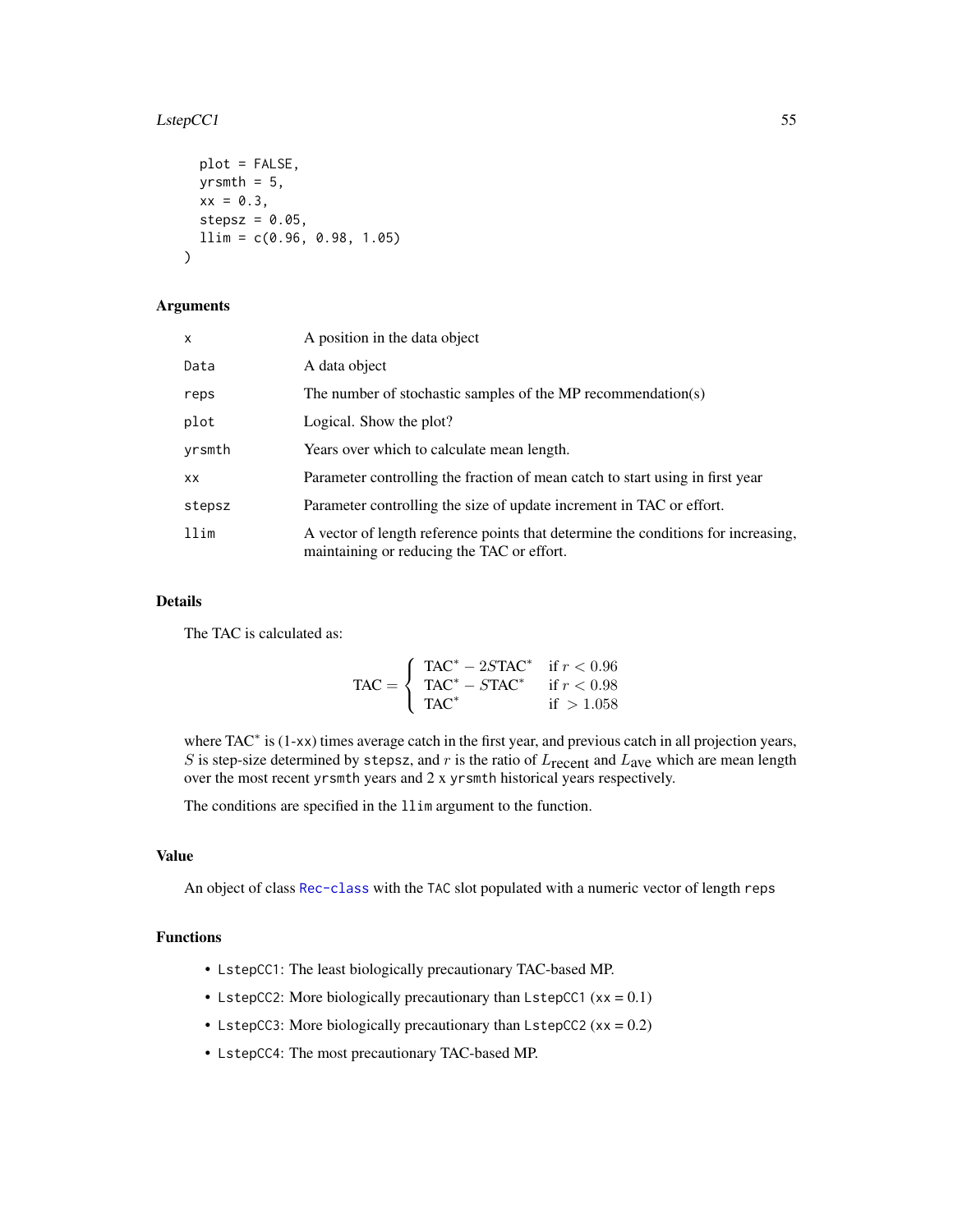#### 56 LstepCE1

## Required Data

See [Data-class](#page-0-0) for information on the Data object

LstepCC1: Cat, LHYear, ML, Year

LstepCC2: Cat, LHYear, ML, Year

LstepCC3: Cat, LHYear, ML, Year

LstepCC4: Cat, LHYear, ML, Year

## Rendered Equations

See [Online Documentation](https://dlmtool.openmse.com/reference/LstepCC1.html) for correctly rendered equations

# Author(s)

T. Carruthers

# References

Carruthers et al. 2015. Performance evaluation of simple management procedures. ICES J. Mar Sci. 73, 464-482.

Geromont, H.F., Butterworth, D.S. 2014. Generic management procedures for data-poor fisheries; forecasting with few data. ICES J. Mar. Sci. doi:10.1093/icesjms/fst232

# Examples

LstepCC1(1, Data=MSEtool::SimulatedData, plot=TRUE) LstepCC2(1, Data=MSEtool::SimulatedData, plot=TRUE) LstepCC3(1, Data=MSEtool::SimulatedData, plot=TRUE) LstepCC4(1, Data=MSEtool::SimulatedData, plot=TRUE)

LstepCE1 *Step-wise Constant Effort*

# Description

A management procedure that incrementally adjusts the total allowable effort (TAE) according to the mean length of recent catches.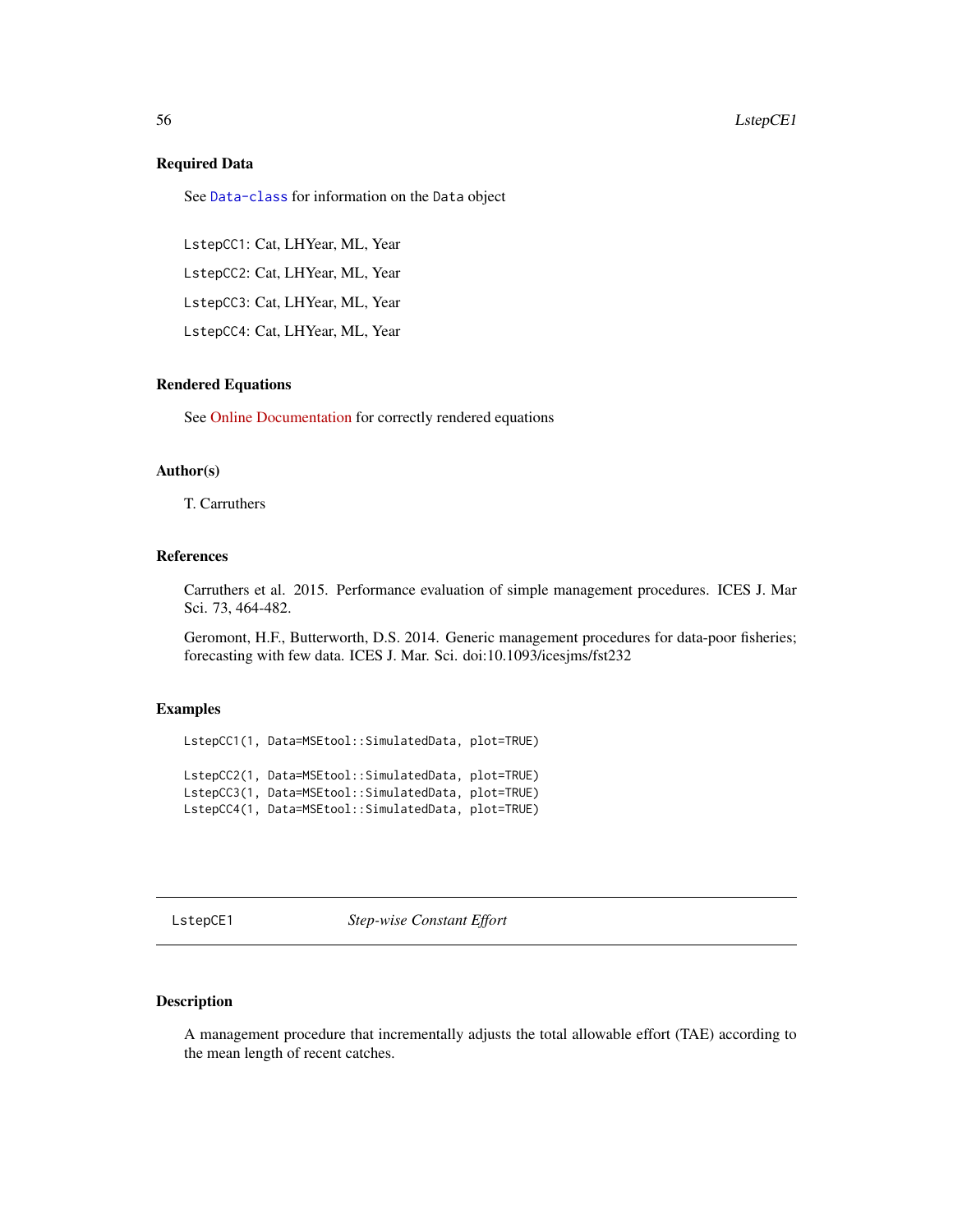#### $LstepCE1$  57

# Usage

```
LstepCE1(
  x,
 Data,
  reps = 100,plot = FALSE,
 yrsmth = 5,
  stepsz = 0.05,
  llim = c(0.96, 0.98, 1.05)
\mathcal{L}LstepCE2(
  x,
 Data,
  reps = 100,
 plot = FALSE,
 yrsmth = 5,
 stepsz = 0.1,
  llim = c(0.96, 0.98, 1.05)
)
```
# Arguments

| $\mathsf{x}$ | A position in the data object                                                                                            |
|--------------|--------------------------------------------------------------------------------------------------------------------------|
| Data         | A data object                                                                                                            |
| reps         | The number of stochastic samples of the MP recommendation(s)                                                             |
| plot         | Logical. Show the plot?                                                                                                  |
| yrsmth       | Years over which to calculate trend in mean length.                                                                      |
| stepsz       | Parameter controlling the size of update increment in effort.                                                            |
| llim         | A vector of length reference points that determine the conditions for increasing,<br>maintaining or reducing the effort. |

# Details

The TAE is calculated as:

$$
\text{TAE} = \left\{ \begin{array}{ll} \text{TAE}^* - 2S\text{TAE}^* & \text{if } r < 0.96\\ \text{TAE}^* - STAE^* & \text{if } r < 0.98\\ \text{TAE}^* & \text{if } > 1.058 \end{array} \right.
$$

where TAE<sup> $*$ </sup> is effort in the previous year, S is step-size determined by stepsz, and r is the ratio of  $L_{\text{recent}}$  and  $L_{\text{ave}}$  which are mean length over the most recent yrsmth years and 2 x yrsmth historical years respectively.

The conditions are specified in the llim argument to the function.

# Value

An object of class [Rec-class](#page-0-0) with the TAE slot(s) populated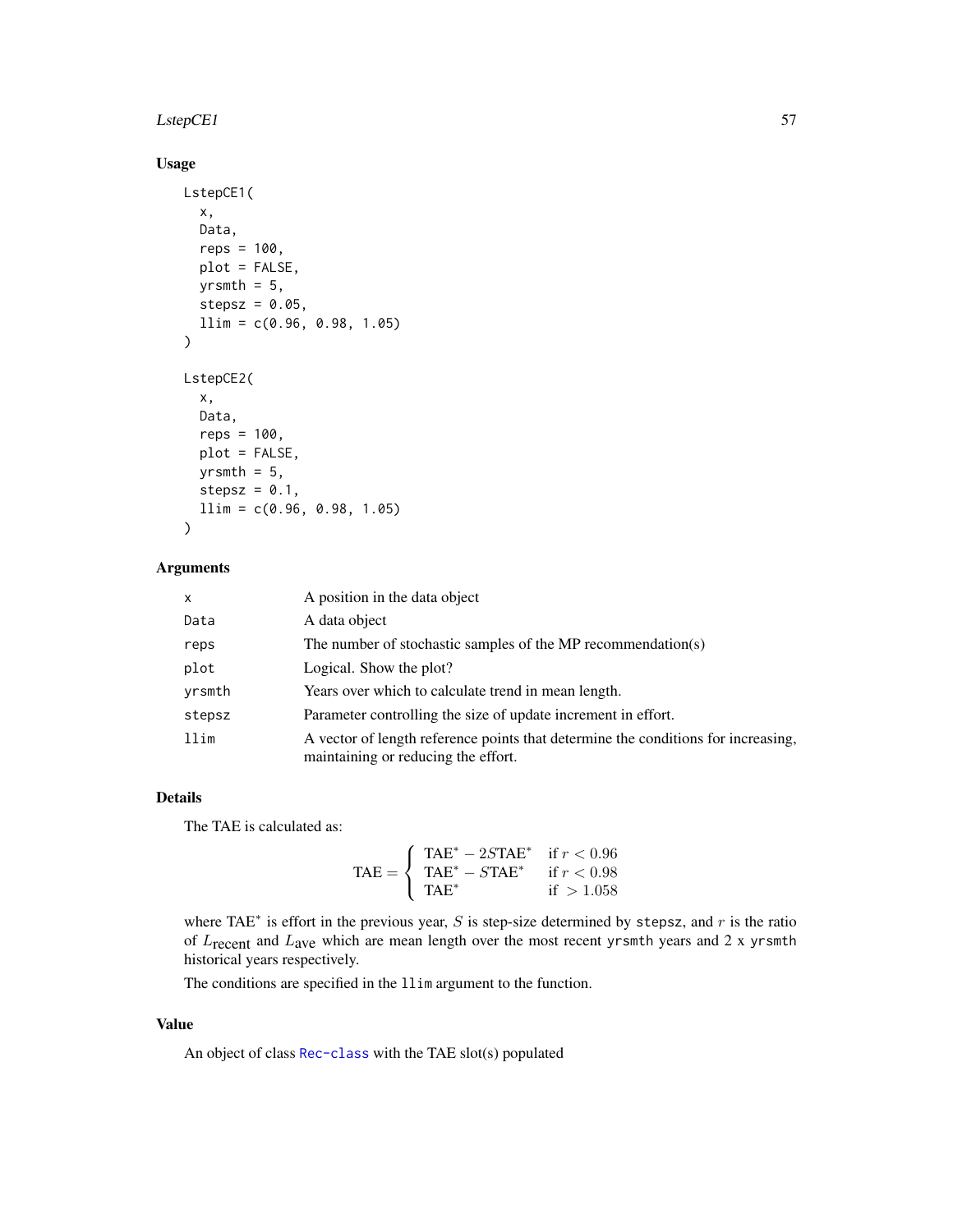# Functions

- LstepCE1: The least biologically precautionary effort-based MP.
- LstepCE2: Step size is increased to 0.1

## Required Data

See [Data-class](#page-0-0) for information on the Data object

LstepCE1: LHYear, ML, MPeff, Year

#### Rendered Equations

See [Online Documentation](https://dlmtool.openmse.com/reference/LstepCE1.html) for correctly rendered equations

# Author(s)

T. Carruthers

# References

Carruthers et al. 2015. Performance evaluation of simple management procedures. ICES J. Mar Sci. 73, 464-482.

Geromont, H.F., Butterworth, D.S. 2014. Generic management procedures for data-poor fisheries; forecasting with few data. ICES J. Mar. Sci. doi:10.1093/icesjms/fst232

## See Also

LstepCC1

## Examples

```
LstepCE1(1, Data=MSEtool::SimulatedData, plot=TRUE)
LstepCE2(1, Data=MSEtool::SimulatedData, plot=TRUE)
```
<span id="page-57-0"></span>Ltarget1 *Length Target TAC MP*

# Description

A management procedure that incrementally adjusts the TAC to reach a target mean length in catches.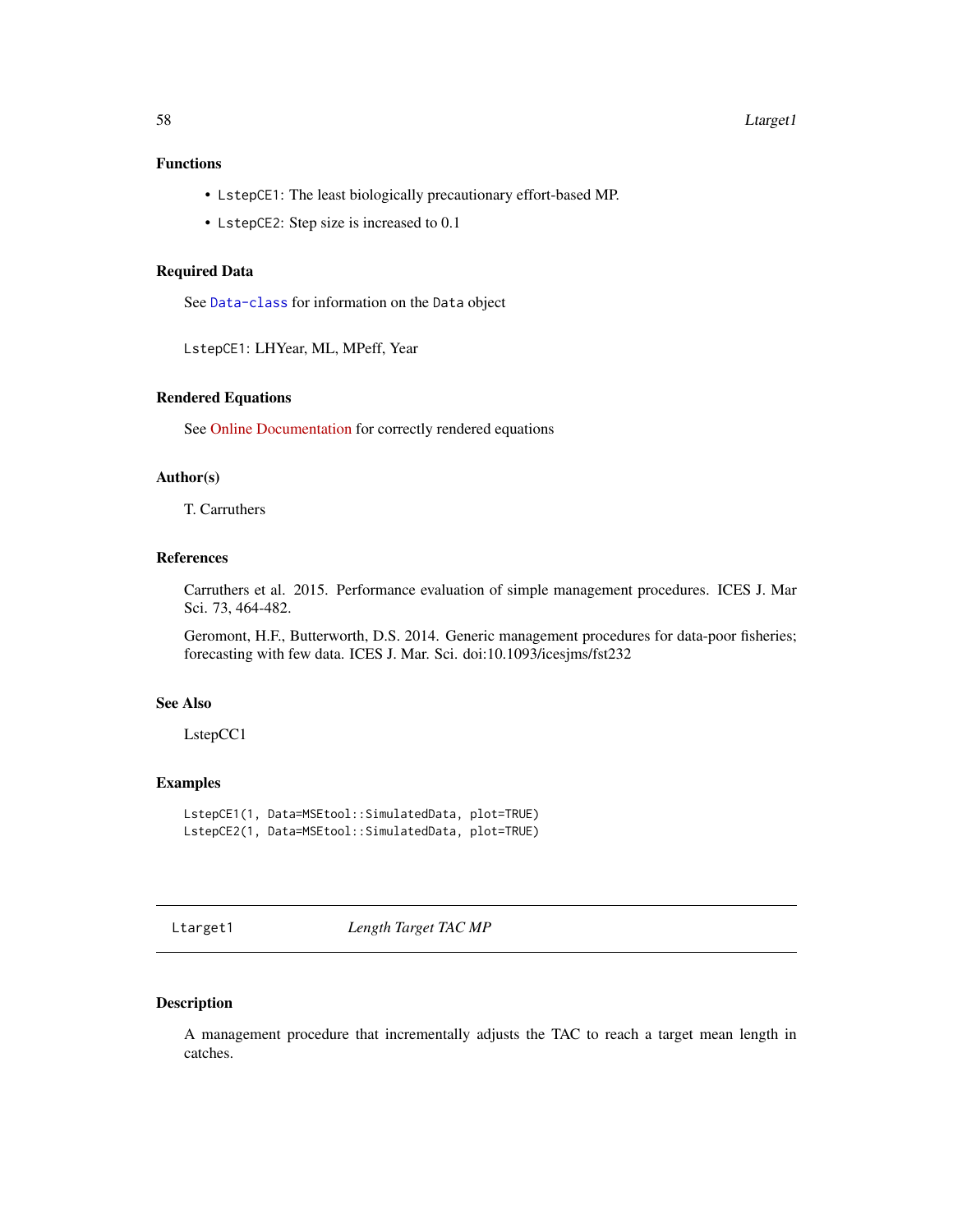#### Ltarget 1 59

# Usage

Ltarget1(x, Data, reps = 100, plot = FALSE, yrsmth = 5, xx = 0, xL = 1.05) Ltarget2(x, Data, reps = 100, plot = FALSE, yrsmth = 5, xx = 0, xL = 1.1) Ltarget3(x, Data, reps = 100, plot = FALSE, yrsmth = 5, xx = 0, xL = 1.15) Ltarget4(x, Data, reps = 100, plot = FALSE, yrsmth = 5,  $xx = 0.2$ ,  $xL = 1.15$ ) L95target(x, Data, reps = 100, plot = FALSE, yrsmth = 5, xx = 0, xL = 1.05)

#### Arguments

| X      | A position in the data object                                                                                      |
|--------|--------------------------------------------------------------------------------------------------------------------|
| Data   | A data object                                                                                                      |
| reps   | The number of stochastic samples of the MP recommendation(s)                                                       |
| plot   | Logical. Show the plot?                                                                                            |
| yrsmth | Years over which to calculate mean length.                                                                         |
| XX     | Parameter controlling the fraction of mean catch to start using in first year                                      |
| xL     | Parameter controlling the magnitude of the target mean length of catches relative<br>to average length in catches. |

# Details

Four target length MPs proposed by Geromont and Butterworth 2014. Tested by Carruthers et al. 2015.

The TAC is calculated as:

If  $L_{\text{recent}} \geq L_0$ :

$$
\text{TAC} = 0.5 \text{TAC}^* \left[ 1 + \left( \frac{L_{\text{recent}} - L_0}{L_{\text{target}} - L_0} \right) \right]
$$

else:

$$
TAC = 0.5TAC^* \left[ \frac{L_{\text{recent}}}{L_0}^2 \right]
$$

where TAC<sup>\*</sup> is (1 - xx) mean catches from the last yr smth historical years (pre-projection),  $L_{\text{recent}}$ is mean length in last yrmsth years,  $L_0$  is (except for L95target) 0.9 average catch in the last 2 x yrsmth historical (pre-projection years) ( $L$ <sub>ave</sub>), and  $L$ <sub>target</sub> is (except for L95target) xL  $L$ <sub>ave</sub>.

#### Value

An object of class [Rec-class](#page-0-0) with the TAC slot populated with a numeric vector of length reps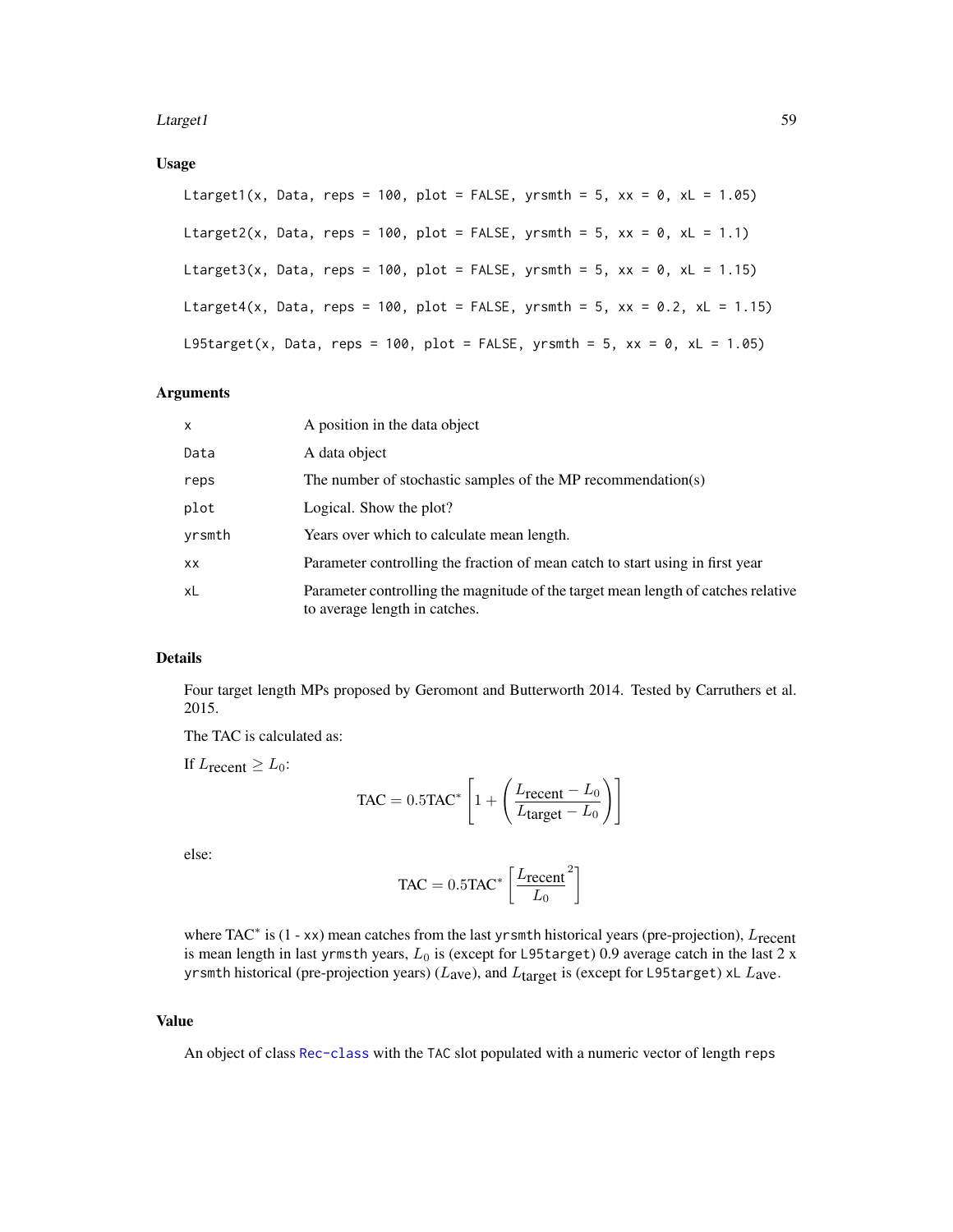# Functions

- Ltarget1: The least biologically precautionary TAC-based MP.
- Ltarget2: Increasingly biologically precautionary  $(xL = 1.1)$ .
- Ltarget3: Increasingly biologically precautionary  $(xL = 1.1)$ .
- Ltarget4: The most biologically precautionary TAC-based MP ( $xL = 1.1$ ,  $xx=0.2$ ).
- L95target: Same as Ltarget1 but here the target and limit mean lengths are based on the length at maturity distribution rather than an arbitrary multiplicative of the mean length

## Required Data

See [Data-class](#page-0-0) for information on the Data object

Ltarget1: Cat, LHYear, ML, Year Ltarget2: Cat, LHYear, ML, Year Ltarget3: Cat, LHYear, ML, Year Ltarget4: Cat, LHYear, ML, Year L95target: Cat, L50, LHYear, ML, Year

## Rendered Equations

See [Online Documentation](https://dlmtool.openmse.com/reference/Ltarget1.html) for correctly rendered equations

## Author(s)

T. Carruthers

# References

Carruthers et al. 2015. Performance evaluation of simple management procedures. ICES J. Mar Sci. 73, 464-482.

Geromont, H.F., Butterworth, D.S. 2014. Generic management procedures for data-poor fisheries; forecasting with few data. ICES J. Mar. Sci. doi:10.1093/icesjms/fst232

# See Also

Other Length target MPs: [Lratio\\_BHI\(](#page-51-0)), [LtargetE1\(](#page-60-0))

## Examples

```
Ltarget1(1, Data=MSEtool::SimulatedData, plot=TRUE)
Ltarget2(1, Data=MSEtool::SimulatedData, plot=TRUE)
Ltarget3(1, Data=MSEtool::SimulatedData, plot=TRUE)
Ltarget4(1, Data=MSEtool::SimulatedData, plot=TRUE)
L95target(1, Data=MSEtool::SimulatedData, plot=TRUE)
```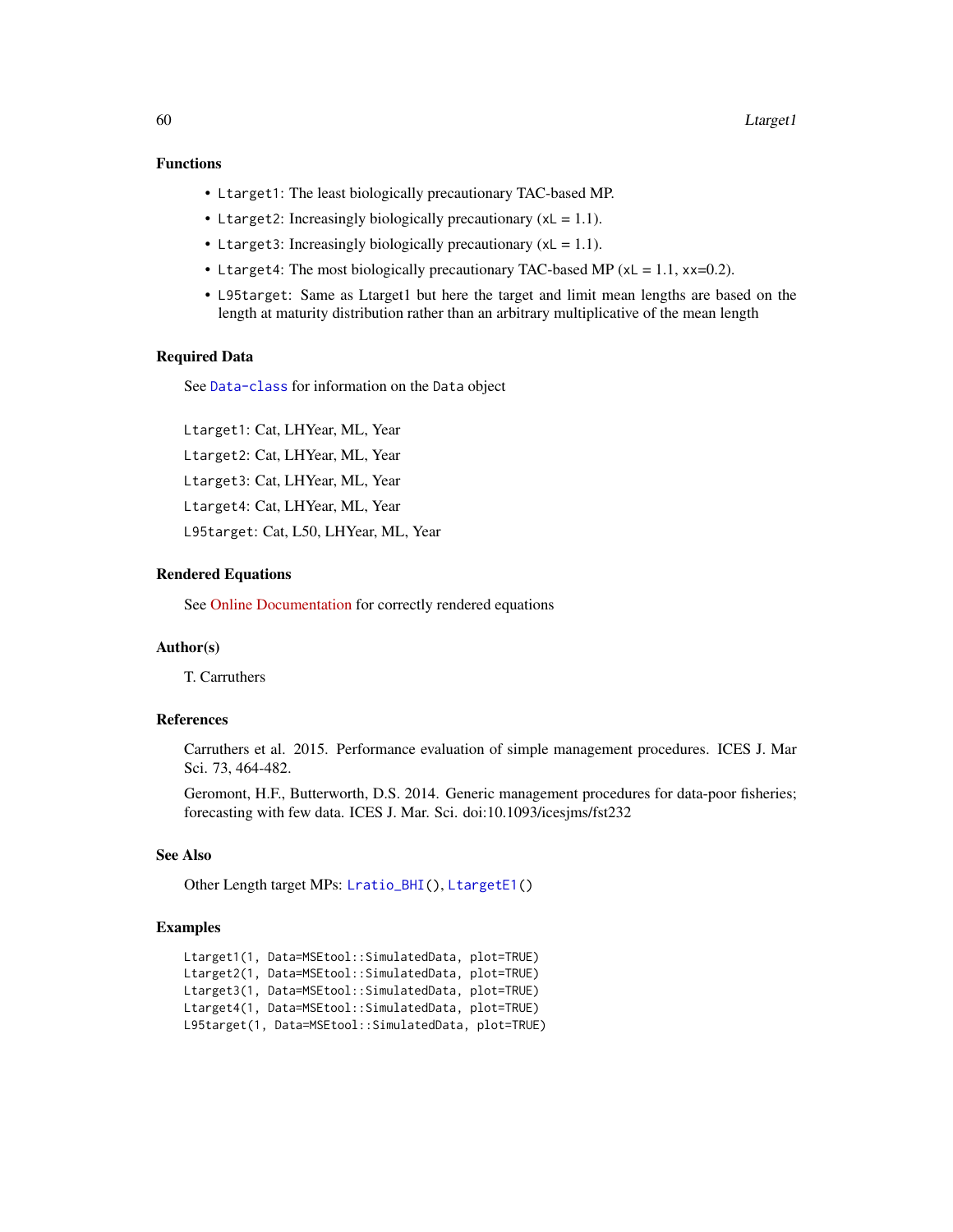<span id="page-60-0"></span>

## Description

A management procedure that incrementally adjusts the TAE to reach a target mean length in catches.

# Usage

```
LtargetE1(x, Data, reps = 100, plot = FALSE, yrsmth = 5, xL = 1.05)
LtargetE4(x, Data, reps = 100, plot = FALSE, yrsmth = 5, xL = 1.15)
```
## Arguments

| x      | A position in the data object                                                                                      |
|--------|--------------------------------------------------------------------------------------------------------------------|
| Data   | A data object                                                                                                      |
| reps   | The number of stochastic samples of the MP recommendation(s)                                                       |
| plot   | Logical. Show the plot?                                                                                            |
| yrsmth | Years over which to calculate mean length                                                                          |
| xL     | Parameter controlling the magnitude of the target mean length of catches relative<br>to average length in catches. |

#### Details

Four target length MPs proposed by Geromont and Butterworth 2014. Tested by Carruthers et al. 2015.

The TAE is calculated as:

If  $L_{\text{recent}} \geq L_0$ :

$$
\text{TAE} = 0.5 \text{TAE}^* \left[ 1 + \left( \frac{L_{\text{recent}} - L_0}{L_{\text{target}} - L_0} \right) \right]
$$

else:

$$
TAE = 0.5TAE^* \left[ \frac{L_{\text{recent}}}{L_0}^2 \right]
$$

where TAE<sup>\*</sup> is the effort in the previous year,  $L_{\text{recent}}$  is mean length in last yrmsth years,  $L_0$  is (except for L95target) 0.9 average catch in the last 2 x yrsmth historical (pre-projection years)  $(L<sub>ave</sub>)$ , and  $L<sub>target</sub>$  is (except for L95target) xL  $L<sub>ave</sub>$ .

# Value

An object of class [Rec-class](#page-0-0) with the TAE slot(s) populated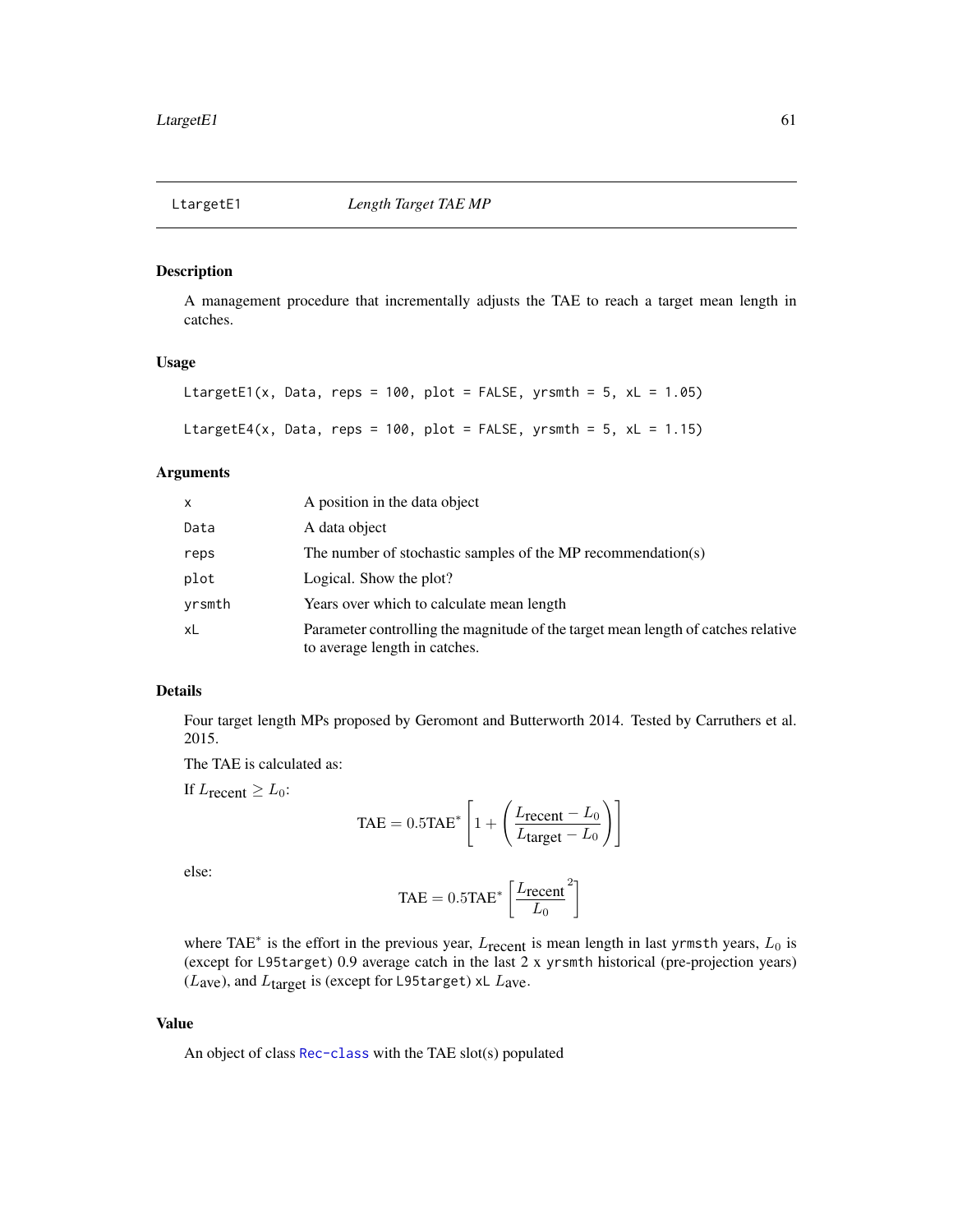# Functions

- LtargetE1: The least biologically precautionary TAE-based MP.
- LtargetE4: The xL argument is increased to 1.15.

# Required Data

See [Data-class](#page-0-0) for information on the Data object

LtargetE1: LHYear, ML, MPeff, Year

# Rendered Equations

See [Online Documentation](https://dlmtool.openmse.com/reference/LtargetE1.html) for correctly rendered equations

## Author(s)

T. Carruthers

# References

Carruthers et al. 2015. Performance evaluation of simple management procedures. ICES J. Mar Sci. 73, 464-482.

Geromont, H.F., Butterworth, D.S. 2014. Generic management procedures for data-poor fisheries; forecasting with few data. ICES J. Mar. Sci. doi:10.1093/icesjms/fst232

# See Also

Other Length target MPs: [Lratio\\_BHI\(](#page-51-0)), [Ltarget1\(](#page-57-0))

# Examples

```
LtargetE1(1, Data=MSEtool::SimulatedData, plot=TRUE)
LtargetE4(1, Data=MSEtool::SimulatedData, plot=TRUE)
```
matlenlim *Size limit management procedures*

#### Description

A set of size-selectivity MPs that adjust the retention curve of the fishery.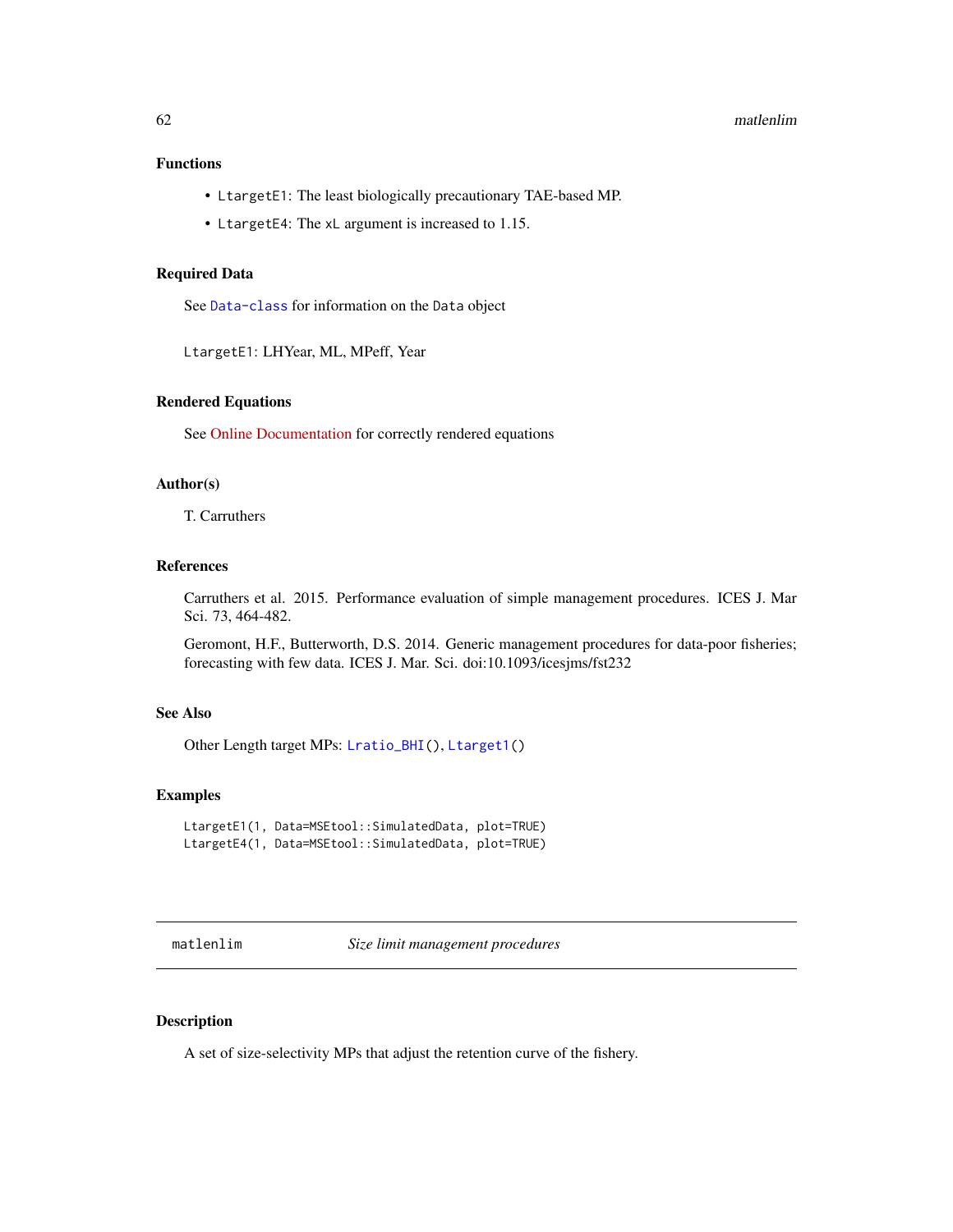#### matlenlim 63

## Usage

```
matlenlim(x, Data, reps, plot = FALSE)
matlenlim2(x, Data, reps, plot = FALSE)
minlenLopt1(x, Data, reps, plot = FALSE, buffer = 0.1)slotlim(x, Data, reps, plot = FALSE)
```
## Arguments

| x      | A position in the data object                                                                                         |
|--------|-----------------------------------------------------------------------------------------------------------------------|
| Data   | A data object                                                                                                         |
| reps   | The number of stochastic samples of the MP recommendation(s)                                                          |
| plot   | Logical. Show the plot?                                                                                               |
| buffer | Parameter controlling the fraction of Lopt to set the minimum length of fish<br>caught: minlen=Lopt $*(0.7+buffer)$ . |

# Details

The the LF5 and LFR slots in the Rec object are modified to change the retention curve (length at 5 per cent and smallest length at full retention respectively). A upper harvest slot limit can be set using the Rec@HS slot. The underlying selectivity pattern of the fishing gear does not change, and therefore the performance of these methods depends on the degree of discard mortality on fish that are selected by the gear but not retained by the fishery (Stock@Fdisc).

The level of discard mortality can be modified using the Rec@Fdisc slot which over-rides the discard mortality set in the operating model.

The selectivity pattern can be adjusted by creating MPs that modify the selection parameters (Rec@L5, Rec@LFS and Rec@Vmaxlen).

#### Value

An object of class [Rec-class](#page-0-0) with the Retention slot(s) populated

#### Functions

- matlenlim: Fishing retention-at-length is set equivalent to the maturity curve.
- matlenlim2: Fishing retention-at-length is set slightly higher (110\ than the length-at-maturity
- minlenLopt1: The minimum length of retention is set to a fraction of the length that maximises the biomass, Lopt. The aim of this simple MP is restrict the catch of small fish to rebuild the stock biomass towards the optimal length, Lopt, expressed in terms of the growth parameters Lopt=b/(M/k+b) (Hordyk et al. 2015)
- slotlim: Retention-at-length is set using a upper harvest slot limit; that is, a minimum and maximum legal length. The maximum limit is set here, completely arbitrarily, as the 75th percentile between the new minimum legal length and the estimated asymptotic length Linf. This MP has been included to demonstrate an upper harvest slot limit.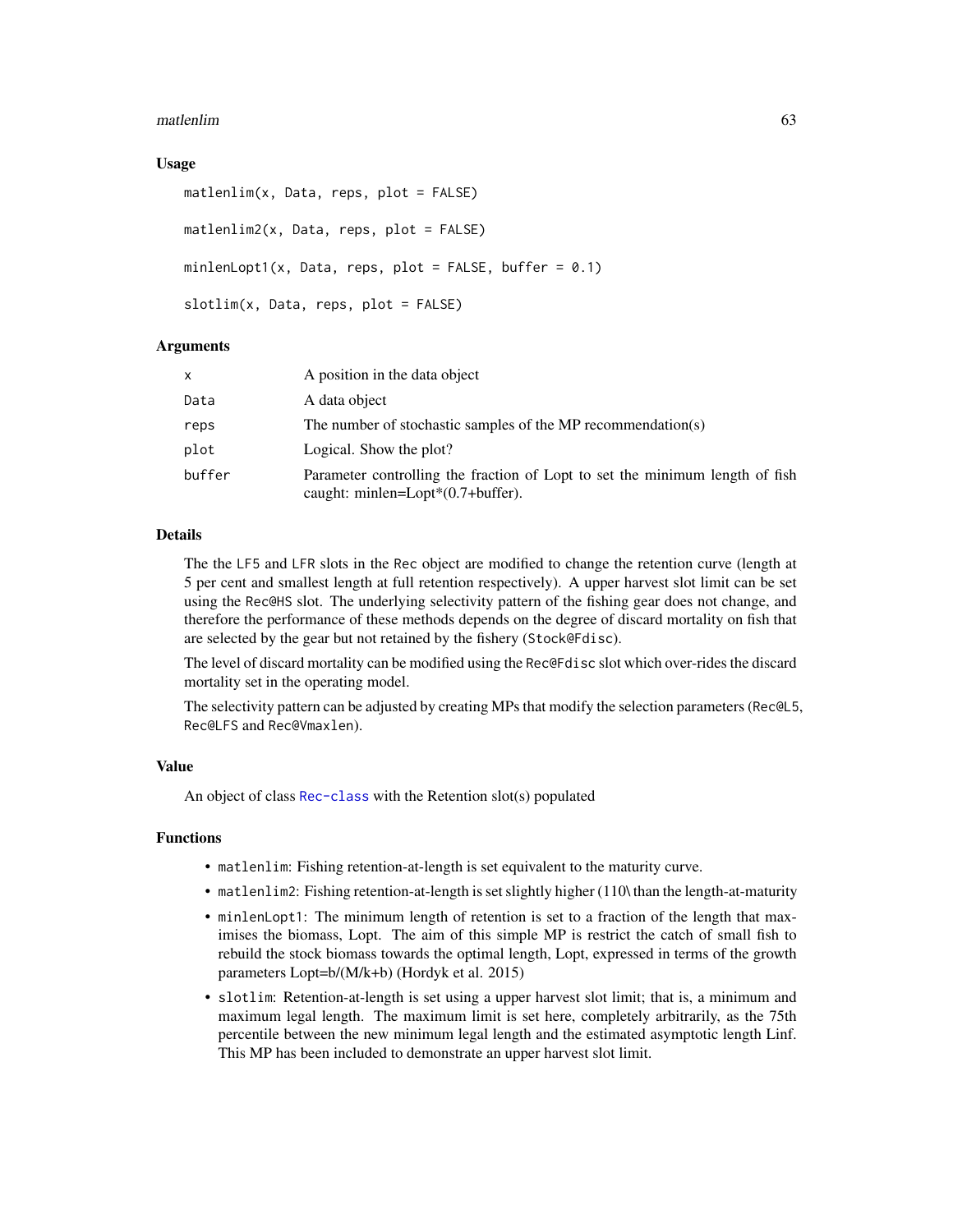See [Data-class](#page-0-0) for information on the Data object

matlenlim: L50 matlenlim2: L50 minlenLopt1: Mort, vbK, vbLinf, wlb slotlim: L50, vbLinf

# Rendered Equations

See [Online Documentation](https://dlmtool.openmse.com/reference/matlenlim.html) for correctly rendered equations

#### Author(s)

T. Carruthers & A. Hordyk

HF Geromont

## References

Hordyk, A., Ono, K., Sainsbury, K., Loneragan, N., and J. Prince. 2015. Some explorations of the life history ratios to describe length composition, spawning-per-recruit, and the spawning potential ratio ICES Journal of Marine Science, doi:10.1093/icesjms/fst235.

#### Examples

```
matlenlim(1, MSEtool::Atlantic_mackerel, plot=TRUE)
matlenlim2(1, MSEtool::Atlantic_mackerel, plot=TRUE)
minlenLopt1(1, MSEtool::Atlantic_mackerel, plot=TRUE)
slotlim(1, MSEtool::Atlantic_mackerel, plot=TRUE)
```
MCD *Mean Catch Depletion*

## Description

A simple average catch-depletion MP that was included to demonstrate just how informative an estimate of current stock depletion can be.

#### Usage

 $MCD(x, Data, reps = 100, plot = FALSE)$  $MCD4010(x, Data, reps = 100, plot = FALSE)$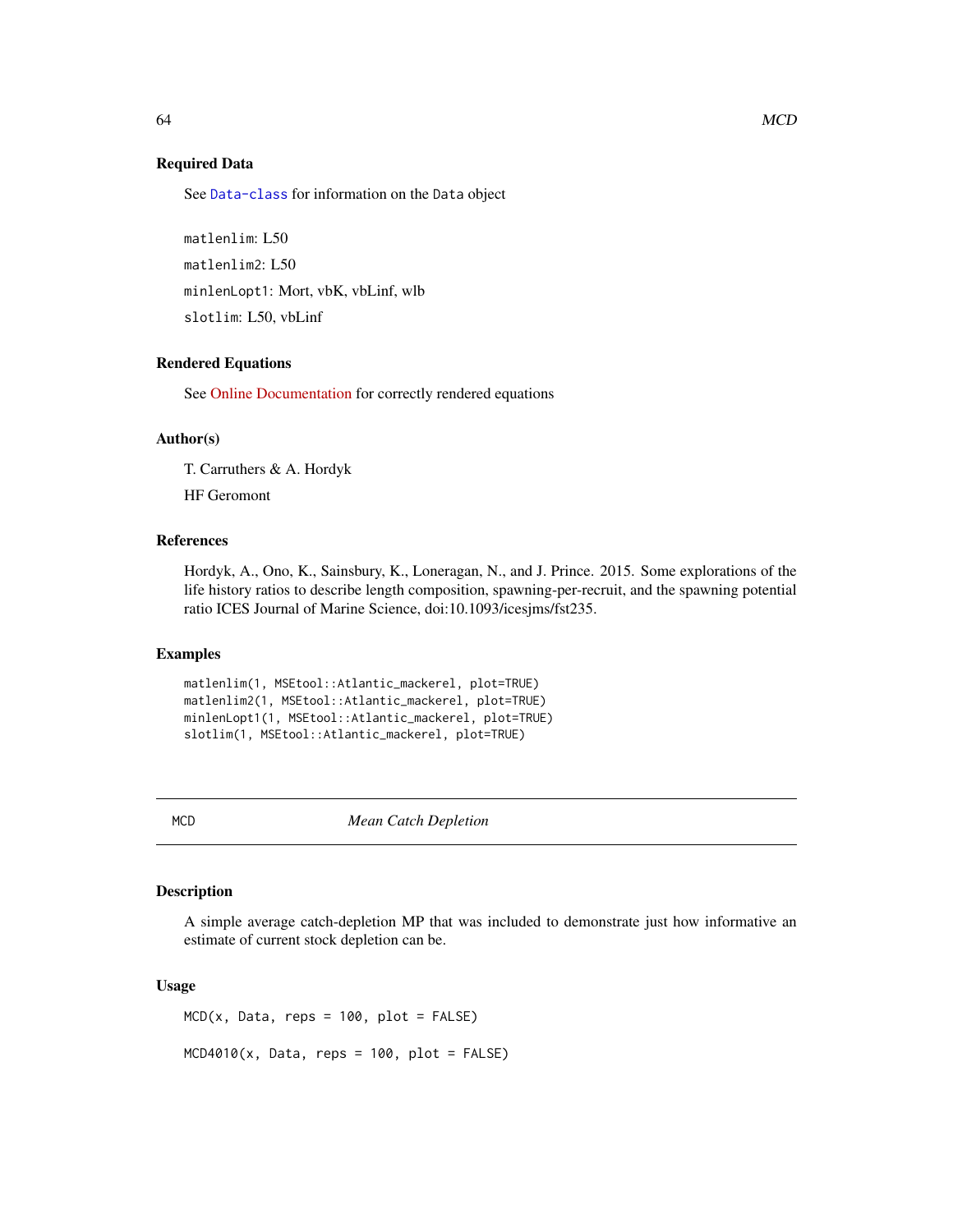#### $MCD$  65

# Arguments

|      | A position in the data object                                |
|------|--------------------------------------------------------------|
| Data | A data object                                                |
| reps | The number of stochastic samples of the MP recommendation(s) |
| plot | Logical. Show the plot?                                      |

# Details

The TAC is calculated as:

 $TAC = 2\overline{C}D$ 

where  $\overline{C}$  is mean historical catch, and D is estimate of current depletion.

The TAC is modified by a harvest control rule in MCD4010.

# Value

An object of class [Rec-class](#page-0-0) with the TAC slot populated with a numeric vector of length reps

# Functions

- MCD: The calculated TAC =  $2 \times$  depletion  $\forall$  AvC
- MCD4010: Linked to a 40-10 harvest control rule

# Required Data

See [Data-class](#page-0-0) for information on the Data object

MCD: Cat, Dep MCD4010: Cat, Dep

# Rendered Equations

See [Online Documentation](https://dlmtool.openmse.com/reference/MCD.html) for correctly rendered equations

# Author(s)

T. Carruthers

# Examples

```
MCD(1, MSEtool::Atlantic_mackerel, plot=TRUE)
MCD4010(1, MSEtool::Atlantic_mackerel, plot=TRUE)
```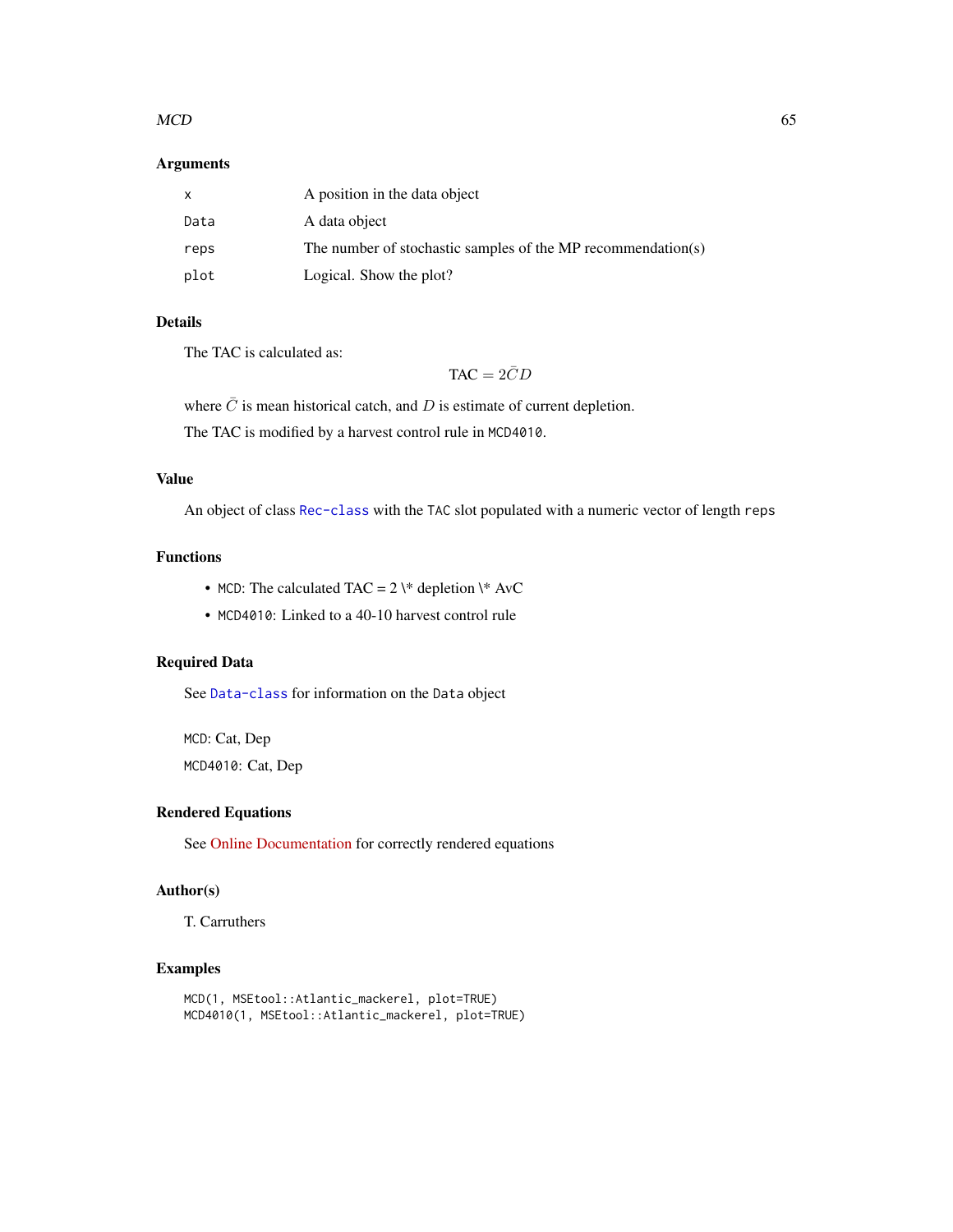## Description

Management procedures that close Area 1 to fishing and reallocate fishing effort spatially.

# Usage

```
MRreal(x, Data, reps, plot = FALSE)
```

```
MRnoreal(x, Data, reps, plot = FALSE)
```
# Arguments

| $\mathsf{x}$ | A position in the data object                                |
|--------------|--------------------------------------------------------------|
| Data         | A data object                                                |
| reps         | The number of stochastic samples of the MP recommendation(s) |
| plot         | Logical. Show the plot?                                      |

# Value

An object of class [Rec-class](#page-0-0) with the Spatial slot(s) populated

## Functions

- MRreal: A spatial control that prevents fishing in area 1 and reallocates this fishing effort to area 2 (or over other areas).
- MRnoreal: A spatial control that prevents fishing in area 1 and does not reallocate this fishing effort to area 2.

## Required Data

See [Data-class](#page-0-0) for information on the Data object

MRreal:

MRnoreal:

# Rendered Equations

See [Online Documentation](https://dlmtool.openmse.com/reference/MRreal.html) for correctly rendered equations

# Author(s)

T. Carruthers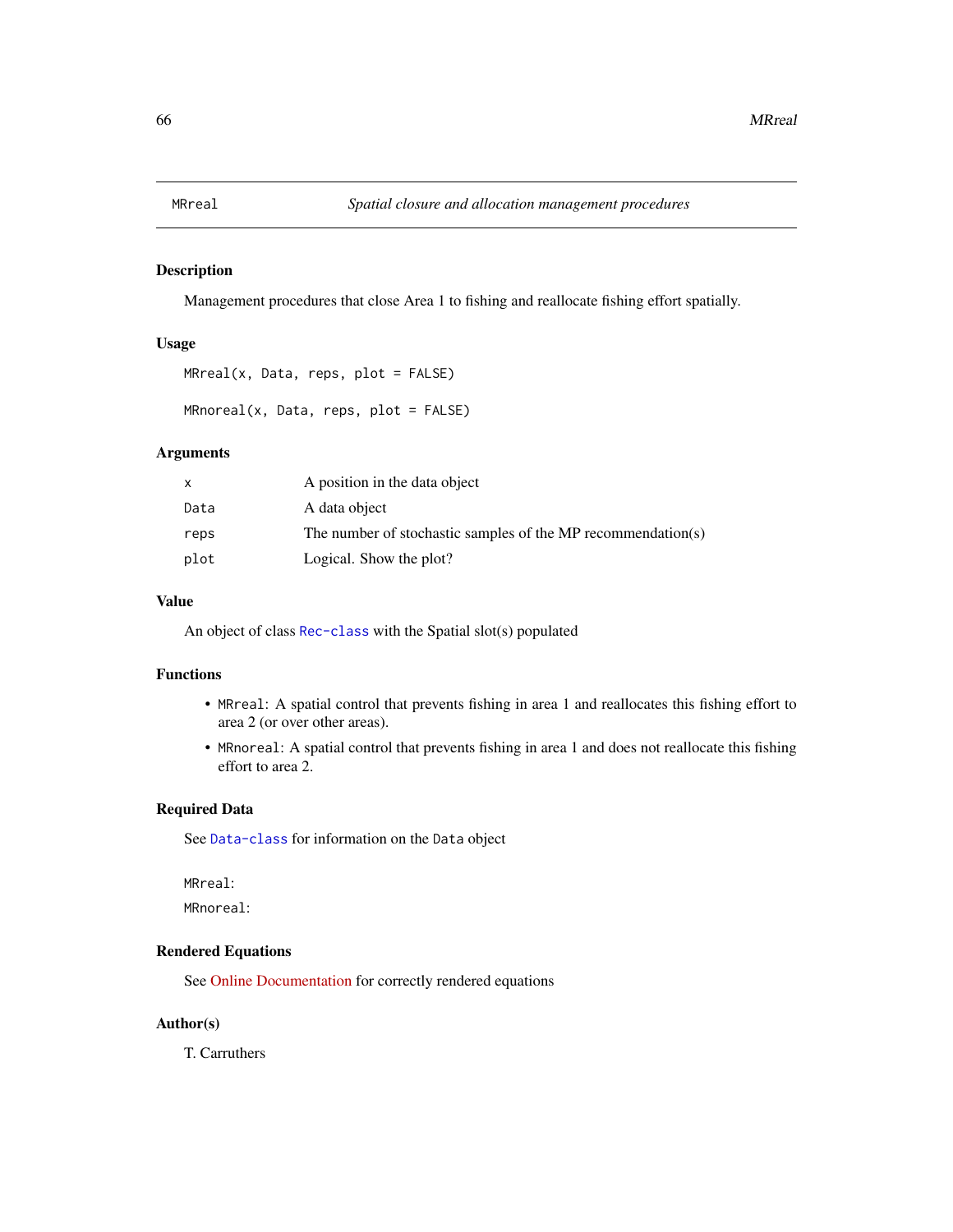#### Rcontrol 67

# Examples

```
MRreal(1, MSEtool::Atlantic_mackerel, plot=TRUE)
MRnoreal(1, MSEtool::Atlantic_mackerel, plot=TRUE)
```
<span id="page-66-0"></span>Rcontrol *Intrinsic rate of Increase MP*

# Description

An MP proposed by Carl Walters that modifies the TAC according to trends in apparent surplus production that includes information from a demographically derived prior for intrinsic rate of increase

# Usage

```
Rcontrol(
  x,
  Data,
  reps = 100,
  plot = FALSE,
  yrsmth = 10,
  gg = 2,
  glim = c(0.5, 2)\mathcal{L}Rcontrol2(
  x,
  Data,
  reps = 100,
  plot = FALSE,
  yrsmth = 10,
  gg = 2,
  glim = c(0.5, 2)\mathcal{L}
```
# Arguments

| $\mathsf{x}$ | A position in the data object                                |
|--------------|--------------------------------------------------------------|
| Data         | A data object                                                |
| reps         | The number of stochastic samples of the MP recommendation(s) |
| plot         | Logical. Show the plot?                                      |
| yrsmth       | The number of years for smoothing catch and biomass data     |
| gg           | A gain parameters                                            |
| glim         | Limits for the change in TAC among years                     |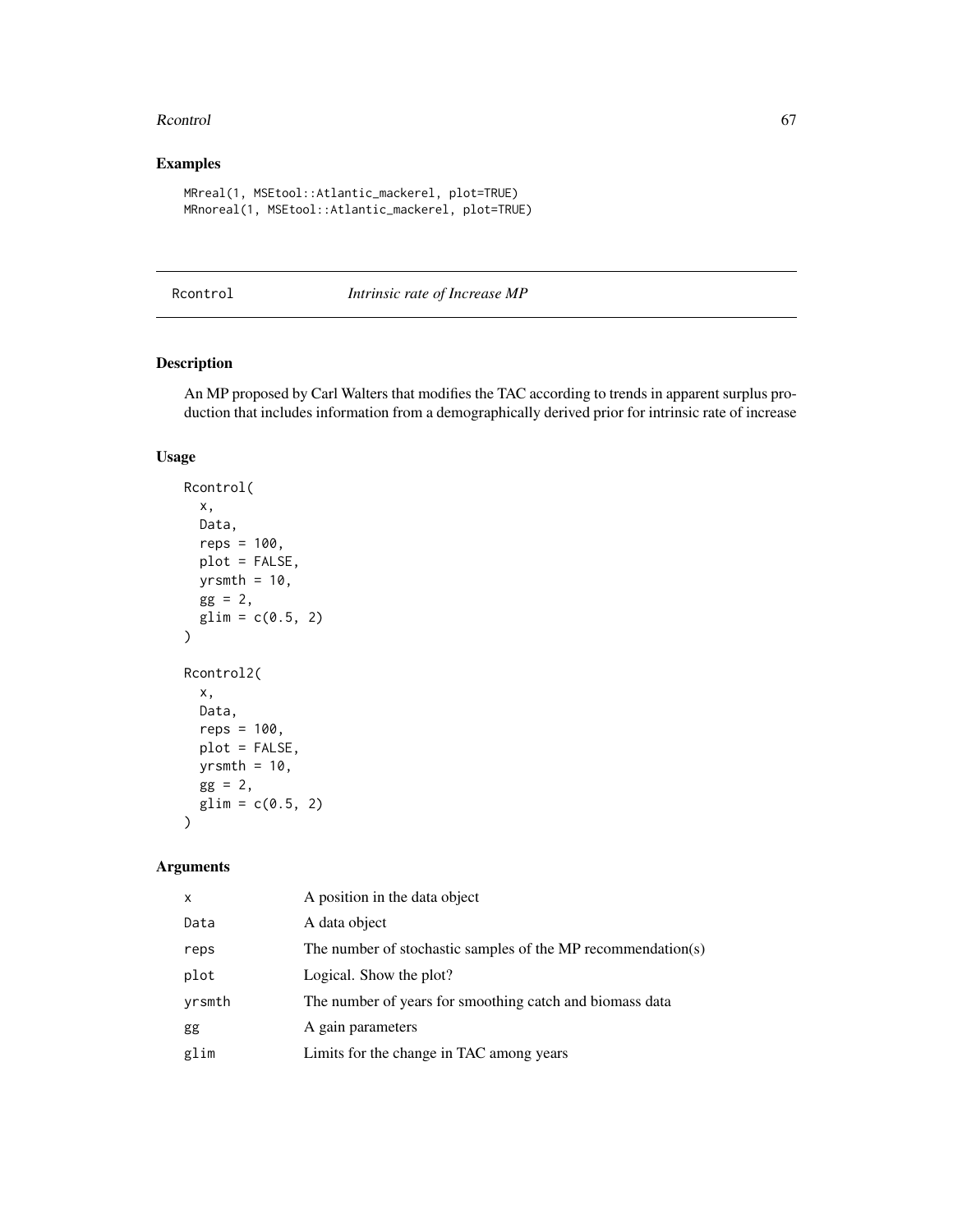#### Details

The TAC is calculated as:

$$
\text{TAC} = \text{SP}(1 - gG)
$$

where g is a gain parameter, SP is estimated surplus production, and G is: For Rcontrol:  $G =$  $r(1 - 2D)$  where r is the estimated intrinsic rate of increase, and D is assumed depletion.

For Rcontrol2:  $G = r - 2bB<sub>hist</sub>$  where  $B<sub>hist</sub>$  is the smoothed biomass overlast yrsmth years and:

$$
b = \sum \frac{\text{SP}}{B_{\text{hist}}} - r \frac{\sum B_{\text{hist}}}{\sum B_{\text{hist}}^2}
$$

The TAC is subject to conditions limit the maximum change from the smoothed catch over the last yrsmth years by the glim argument, e.g, default values of glim =  $c(0.5, 2)$  means that maximum decrease in TAC is 50% of average catch and maximum increase is 2 x average catch.

#### Value

.

An object of class [Rec-class](#page-0-0) with the TAC slot populated with a numeric vector of length reps

#### Functions

- Rcontrol: Base version Rcontrol
- Rcontrol2: This is different from Rcontrol because it includes a quadratic approximation of recent trend in surplus production given biomass

# Required Data

See [Data-class](#page-0-0) for information on the Data object

Rcontrol: Abun, Cat, Dep, FMSY\_M, Ind, L50, MaxAge, Mort, Year, steep, vbK, vbLinf, vbt0, wla, wlb

#### Rendered Equations

See [Online Documentation](https://dlmtool.openmse.com/reference/Rcontrol.html) for correctly rendered equations

#### Author(s)

C. Walters and T. Carruthers

# References

Made-up for this package.

## See Also

Other Surplus production MPs: [Fadapt\(](#page-23-0)), [SPMSY\(](#page-71-0)), [SPSRA\(](#page-74-0)), [SPmod\(](#page-70-0)), [SPslope\(](#page-73-0))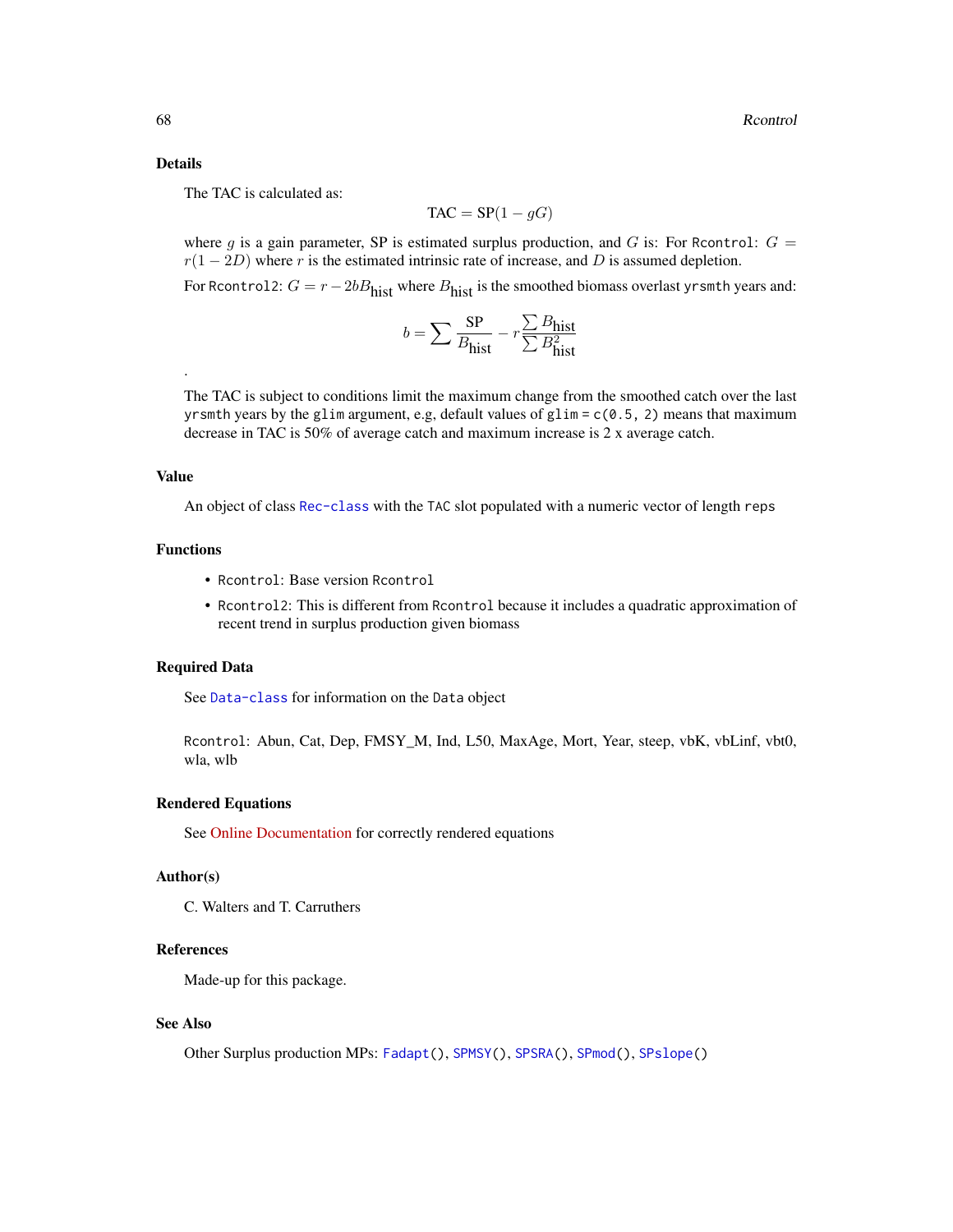#### $SBT1$  69

# Examples

```
Rcontrol(1, Data=MSEtool::Atlantic_mackerel, plot=TRUE)
Rcontrol2(1, Data=MSEtool::Atlantic_mackerel, plot=TRUE)
```
## SBT1 *SBT simple MP*

# Description

An MP that makes incremental adjustments to TAC recommendations based on the apparent trend in CPUE, a an MP that makes incremental adjustments to TAC recommendations based on index levels relative to target levels (BMSY/B0) and catch levels relative to target levels (MSY).

## Usage

```
SBT1(
  x,
 Data,
 reps = 100,
 plot = FALSE,
 yrsmth = 10,
 k1 = 1.5,
 k2 = 3,
 gamma = 1
)
SBT2(x, Data, reps = 100, plot = FALSE, epsR = 0.75, tauR = 5, gamma = 1)
```
# Arguments

| $\mathsf{x}$   | A position in the data object                                          |
|----------------|------------------------------------------------------------------------|
| Data           | A data object                                                          |
| reps           | The number of stochastic samples of the MP recommendation(s)           |
| plot           | Logical. Show the plot?                                                |
| yrsmth         | The number of years for evaluating trend in relative abundance indices |
| k <sub>1</sub> | Control parameter                                                      |
| k <sub>2</sub> | Control parameter                                                      |
| gamma          | Control parameter                                                      |
| epsR           | Control parameter                                                      |
| tauR           | Control parameter                                                      |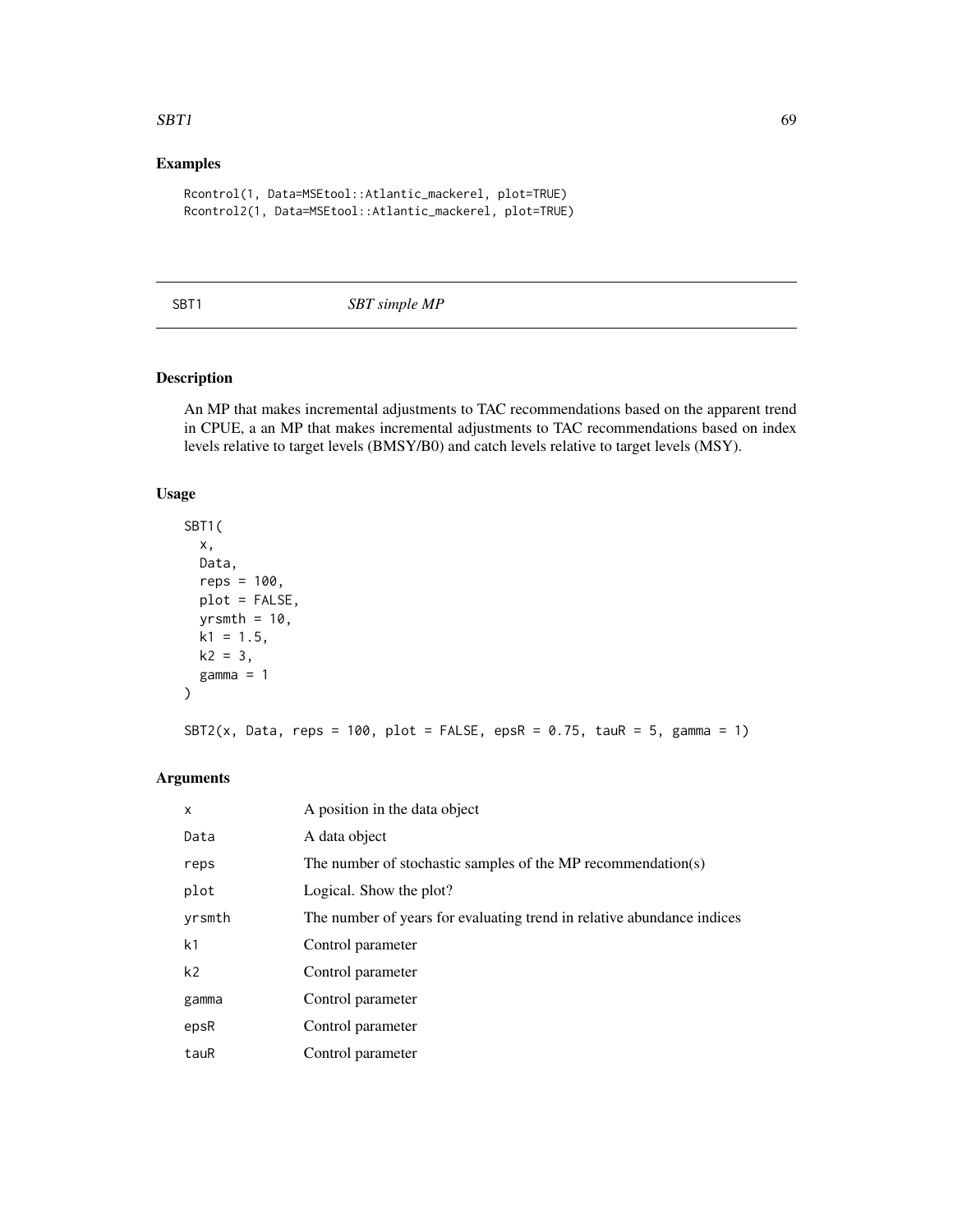## Details

For SBT1 the TAC is calculated as:

$$
\text{TAC}_y = \begin{cases} C_{y-1}(1 + K_2 |\lambda|) & \text{if } \lambda \ge 0\\ C_{y-1}(1 - K_1 |\lambda|^\gamma) & \text{if } \lambda < 0 \end{cases}
$$

where  $\lambda$  is the slope of index over the last yrmsth years, and  $K_1$ ,  $K_2$ , and  $\gamma$  are arguments to the MP.

For SBT2 the TAC is calculated as:

$$
TAC_y = 0.5(C_{y-1} + C_{\text{targ}}\delta)
$$

where  $C_{y-1}$  is catch in the previous year,  $C_{\text{targ}}$  is a target catch (Data@Cref), and :

$$
\delta = \begin{cases} R^{1-\text{epsR}} & \text{if } R \ge 1\\ R^{1+\text{epsR}} & \text{if } R < 1 \end{cases}
$$

where epsR is a control parameter and:  $R = \frac{\bar{r}}{\phi}$  where  $\bar{r}$  is mean recruitment over last tauR years and  $\phi$  is mean recruitment over last 10 years.

This isn't exactly the same as the proposed methods and is stochastic in this implementation. The method doesn't tend to work too well under many circumstances possibly due to the lack of 'tuning' that occurs in the real SBT assessment environment. You could try asking Rich Hillary at CSIRO about this approach.

# Value

An object of class [Rec-class](#page-0-0) with the TAC slot populated with a numeric vector of length reps

#### Functions

- SBT1: Simple SBT MP
- SBT2: Complex SBT MP

#### Required Data

See [Data-class](#page-0-0) for information on the Data object

SBT1: Cat, Ind, Year SBT2: Cat, Cref, Rec

#### Rendered Equations

See [Online Documentation](https://dlmtool.openmse.com/reference/SBT1.html) for correctly rendered equations

## Author(s)

T. Carruthers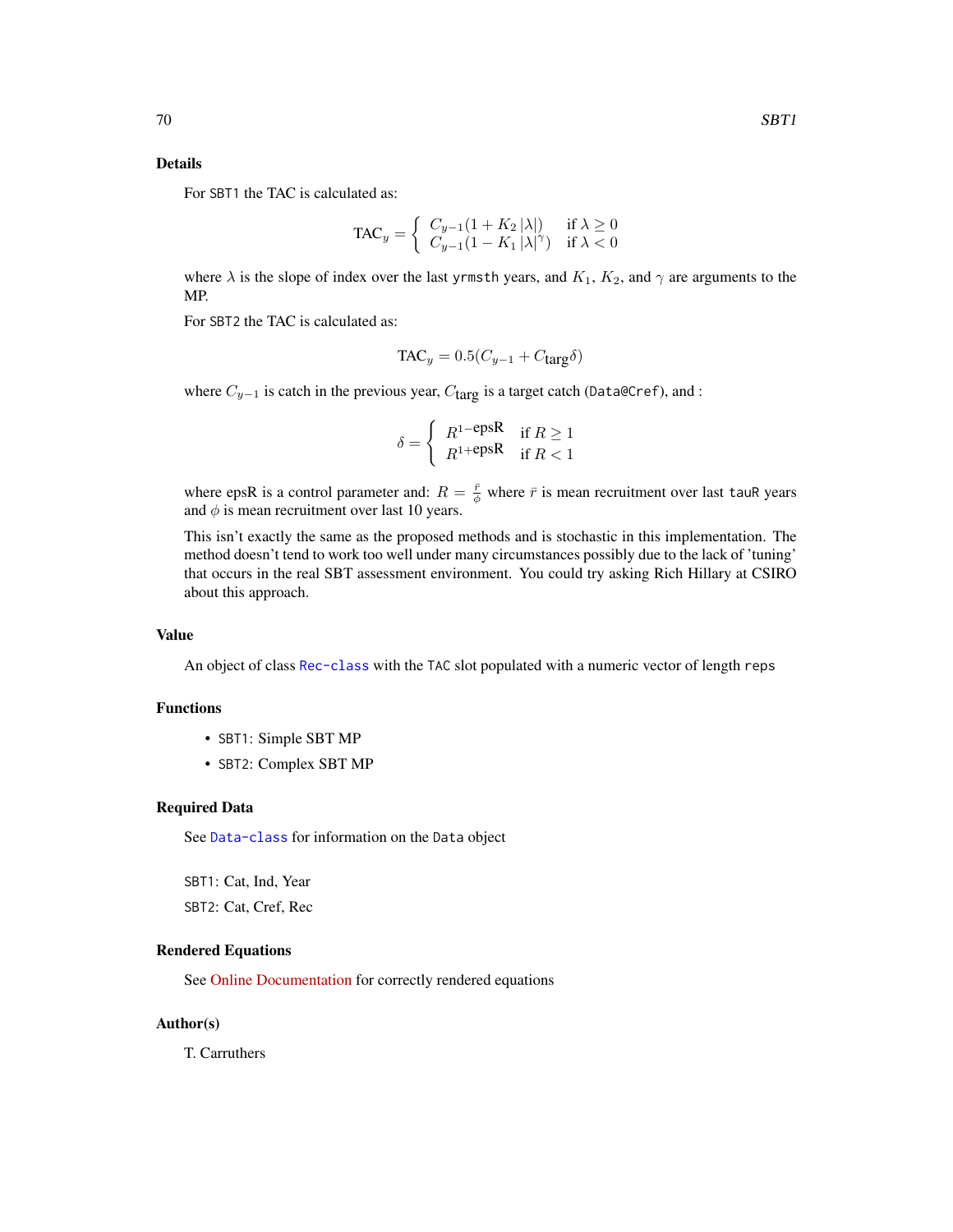#### $S\text{Pmod}$   $71$

## References

http://www.ccsbt.org/site/recent\_assessment.php

#### Examples

```
SBT1(1, Data=MSEtool::SimulatedData, plot=TRUE)
SBT2(1, Data=MSEtool::SimulatedData, plot=TRUE)
```
<span id="page-70-0"></span>SPmod *Surplus production based catch-limit modifier*

## Description

An MP that makes incremental adjustments to TAC recommendations based on the apparent trend in surplus production. Based on the theory of Mark Maunder (IATTC)

## Usage

 $SPmod(x, Data, reps = 100, plot = FALSE, alp = c(0.8, 1.2), bet = c(0.8, 1.2))$ 

## Arguments

| x    | A position in the data object                                   |
|------|-----------------------------------------------------------------|
| Data | A data object                                                   |
| reps | The number of stochastic samples of the MP recommendation(s)    |
| plot | Logical. Show the plot?                                         |
| alp  | Condition for modifying the TAC (bounds on change in abundance) |
| bet  | Limits for how much the TAC can change among years              |

# Details

Note that this isn't exactly what Mark has previously suggested and is stochastic in this implementation.

The TAC is calculated as:

$$
TAC_y = \begin{cases} C_{y-1} \text{bet}_1 & \text{if } r < \alpha_1 \\ C_{y-1} & \text{if } \alpha_1 < r < \alpha_2 \\ \text{bet}_2(b_2 - b_1 + C_{y-2}) & \text{if } r > \alpha_2 \end{cases}
$$

where bet<sub>1</sub> and bet<sub>2</sub> are elements in bet,  $r$  is the ratio of the index in the most recent two years,  $C_{y-1}$  is catch in the previous year,  $b_1$  and  $b_2$  are ratio of index in  $y-2$  and  $y-1$  over the estimate of catchability  $(\frac{I}{A})$ , and  $\alpha_1$ ,  $\alpha_2$ , and  $\alpha_3$  are specified in argument alp.

# Value

An object of class [Rec-class](#page-0-0) with the TAC slot populated with a numeric vector of length reps A numeric vector of TAC recommendations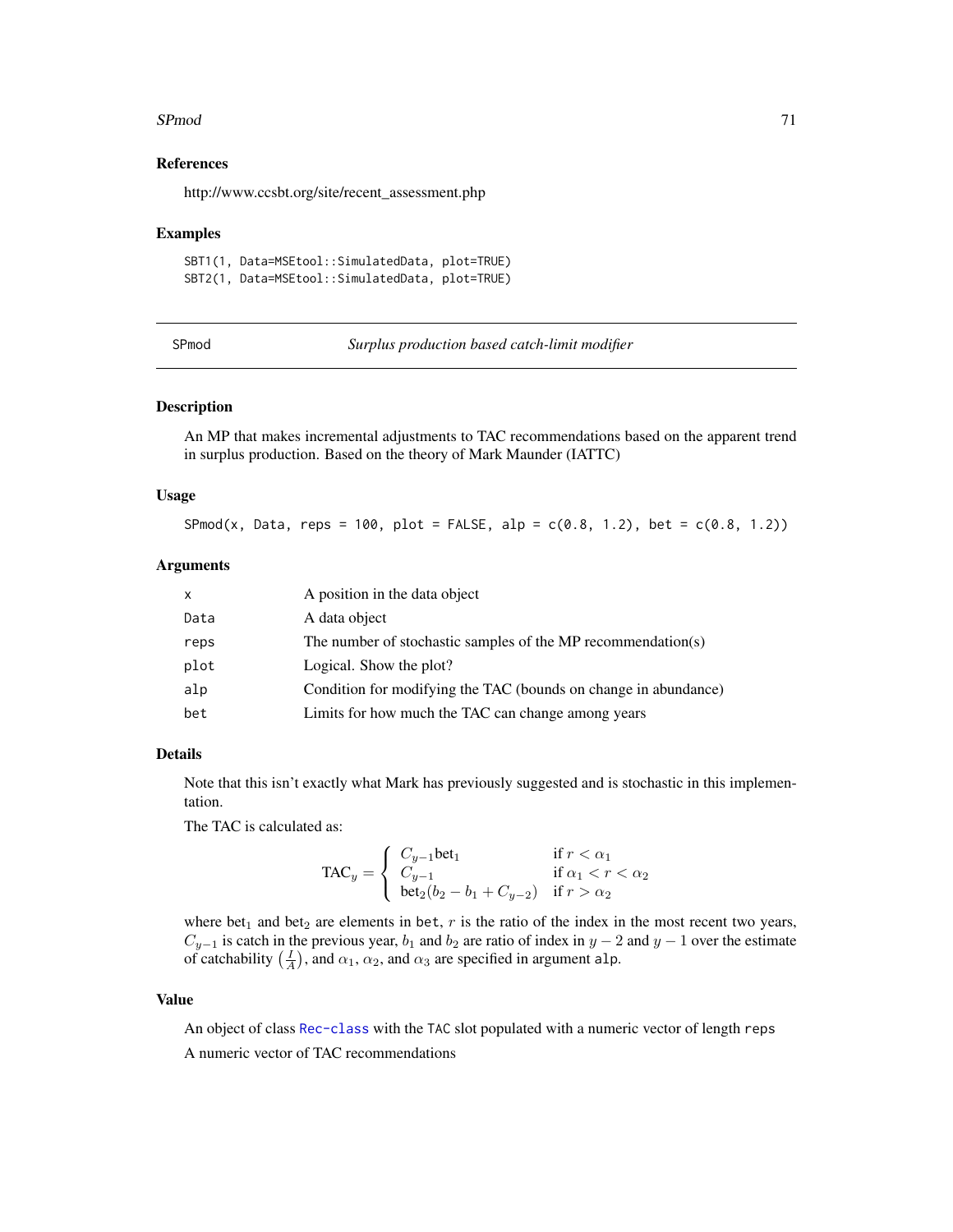#### Required Data

See [Data-class](#page-0-0) for information on the Data object

SPmod: Cat, Ind

## Rendered Equations

See [Online Documentation](https://dlmtool.openmse.com/reference/SPmod.html) for correctly rendered equations

# Author(s)

T. Carruthers

# References

http://www.iattc.org/Meetings/Meetings2014/MAYSAC/PDFs/SAC-05-10b-Management-Strategy-Evaluation.pdf

## See Also

Other Surplus production MPs: [Fadapt\(](#page-23-0)), [Rcontrol\(](#page-66-0)), [SPMSY\(](#page-71-0)), [SPSRA\(](#page-74-0)), [SPslope\(](#page-73-0))

## Examples

SPmod(1, Data=MSEtool::Atlantic\_mackerel, plot=TRUE)

<span id="page-71-0"></span>

SPMSY *Catch trend Surplus Production MSY MP*

#### Description

An MP that uses Martell and Froese (2012) method for estimating MSY to determine the OFL. Since their approach estimates stock trajectories based on catches and a rule for intrinsic rate of increase it also returns depletion. Given their surplus production model predicts K, r and depletion it is straight forward to calculate the OFL based on the Schaefer productivity curve.

#### Usage

 $SPMSY(x, Data, reps = 100, plot = FALSE)$ 

# Arguments

|      | A position in the data object                                |
|------|--------------------------------------------------------------|
| Data | A data object                                                |
| reps | The number of stochastic samples of the MP recommendation(s) |
| plot | Logical. Show the plot?                                      |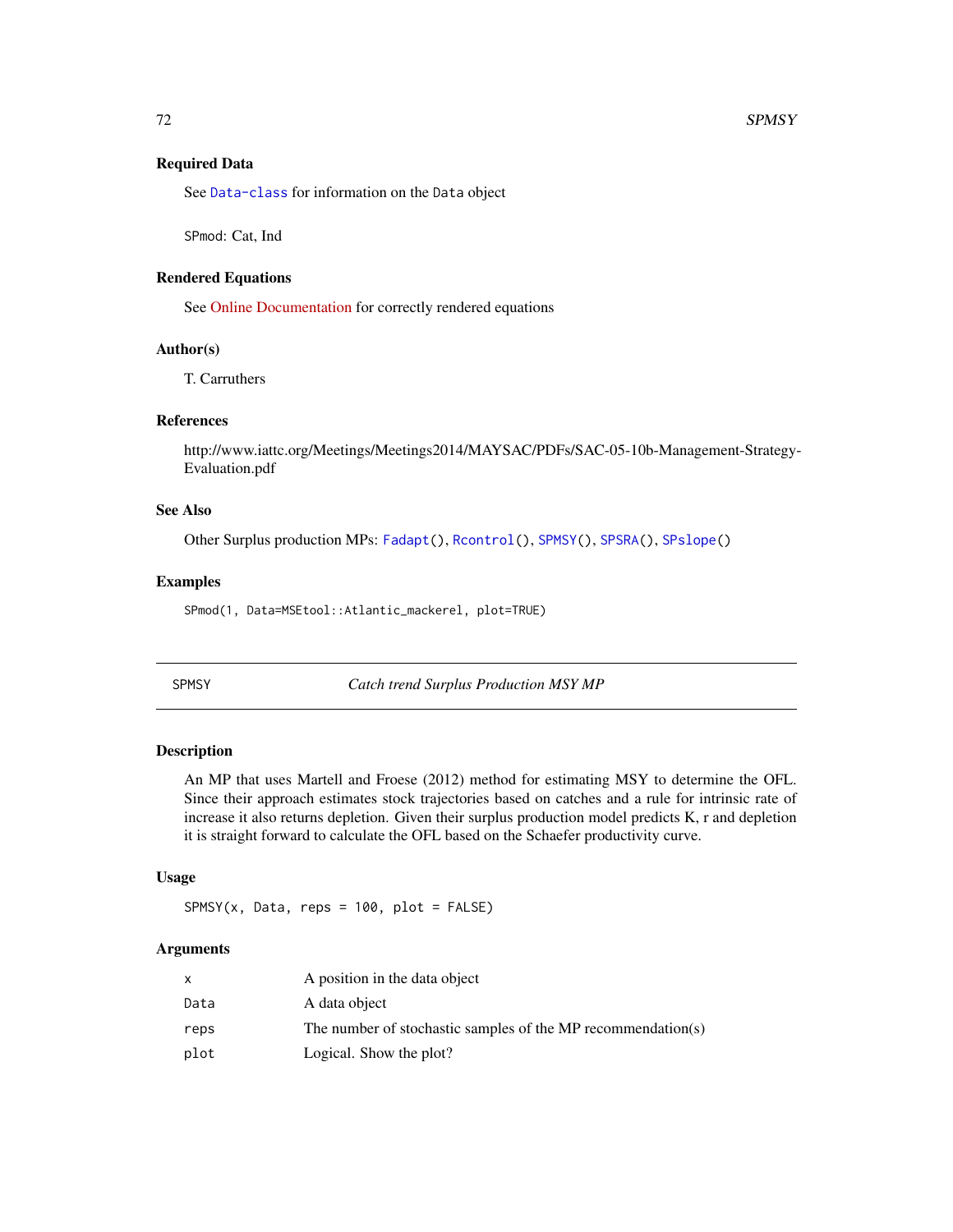#### <span id="page-72-0"></span> $SPMSY$  73

# Details

The TAC is calculated as:

$$
\text{TAC} = DK \frac{r}{2}
$$

where  $D$  is depletion,  $K$  is unfished biomass, and  $r$  is intrinsic rate of increasase, all estimated internally by the method based on trends in the catch data and life-history information.

Requires the assumption that catch is proportional to abundance, and a catch time-series from the beginning of exploitation.

Occasionally the rule that limits r and K ranges does not allow r-K pairs to be found that lead to the depletion inferred by the catch trajectories. In this case this method widens the search.

#### Value

An object of class [Rec-class](#page-0-0) with the TAC slot populated with a numeric vector of length reps

#### Required Data

See [Data-class](#page-0-0) for information on the Data object

SPMSY: Cat, L50, MaxAge, vbK, vbLinf, vbt0

#### Rendered Equations

See [Online Documentation](https://dlmtool.openmse.com/reference/SPMSY.html) for correctly rendered equations

# Author(s)

T. Carruthers

# References

Martell, S. and Froese, R. 2012. A simple method for estimating MSY from catch and resilience. Fish and Fisheries. DOI: 10.1111/j.1467-2979.2012.00485.x

# See Also

Other Surplus production MPs: [Fadapt\(](#page-23-0)), [Rcontrol\(](#page-66-0)), [SPSRA\(](#page-74-0)), [SPmod\(](#page-70-0)), [SPslope\(](#page-73-0))

#### Examples

SPMSY(1, Data=MSEtool::SimulatedData, plot=TRUE)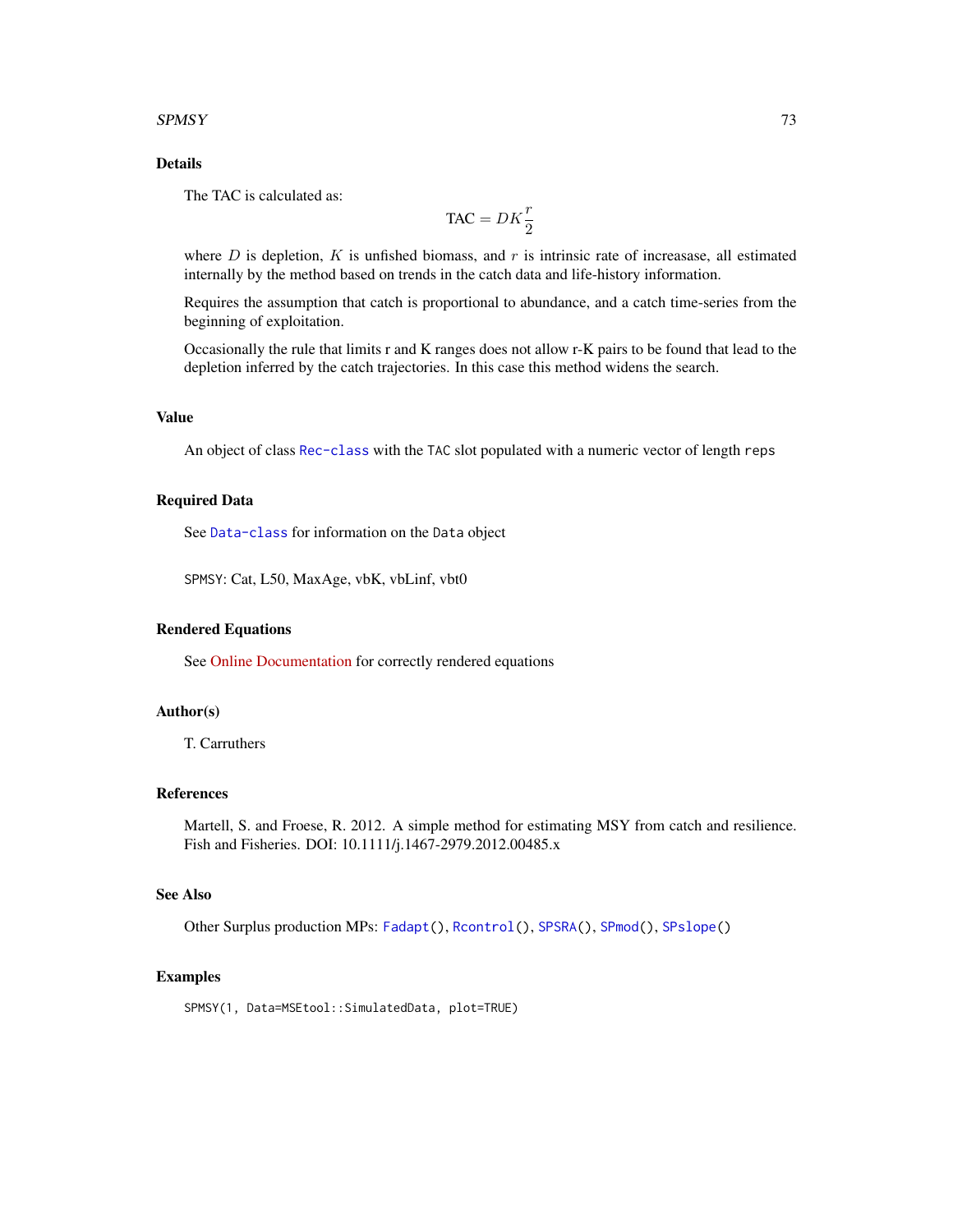#### <span id="page-73-1"></span><span id="page-73-0"></span>Description

A management procedure that makes incremental adjustments to TAC recommendations based on the apparent trend in recent surplus production. Based on the theory of Mark Maunder (IATTC)

#### Usage

```
SPslope(
  x,
 Data,
  reps = 100,
 plot = FALSE,
 yrsmth = 4,
 alp = c(0.9, 1.1),bet = c(1.5, 0.9))
```
#### Arguments

| X      | A position in the data object                                     |
|--------|-------------------------------------------------------------------|
| Data   | A data object                                                     |
| reps   | The number of stochastic samples of the MP recommendation(s)      |
| plot   | Logical. Show the plot?                                           |
| yrsmth | Years over which to smooth recent estimates of surplus production |
| alp    | Condition for modifying the Data (bounds on change in abundance)  |
| bet    | Limits for how much the Data can change among years               |

# Details

Note that this isn't exactly what Mark has previously suggested and is stochastic in this implementation.

The TAC is calculated as:

$$
\text{TAC}_y = \left\{ \begin{array}{ll} M\bar{C} & \text{if } r < \alpha_1 \\ \bar{C} & \text{if } \alpha_1 < r < \alpha_2 \\ \text{beta}_2\text{SP} & \text{if } r > \alpha_2 \end{array} \right.
$$

where r is the ratio of predicted biomass in next year to biomass in current year  $\bar{C}$  is the mean catch over the last yrmsth years,  $\alpha_1$  and  $\alpha_2$  are specified in alp, bet<sub>1</sub> and bet<sub>2</sub> are specified in bet, SP is estimated surplus production in most recent year, and:

$$
M = 1 - \text{bet}_1 \frac{B_y - \tilde{B}_y}{B_y}
$$

where  $B_y$  is the most recent estimate of biomass and  $\tilde{B}$  is the predicted biomass in the next year.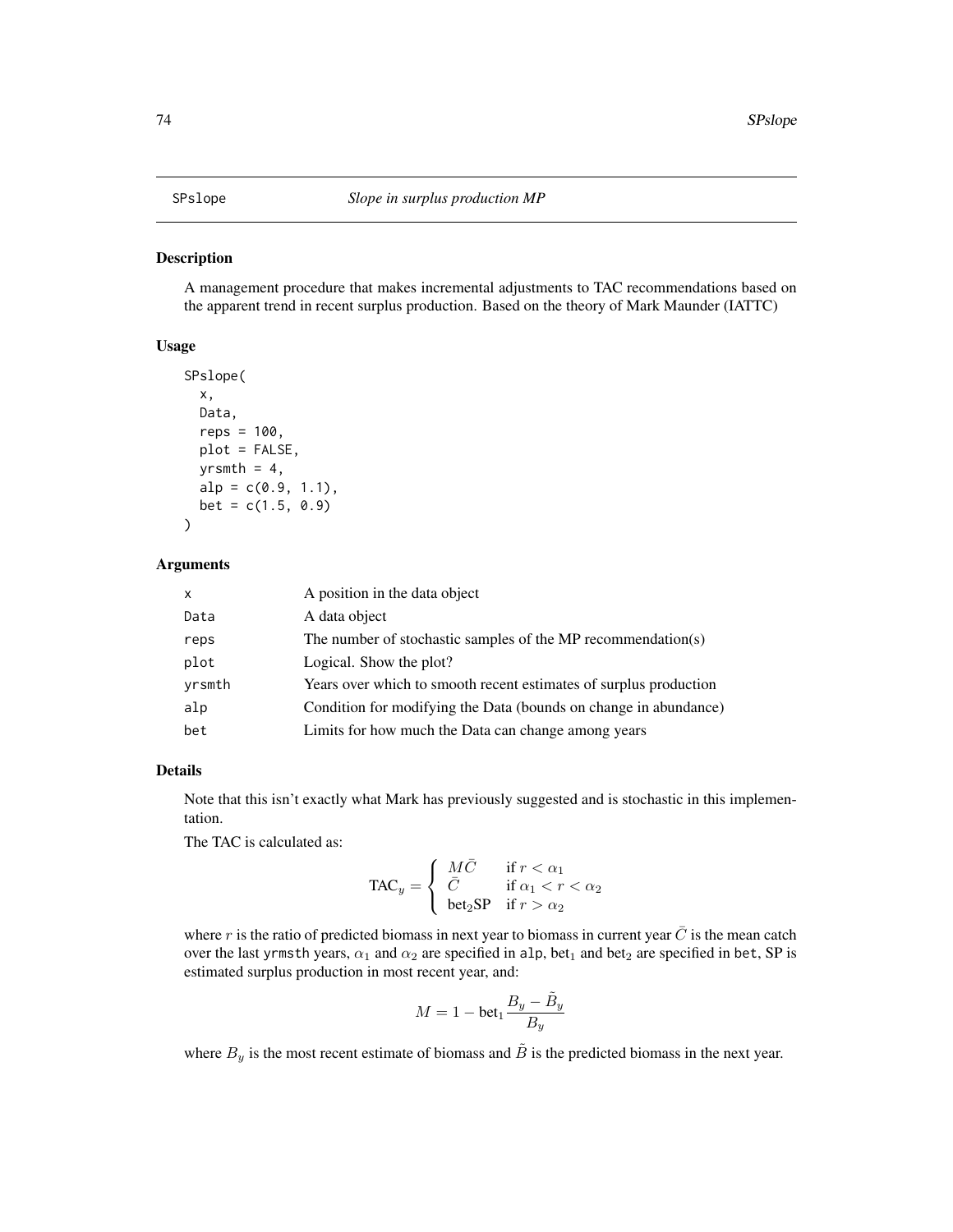#### <span id="page-74-1"></span>SPSRA 75

# Value

An object of class [Rec-class](#page-0-0) with the TAC slot populated with a numeric vector of length reps

# Required Data

See [Data-class](#page-0-0) for information on the Data object

SPslope: Abun, Cat, Ind, Year

#### Rendered Equations

See [Online Documentation](https://dlmtool.openmse.com/reference/SPslope.html) for correctly rendered equations

#### Author(s)

T. Carruthers

# References

http://www.iattc.org/Meetings/Meetings2014/MAYSAC/PDFs/SAC-05-10b-Management-Strategy-Evaluation.pdf

# See Also

Other Surplus production MPs: [Fadapt\(](#page-23-0)), [Rcontrol\(](#page-66-0)), [SPMSY\(](#page-71-0)), [SPSRA\(](#page-74-0)), [SPmod\(](#page-70-0))

# Examples

SPslope(1, Data=MSEtool::Atlantic\_mackerel, plot=TRUE)

<span id="page-74-0"></span>SPSRA *Surplus Production Stock Reduction Analysis*

# Description

A surplus production equivalent of DB-SRA that uses a demographically derived prior for intrinsic rate of increase (McAllister method, below)

#### Usage

 $SPSRA(x, Data, reps = 100, plot = FALSE)$ 

SPSRA\_ML(x, Data, reps = 100, plot = FALSE)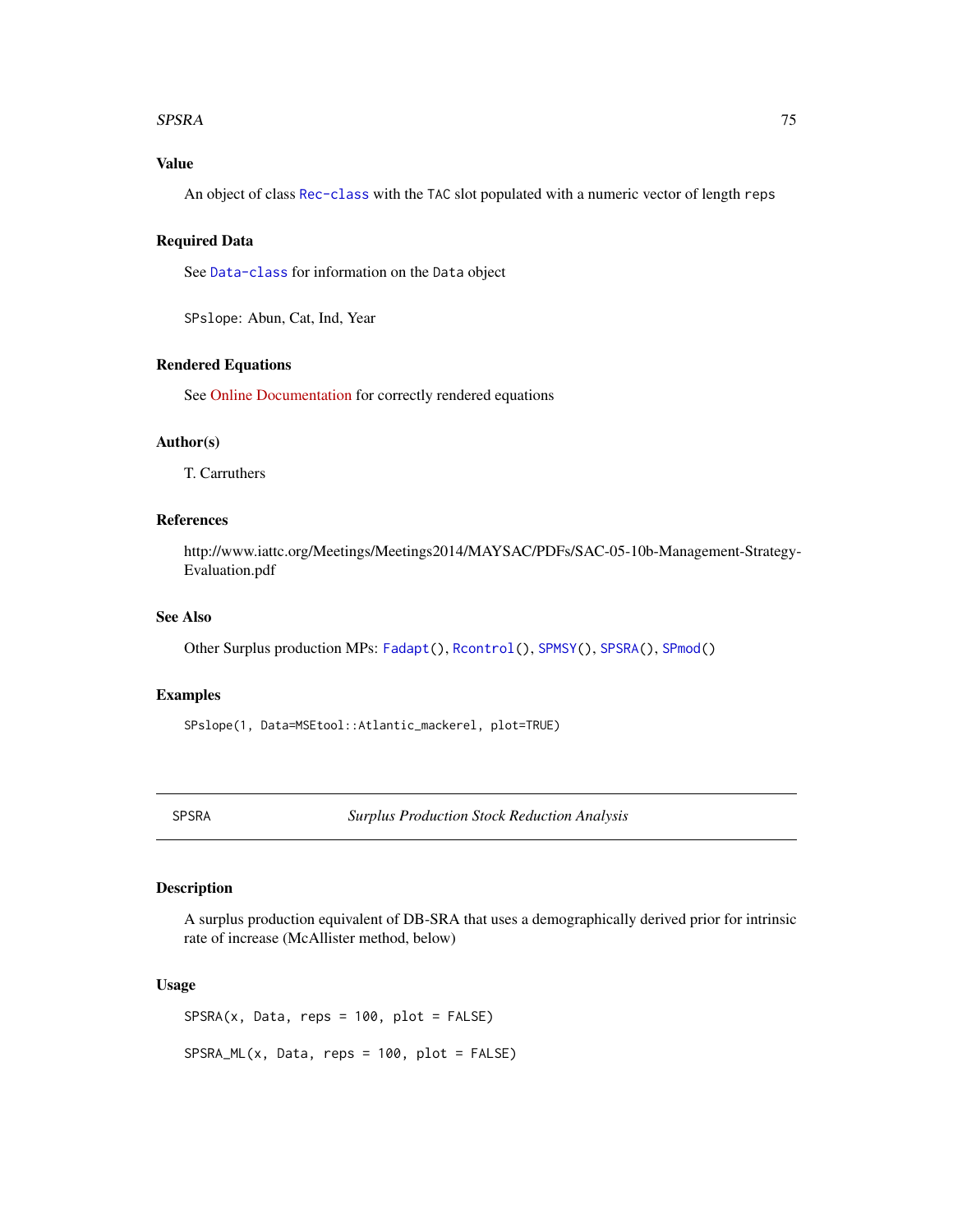#### Arguments

|      | A position in the data object                                |
|------|--------------------------------------------------------------|
| Data | A data object                                                |
| reps | The number of stochastic samples of the MP recommendation(s) |
| plot | Logical. Show the plot?                                      |

# Details

The TAC is calculated as:

 $TAC = KD\frac{r}{2}$ 

where  $K$  is estimated unfished biomass,  $D$  is depletion, and  $r$  is the estimated intrinsic rate of increase.

Like all SRA methods, this MP requires a time-series of catch extending from the beginning of exploitation.

#### Value

An object of class [Rec-class](#page-0-0) with the TAC slot populated with a numeric vector of length reps

### Functions

- SPSRA: Base version. Requires an estimate of current depletion
- SPSRA\_ML: Variant that uses a mean-length mortality estimator to obtain a prior for current stock depletion.

#### Required Data

See [Data-class](#page-0-0) for information on the Data object

SPSRA: Cat, Dep, FMSY\_M, L50, MaxAge, Mort, steep, vbK, vbLinf, vbt0, wla, wlb

SPSRA\_ML: CAL, Cat, Dep, FMSY\_M, L50, Lbar, Lc, MaxAge, Mort, Year, steep, vbK, vbLinf, vbt0, wla, wlb

#### Rendered Equations

See [Online Documentation](https://dlmtool.openmse.com/reference/SPSRA.html) for correctly rendered equations

#### Author(s)

T. Carruthers

# References

McAllister, M.K., Pikitch, E.K., and Babcock, E.A. 2001. Using demographic methods to construct Bayesian priors for the intrinsic rate of increase in the Schaefer model and implications for stock rebuilding. Can. J. Fish. Aquat. Sci. 58: 1871-1890.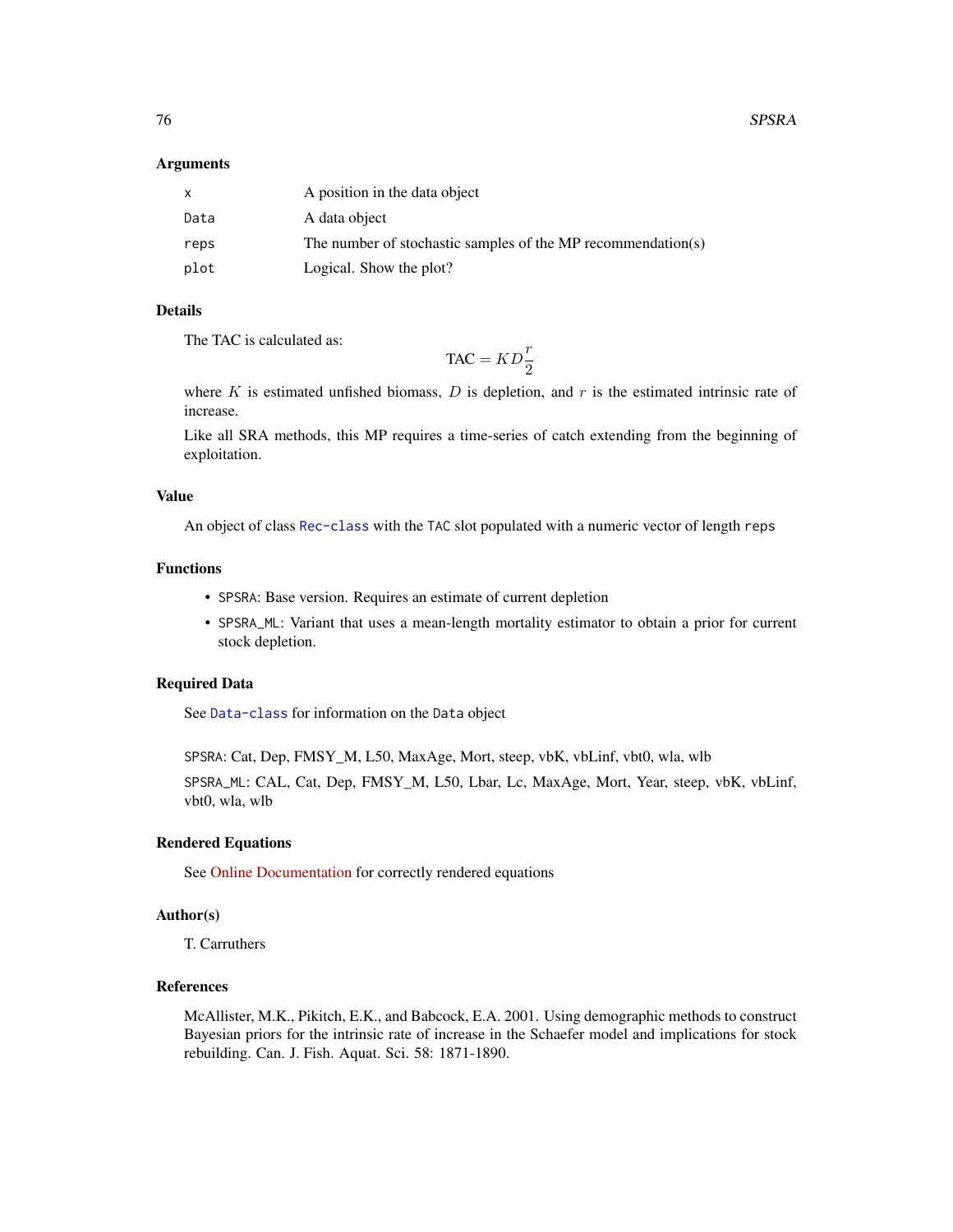#### <span id="page-76-0"></span>**The STAR STAR STAR STAR STARS IN THE STARS STARS IN THE STARS STARS IN THE STARS STARS IN THE STARS STARS STARS STARS IN THE STARS STARS IN THE STARS IN THE STARS.**

### See Also

Other Surplus production MPs: [Fadapt\(](#page-23-0)), [Rcontrol\(](#page-66-0)), [SPMSY\(](#page-71-0)), [SPmod\(](#page-70-0)), [SPslope\(](#page-73-0))

#### Examples

```
SPSRA(1, MSEtool::SimulatedData, plot=TRUE)
SPSRA_ML(1, MSEtool::SimulatedData, plot=TRUE)
```
YPR *Yield Per Recruit analysis to get FMSY proxy F01*

#### Description

A simple yield per recruit approximation to FMSY (F01) which is the position of the ascending YPR curve for which  $dYPR/dF = 0.1(dYPR/d0)$ 

# Usage

 $YPR(x, Data, reps = 100, plot = FALSE)$  $YPR\_CC(x, Data, reps = 100, plot = FALSE, Fmin = 0.005)$  $YPR_ML(x, Data, reps = 100, plot = FALSE)$ 

# Arguments

|      | A position in the data object                                             |
|------|---------------------------------------------------------------------------|
| Data | A data object                                                             |
| reps | The number of stochastic samples of the MP recommendation(s)              |
| plot | Logical. Show the plot?                                                   |
| Fmin | The minimum fishing mortality rate inferred from the catch-curve analysis |

# Details

The TAC is calculated as:

 $TAC = F_{0.1}A$ 

where  $F_{0,1}$  is the fishing mortality  $(F)$  where the slope of the yield-per-recruit (YPR) curve is 10\

The YPR curve is calculated using an equilibrium age-structured model with life-history and selectivity parameters sampled from the Data object.

The variants of the YPR MP differ in the method to estimate current abundance (see Functions section below). #'

#### Value

An object of class [Rec-class](#page-0-0) with the TAC slot populated with a numeric vector of length reps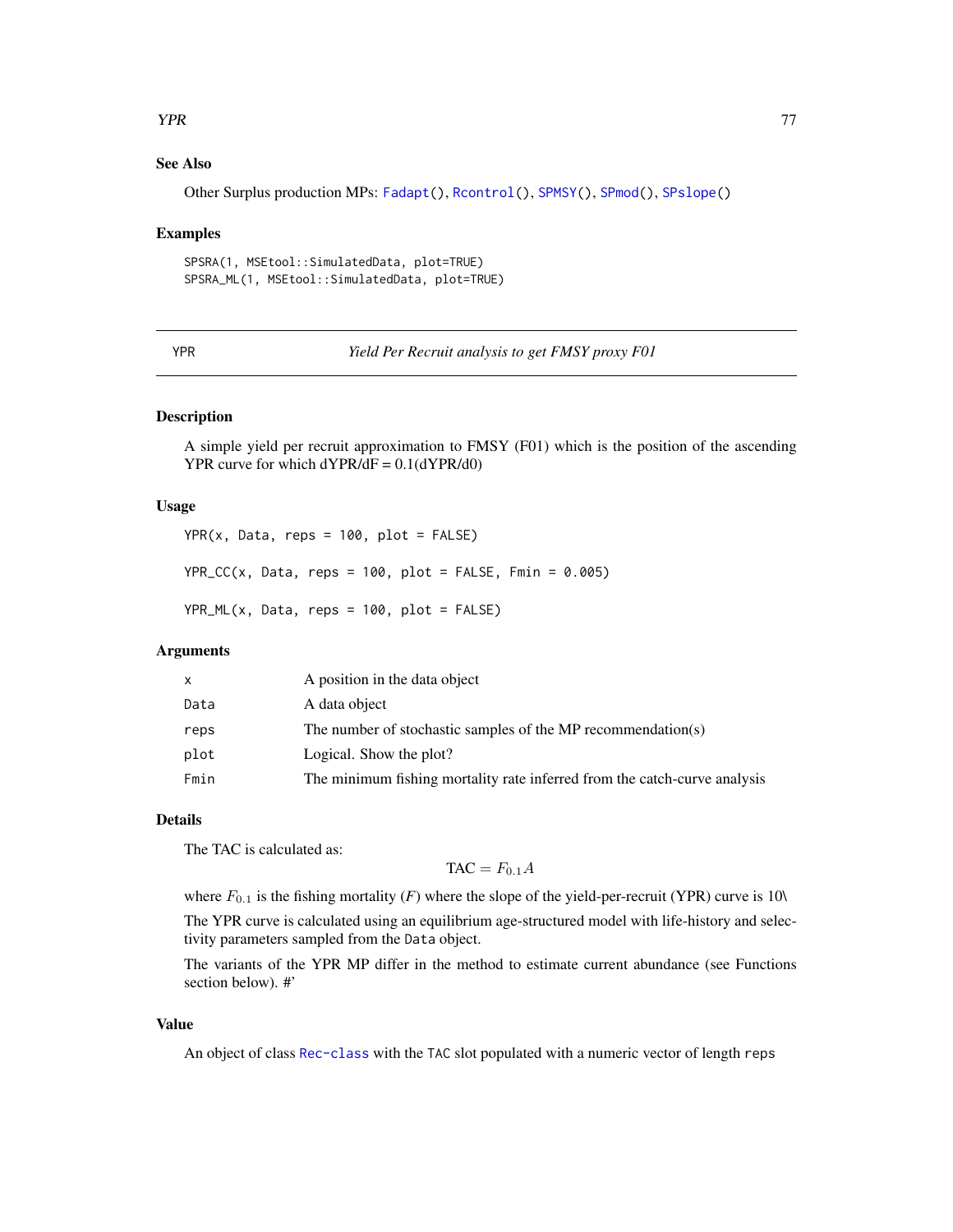# Functions

- YPR: Requires an external estimate of abundance.
- YPR\_CC: A catch-curve analysis is used to determine recent Z which given M (Mort) gives F and thus abundance =  $Ct/(1-exp(-F))$
- YPR\_ML: A mean-length estimate of recent Z is used to infer current abundance.

### Required Data

See [Data-class](#page-0-0) for information on the Data object

YPR: Abun, LFS, MaxAge, vbK, vbLinf, vbt0 YPR\_CC: CAA, Cat, LFS, MaxAge, vbK, vbLinf, vbt0 YPR\_ML: CAL, Cat, LFS, Lbar, Lc, MaxAge, Mort, vbK, vbLinf, vbt0

#### Rendered Equations

See [Online Documentation](https://dlmtool.openmse.com/reference/YPR.html) for correctly rendered equations

# Note

Based on the code of Meaghan Bryan

### Author(s)

Meaghan Bryan and Tom Carruthers

# References

Beverton and Holt. 1954.

#### Examples

```
YPR(1, MSEtool::SimulatedData, plot=TRUE)
YPR_CC(1, MSEtool::SimulatedData, plot=TRUE)
YPR_ML(1, MSEtool::SimulatedData, plot=TRUE)
```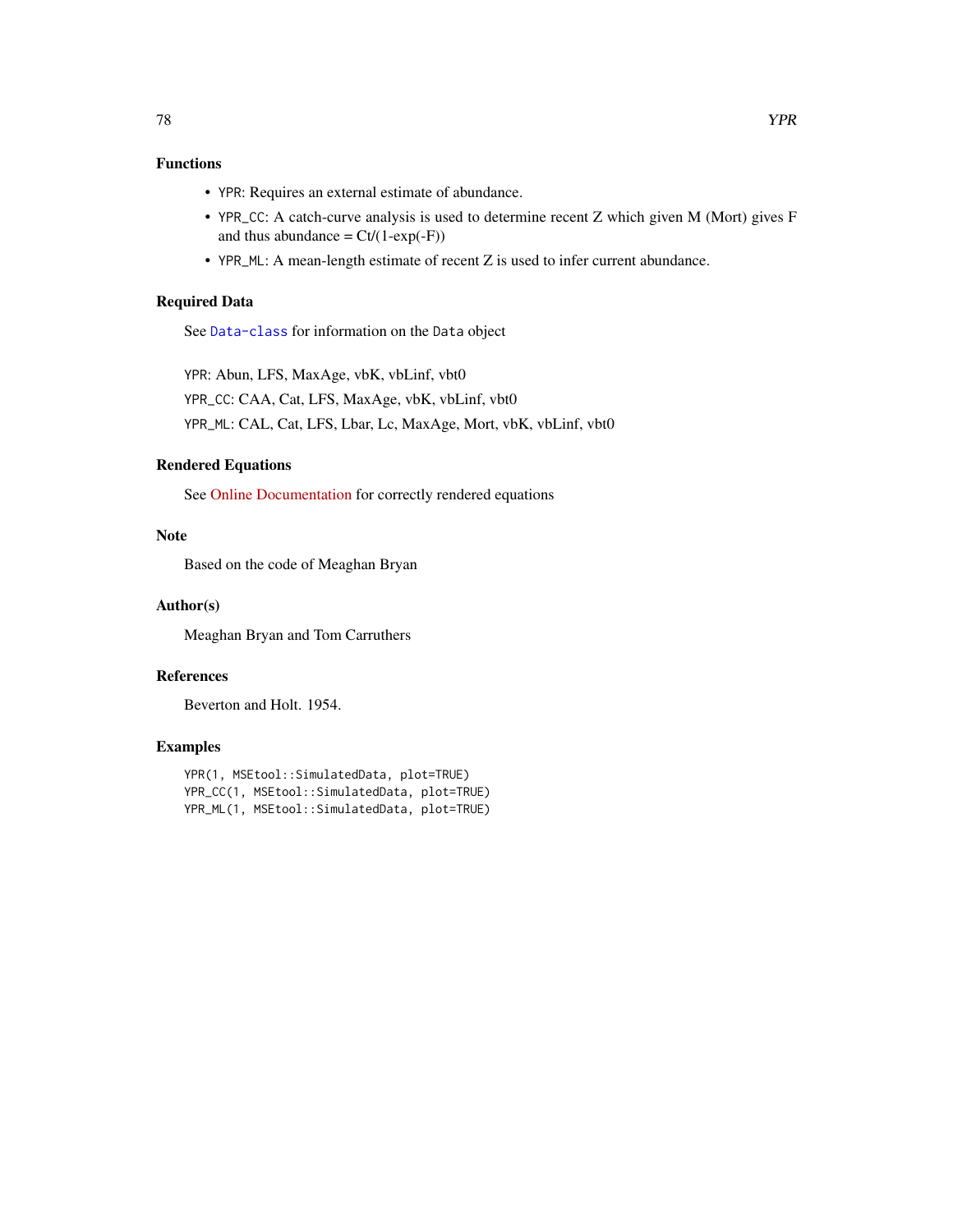# Index

∗ Average Catch MPs AvC, [3](#page-2-0) AvC\_MLL, [4](#page-3-0) DCACs, [13](#page-12-0) ∗ Constant Catch MPs CC1, [7](#page-6-0) GB\_CC, [30](#page-29-0) ∗ Delay-Difference MPs DD, [16](#page-15-0) DDe, [18](#page-17-0) ∗ Fmsy/M methods DynF, [21](#page-20-0) Fadapt, [24](#page-23-1) Fratio, [28](#page-27-0) ∗ Index methods GB\_slope, [31](#page-30-0) GB\_target, [32](#page-31-0) Gcontrol, [34](#page-33-0) ICI, [36](#page-35-0) Iratio, [37](#page-36-0) Islope1, [39](#page-38-0) Itarget1, [42](#page-41-0) Itarget1\_MPA, [44](#page-43-0) ItargetE1, [46](#page-45-0) ∗ Length target MPs Lratio\_BHI, [52](#page-51-0) Ltarget1, [58](#page-57-0) LtargetE1, [61](#page-60-0) ∗ SBT MPs SBT1, [69](#page-68-0) ∗ Surplus production MPs Fadapt, [24](#page-23-1) Rcontrol, [67](#page-66-1) SPmod, [71](#page-70-1) SPMSY, [72](#page-71-1) SPslope, [74](#page-73-1) SPSRA, [75](#page-74-1) AvC, [3,](#page-2-0) *[5](#page-4-0)*, *[16](#page-15-0)* AvC\_MLL, *[4](#page-3-0)*, [4,](#page-3-0) *[16](#page-15-0)*

BK, [5](#page-4-0) BK\_CC *(*BK*)*, [5](#page-4-0) BK\_ML *(*BK*)*, [5](#page-4-0) CC1, [7,](#page-6-0) *[31](#page-30-0)* CC2 *(*CC1*)*, [7](#page-6-0) CC3 *(*CC1*)*, [7](#page-6-0) CC4 *(*CC1*)*, [7](#page-6-0) CC5 *(*CC1*)*, [7](#page-6-0) CompSRA, [9](#page-8-0) CompSRA4010 *(*CompSRA*)*, [9](#page-8-0) CurC *(*CC1*)*, [7](#page-6-0) curE, [10](#page-9-0) curE75 *(*curE*)*, [10](#page-9-0) DAAC *(*DCACs*)*, [13](#page-12-0) DBSRA, [11](#page-10-0) DBSRA4010 *(*DBSRA*)*, [11](#page-10-0) DBSRA\_40 *(*DBSRA*)*, [11](#page-10-0) DCAC *(*DCACs*)*, [13](#page-12-0) DCAC4010 *(*DCACs*)*, [13](#page-12-0) DCAC\_40 *(*DCACs*)*, [13](#page-12-0) DCAC\_ML *(*DCACs*)*, [13](#page-12-0) DCACs, *[4,](#page-3-0) [5](#page-4-0)*, [13](#page-12-0) DD, [16,](#page-15-0) *[19](#page-18-0)* DD4010 *(*DD*)*, [16](#page-15-0) DDe, *[18](#page-17-0)*, [18](#page-17-0) DDe75 *(*DDe*)*, [18](#page-17-0) DDes *(*DDe*)*, [18](#page-17-0) DepF *(*Fratio*)*, [28](#page-27-0) DTe40, [20](#page-19-0) DTe50 *(*DTe40*)*, [20](#page-19-0) DynF, [21,](#page-20-0) *[26](#page-25-0)*, *[29](#page-28-0)* EtargetLopt, [23](#page-22-0) Fadapt, *[22](#page-21-0)*, [24,](#page-23-1) *[29](#page-28-0)*, *[68](#page-67-0)*, *[72,](#page-71-1) [73](#page-72-0)*, *[75](#page-74-1)*, *[77](#page-76-0)* Fdem, [26](#page-25-0) Fdem\_CC *(*Fdem*)*, [26](#page-25-0) Fdem\_ML *(*Fdem*)*, [26](#page-25-0)